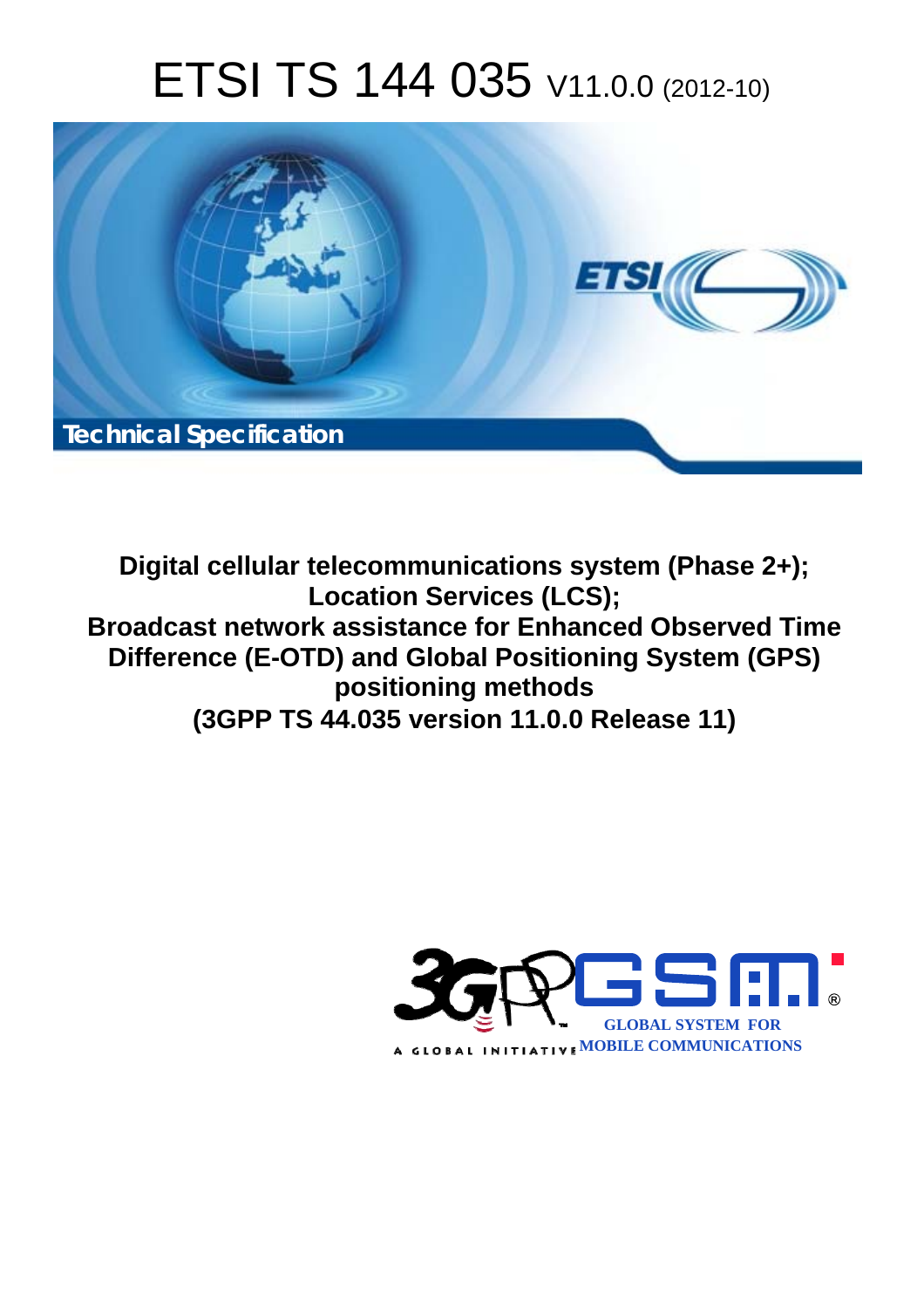Reference RTS/TSGG-0244035vb00

> Keywords GSM

#### *ETSI*

#### 650 Route des Lucioles F-06921 Sophia Antipolis Cedex - FRANCE

Tel.: +33 4 92 94 42 00 Fax: +33 4 93 65 47 16

Siret N° 348 623 562 00017 - NAF 742 C Association à but non lucratif enregistrée à la Sous-Préfecture de Grasse (06) N° 7803/88

#### *Important notice*

Individual copies of the present document can be downloaded from: [http://www.etsi.org](http://www.etsi.org/)

The present document may be made available in more than one electronic version or in print. In any case of existing or perceived difference in contents between such versions, the reference version is the Portable Document Format (PDF). In case of dispute, the reference shall be the printing on ETSI printers of the PDF version kept on a specific network drive within ETSI Secretariat.

Users of the present document should be aware that the document may be subject to revision or change of status. Information on the current status of this and other ETSI documents is available at <http://portal.etsi.org/tb/status/status.asp>

If you find errors in the present document, please send your comment to one of the following services: [http://portal.etsi.org/chaircor/ETSI\\_support.asp](http://portal.etsi.org/chaircor/ETSI_support.asp)

#### *Copyright Notification*

No part may be reproduced except as authorized by written permission. The copyright and the foregoing restriction extend to reproduction in all media.

> © European Telecommunications Standards Institute 2012. All rights reserved.

**DECT**TM, **PLUGTESTS**TM, **UMTS**TM and the ETSI logo are Trade Marks of ETSI registered for the benefit of its Members. **3GPP**TM and **LTE**™ are Trade Marks of ETSI registered for the benefit of its Members and of the 3GPP Organizational Partners.

**GSM**® and the GSM logo are Trade Marks registered and owned by the GSM Association.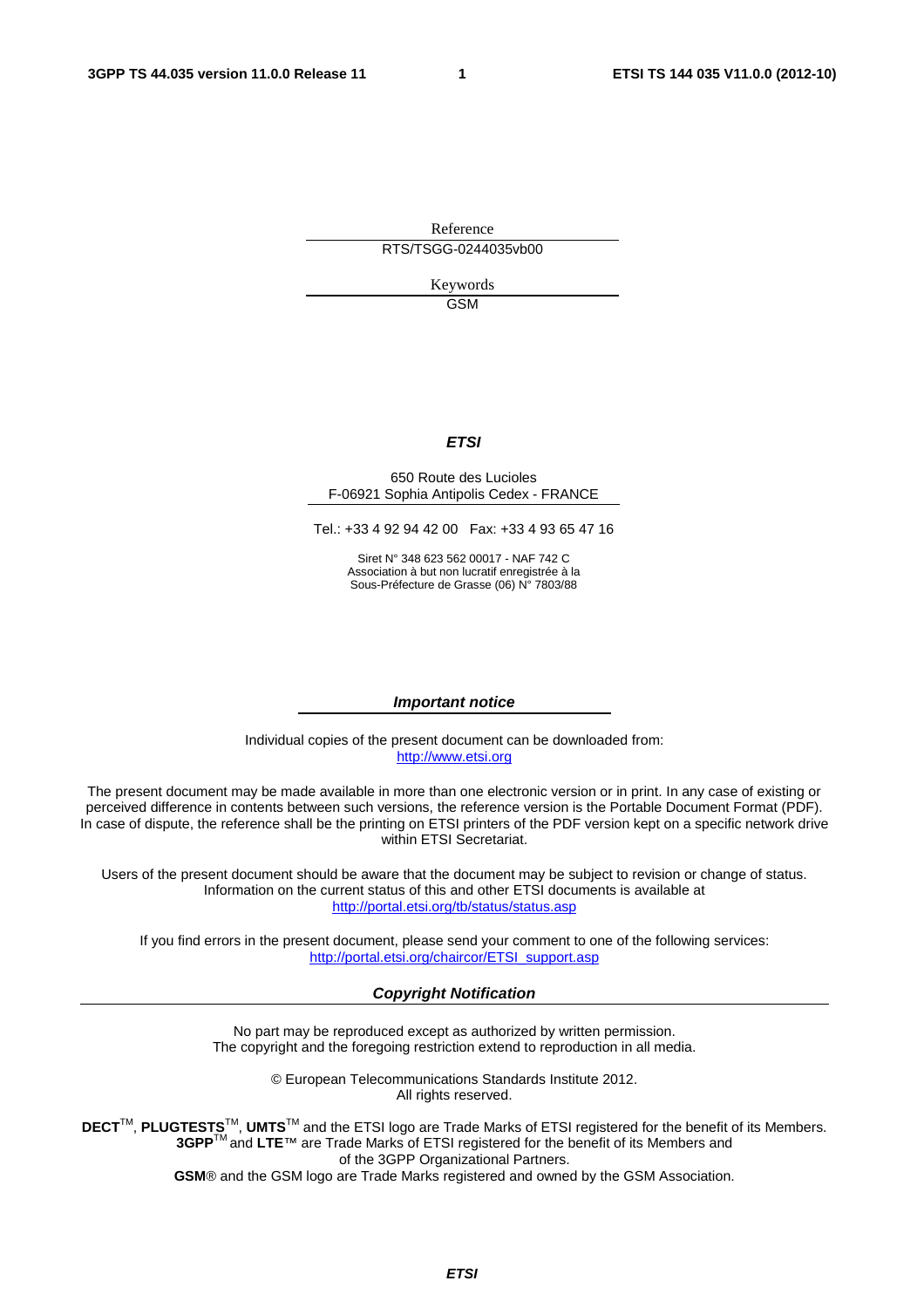# Intellectual Property Rights

IPRs essential or potentially essential to the present document may have been declared to ETSI. The information pertaining to these essential IPRs, if any, is publicly available for **ETSI members and non-members**, and can be found in ETSI SR 000 314: *"Intellectual Property Rights (IPRs); Essential, or potentially Essential, IPRs notified to ETSI in respect of ETSI standards"*, which is available from the ETSI Secretariat. Latest updates are available on the ETSI Web server [\(http://ipr.etsi.org](http://webapp.etsi.org/IPR/home.asp)).

Pursuant to the ETSI IPR Policy, no investigation, including IPR searches, has been carried out by ETSI. No guarantee can be given as to the existence of other IPRs not referenced in ETSI SR 000 314 (or the updates on the ETSI Web server) which are, or may be, or may become, essential to the present document.

# Foreword

This Technical Specification (TS) has been produced by ETSI 3rd Generation Partnership Project (3GPP).

The present document may refer to technical specifications or reports using their 3GPP identities, UMTS identities or GSM identities. These should be interpreted as being references to the corresponding ETSI deliverables.

The cross reference between GSM, UMTS, 3GPP and ETSI identities can be found under [http://webapp.etsi.org/key/queryform.asp.](http://webapp.etsi.org/key/queryform.asp)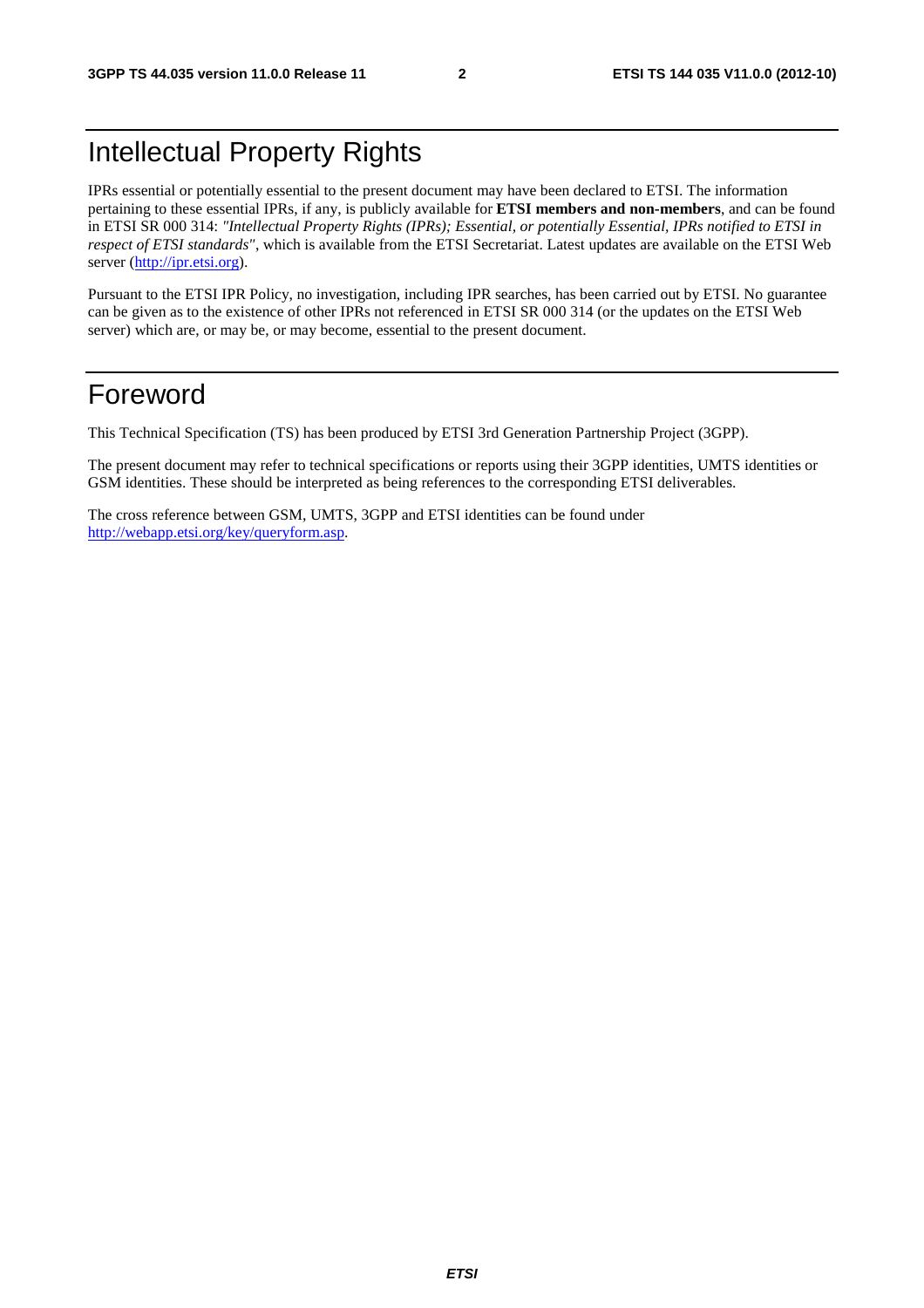$\mathbf{3}$ 

# Contents

| 1                             |                                                             |  |
|-------------------------------|-------------------------------------------------------------|--|
| 2                             |                                                             |  |
| 3                             |                                                             |  |
| 3.1                           |                                                             |  |
| 3.2                           |                                                             |  |
| 4                             |                                                             |  |
| 4.1                           |                                                             |  |
| 4.1.1                         |                                                             |  |
| 4.1.1.1                       |                                                             |  |
| 4.1.1.2                       |                                                             |  |
| 4.1.1.3                       |                                                             |  |
| 4.1.1.4                       |                                                             |  |
| 4.1.1.5                       |                                                             |  |
| 4.1.1.6                       |                                                             |  |
| 4.1.1.7                       |                                                             |  |
| 4.1.1.8                       |                                                             |  |
| 4.1.1.9                       |                                                             |  |
| 4.1.1.10                      |                                                             |  |
| 4.1.1.11                      |                                                             |  |
| 4.1.1.12                      |                                                             |  |
| 4.1.1.13                      |                                                             |  |
| 4.1.1.14                      |                                                             |  |
| 4.2                           |                                                             |  |
| 4.2.1                         |                                                             |  |
| 4.2.1.1                       |                                                             |  |
| 4.2.1.1.1                     |                                                             |  |
| 4.2.1.1.2                     |                                                             |  |
| 4.2.1.1.3                     |                                                             |  |
| 4.2.1.1.4                     |                                                             |  |
| 4.2.1.1.5                     |                                                             |  |
| 4.2.1.1.6                     |                                                             |  |
| 4.2.1.1.7                     |                                                             |  |
| 4.2.1.1.8                     |                                                             |  |
| 4.2.1.2                       |                                                             |  |
| 4.2.1.3                       |                                                             |  |
| <b>Annex A (informative):</b> | Overview of Broadcast Assistance for E-OTD and GPS26        |  |
| A.1                           |                                                             |  |
| A.2                           |                                                             |  |
| A.3                           |                                                             |  |
| A.4                           |                                                             |  |
|                               |                                                             |  |
| <b>Annex B (informative):</b> | <b>Example of E-OTD Assistance Data Broadcast Message29</b> |  |
| <b>Annex C</b> (informative): | <b>Example of GPS Assistance Data Broadcast Message33</b>   |  |
| <b>Annex D</b> (informative): |                                                             |  |
|                               |                                                             |  |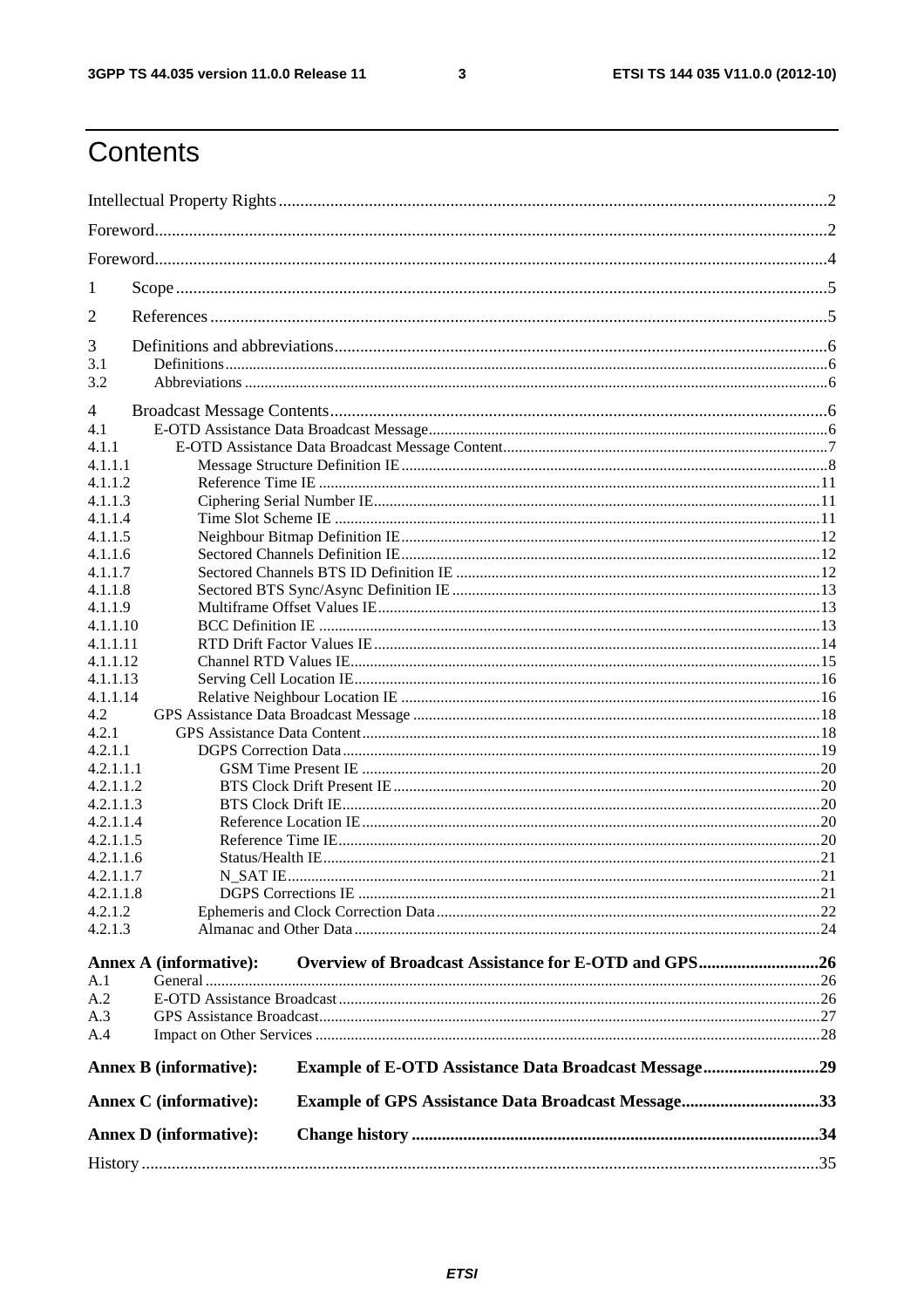# Foreword

This Technical Specification has been produced by the 3<sup>rd</sup> Generation Partnership Project (3GPP).

The present document defines the contents of LCS assistance data broadcast messages from the Serving Mobile Location Centre (SMLC) and the Mobile Station (MS).

The contents of the present document are subject to continuing work within the TSG and may change following formal TSG approval. Should the TSG modify the contents of the present document, it will be re-released by the TSG with an identifying change of release date and an increase in version number as follows:

Version x.y.z

where:

- x the first digit:
	- 1 presented to TSG for information;
	- 2 presented to TSG for approval;
	- 3 or greater indicates TSG approved document under change control.
- y the second digit is incremented for all changes of substance, i.e. technical enhancements, corrections, updates, etc.
- z the third digit is incremented when editorial only changes have been incorporated in the document.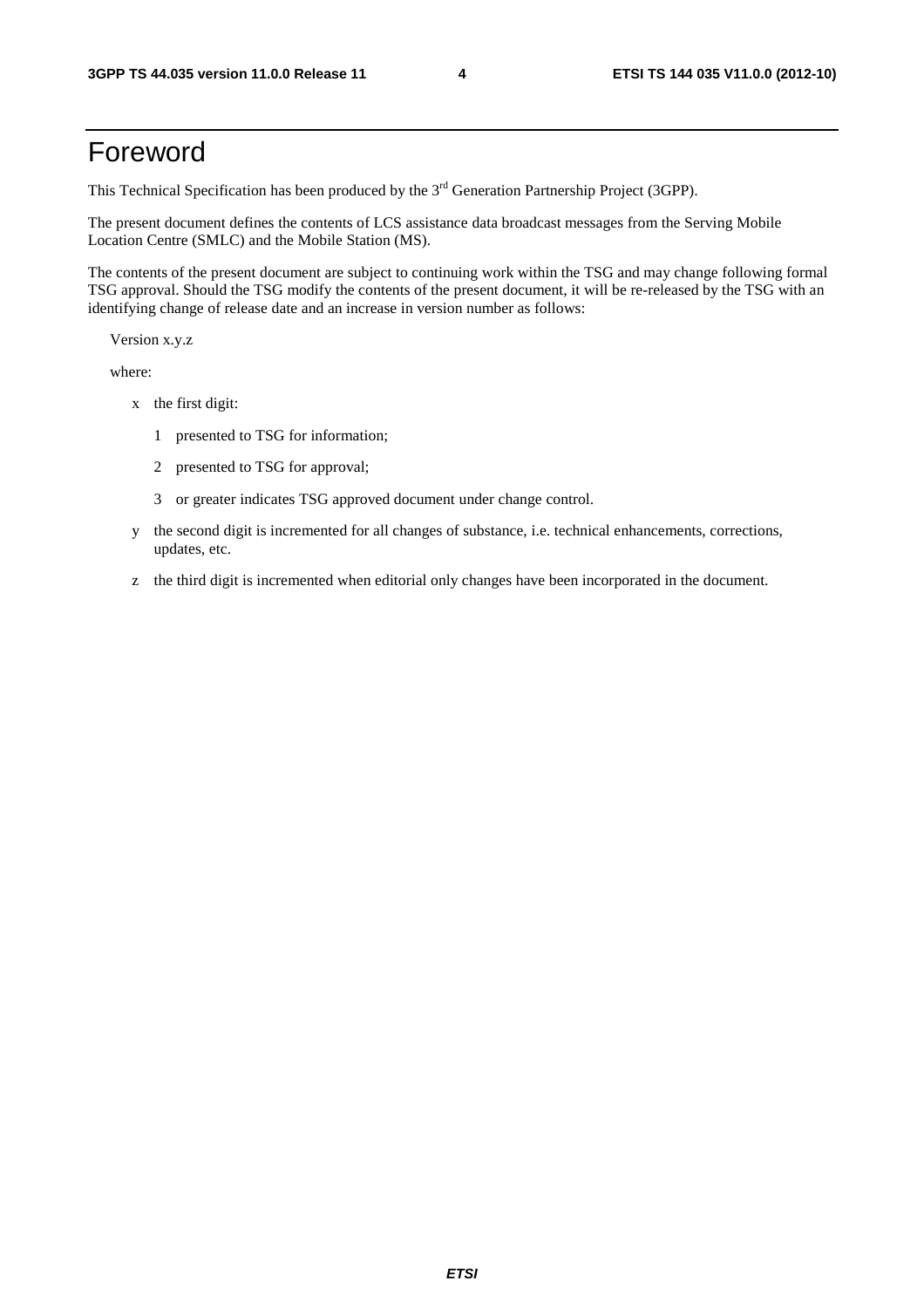# 1 Scope

The present document contains the content of messages necessary for support of MS Based location service operation on the mobile radio interface layer 3.

# 2 References

The following documents contain provisions which, through reference in this text, constitute provisions of the present document.

- References are either specific (identified by date of publication, edition number, version number, etc.) or non-specific.
- For a specific reference, subsequent revisions do not apply.
- For a non-specific reference, the latest version applies. In the case of a reference to a 3GPP document (including a GSM document), a non-specific reference implicitly refers to the latest version of that document *in the same Release as the present document*.

| $[1]$  | 3GPP TR 21.905: "Vocabulary for 3GPP Specifications".                           |
|--------|---------------------------------------------------------------------------------|
| $[2]$  | Void.                                                                           |
| $[3]$  | Void.                                                                           |
| $[4]$  | Void.                                                                           |
| $[5]$  | Void"                                                                           |
| [6]    | 3GPP TS 23.041: "Technical realization of Cell Broadcast Service (CBS)".        |
| $[7]$  | Void.                                                                           |
| [8]    | Void.                                                                           |
| [9]    | Void.                                                                           |
| $[10]$ | Void.                                                                           |
| $[11]$ | Void.                                                                           |
| $[12]$ | Void.                                                                           |
| $[13]$ | Void.                                                                           |
| $[14]$ | Void.                                                                           |
| $[15]$ | RTCM-SC104: "RTCM Recommended Standards for Differential GNSS Service (v.2.2)". |
| $[16]$ | ICD-GPS-200: "Navstar GPS Space Segment / Navigation User Interfaces".          |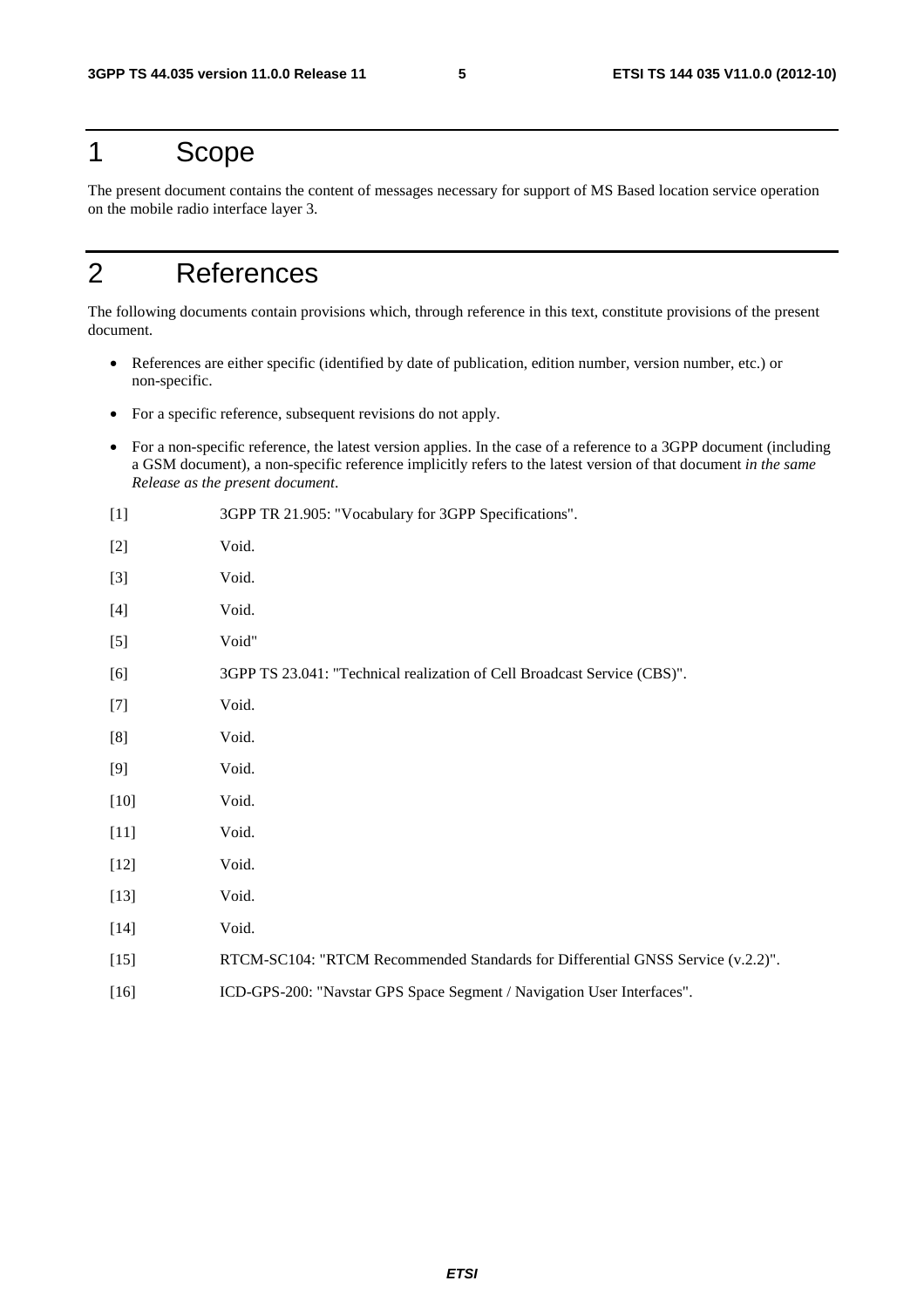# 3 Definitions and abbreviations

# 3.1 Definitions

For the purposes of the present document, the following terms and definitions apply:

**E-OTD Assistance Data Message:** contains the RTD and BTS coordinates of the neighbours that should be used in E-OTD measurements. This E-OTD Assistance Data is broadcasted using CBCH channel using SMSCB DRX service. The reception of this broadcast message enables MS to calculate its own location.

**GPS Assistance Data Message:** contains GPS differential corrections. The reception of this broadcast message enables MS to have calculate more accurate location estimate.

## 3.2 Abbreviations

For the purposes of the present document, the abbreviations given in 3GPP TR 21.905 apply.

# 4 Broadcast Message Contents

This clause describes the LCS Assistance Data messages to be broadcasted in SMSCB message's content part over CBCH channel using SMSCB DRX service. The rules and contets are described so that SMLC is able to construct the message as well as MS is able to process the received message. The E-OTD Assistance Data message contains RTD and BTS coordinate information and GPS Assistance Data contains GPS Differential Correction data, Emphemeris and Clock Correction Data and Almanac and Other Data.

# 4.1 E-OTD Assistance Data Broadcast Message

The E-OTD Assistance Data message contents are defined in this clause. The E-OTD Assistance Data message is built so that it has always a fixed length and some of the information elements are scalable according to the amount of neighbours and the amount of sectored channels. The information elements are in the order which is described in subclause 4.1.1 and no spare bits are allowed between elements. The MSB bits of the information elements are presented always first and if boundary of the octet divides the information element then the LSB part of the information element continues in the LSB part of the next octet (figure 1). Example of E-OTD Assistance Data Broadcast Message is in annex B. The channel to broadcast the E-OTD Assistance Data message is CBCH over which the SMSCB DRX service is used. One SMSCB message has fixed information data length of 82 octets and the purpose is always to use the whole fixed length message capacity for the message. MS can identify the LCS SMSCB message with E-OTD Message Identifier declared in 3GPP TS 23.041.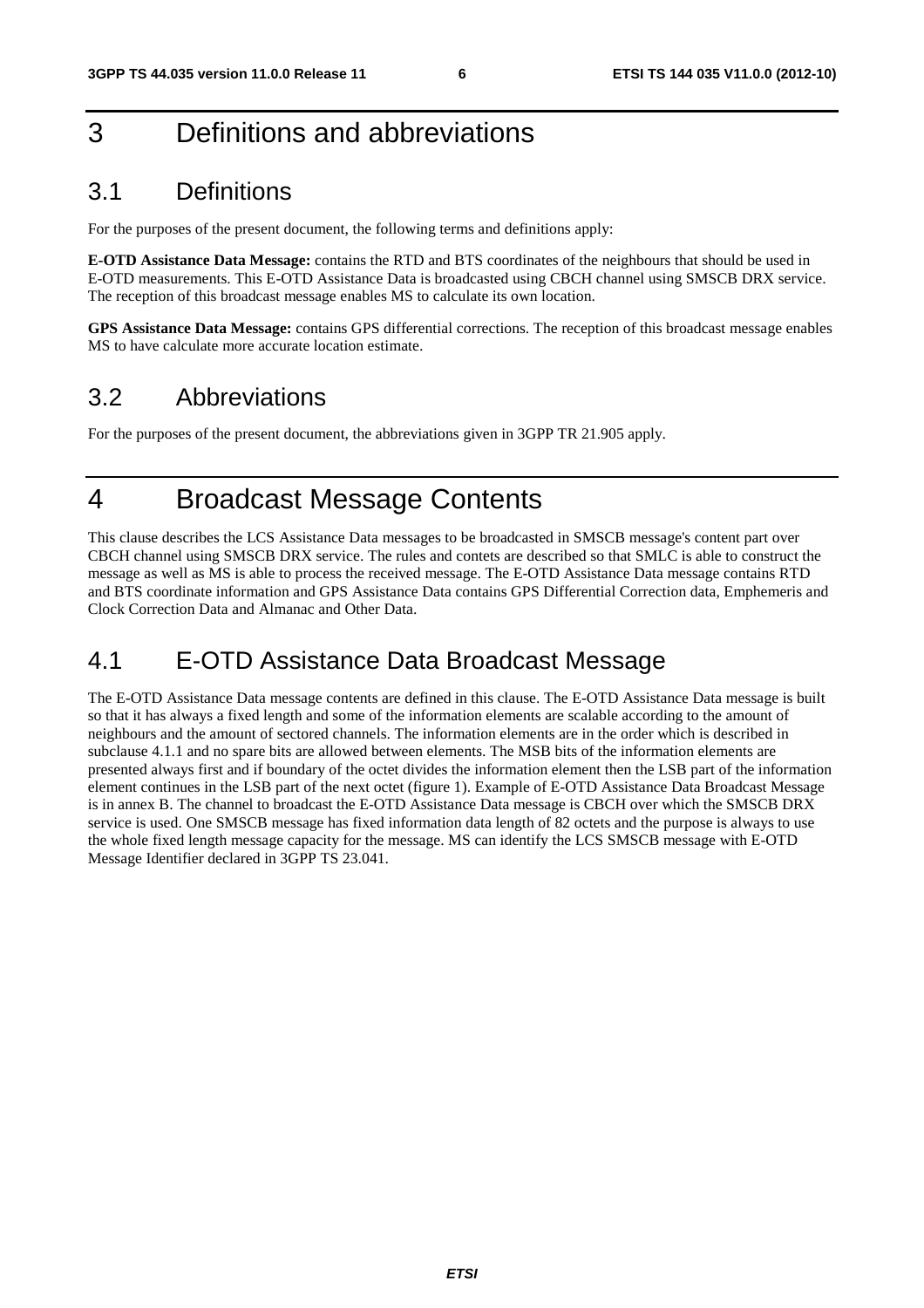

**Figure 1: Information element bit mapping to the broadcast message** 

# 4.1.1 E-OTD Assistance Data Broadcast Message Content

The Broadcast Assistance Data is a point-to-multipoint message from the GSM Network to the MSs. This message gives assistance data to the MS for performing E-OTD measurements and calculating its own position. It contains the following information elements. The information elements are always in the order described in table 1. The ciphered part of message is end of message and indicated with grey shading in table 1.

| <b>Information element</b>             | <b>Type/Reference</b>                            | <b>Presence</b> |
|----------------------------------------|--------------------------------------------------|-----------------|
| Message Structure Definition           | Message Structure<br>Definition 4.1.1.1          | M               |
| Reference Time                         | Reference Time 4.1.1.2                           | м               |
| <b>Ciphering Serial Number</b>         | <b>Ciphering Serial</b><br>Number 4.1.1.3        | C               |
| <b>Time Slot Scheme</b>                | <b>Time Slot</b><br>Scheme 4.1.1.4               | М               |
| Neighbour Bitmap Definition            | Neighbour<br>BitmapDefinition 4.1.1.5            | C               |
| <b>Sectored Channels Definition</b>    | <b>Sectored Channels</b><br>Definition 4.1.1.6   | C               |
| Sectored Channels BTS ID<br>Definition | Sectored Channel's BTS<br>ID Definition 4.1.1.7  | C               |
| Sectored BTS Sync/Async<br>Definition  | Sectored BTS<br>Sync/Async<br>Definition 4.1.1.8 | C               |
| 51 Multiframe Offset Values            | 51 Multiframe Offset<br>Values 4.1.1.9           | M               |
| <b>BCC Definition</b>                  | BCC Definition 4.1.1.10                          | М               |
| <b>RTD Drift Factor Values</b>         | <b>RTD Drift Factor</b><br>Values 4.1.1.11       | C               |
| <b>Channel RTD Values</b>              | Channel RTD<br>Values 4.1.1.12                   | C               |
| Serving Cell Location                  | Serving Cell<br>Location 4.1.1.13                | M               |
| Relative Neighbour Location Values     | Relative Neighbour<br>Location Values 4.1.1.14   | М               |

**Table 1: E-OTD Assistance Data Broadcast Message Content**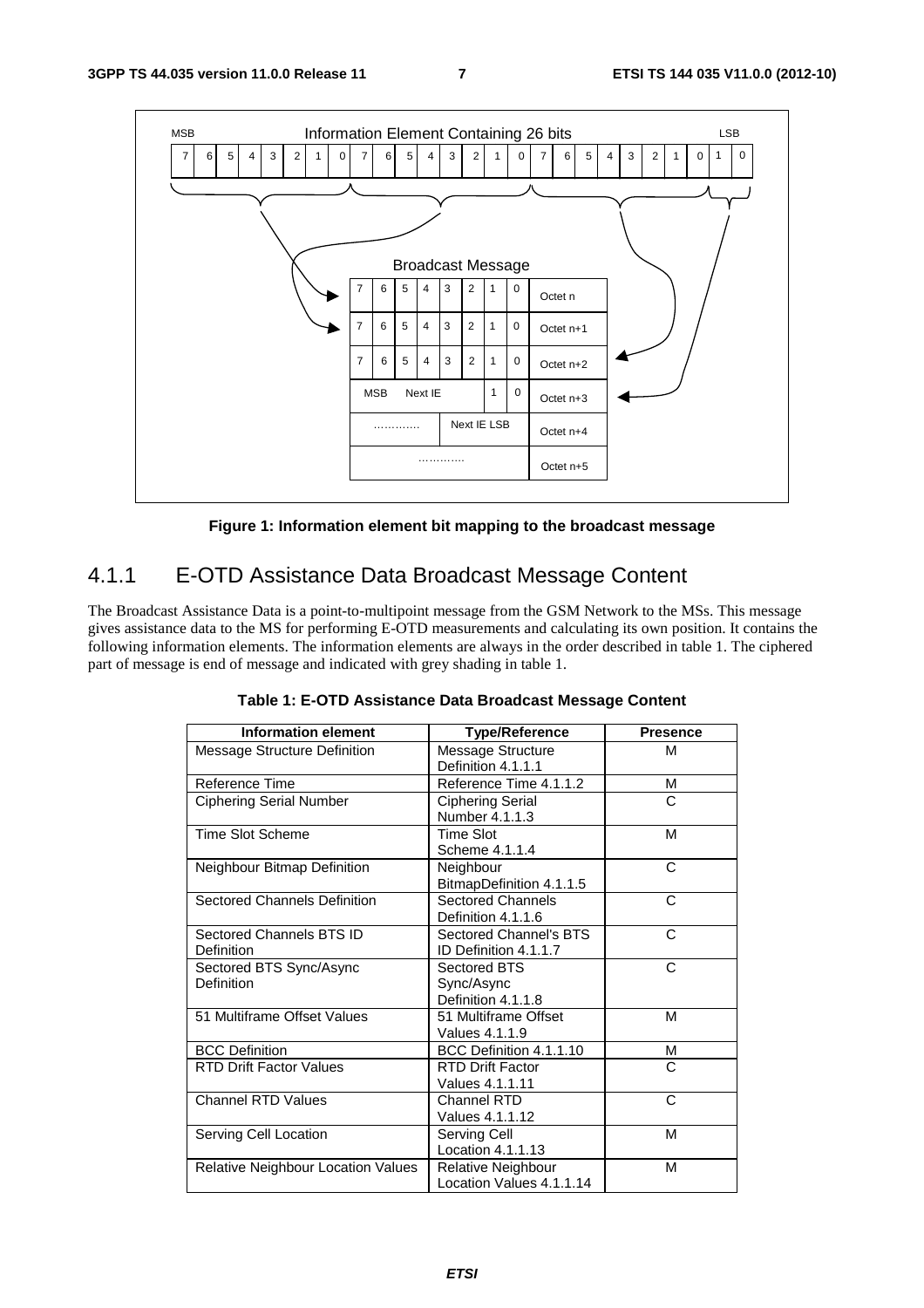### 4.1.1.1 Message Structure Definition IE

This IE contains the definition of this broadcast message. The length of this IE is 19 bits and it is mandatory. This IE contains the following bits.

| <b>Bit</b>     | <b>Bit order</b><br>in field | <b>Definition</b>                |  |  |
|----------------|------------------------------|----------------------------------|--|--|
| 1              | <b>LSB</b>                   |                                  |  |  |
| $\overline{2}$ |                              |                                  |  |  |
| 3              | MSB                          | Neighbour List Map (bits 2-0)    |  |  |
| $\overline{4}$ |                              |                                  |  |  |
|                | <b>LSB</b>                   |                                  |  |  |
| 5              |                              | Accuracy Range (bits 2-0)        |  |  |
| 6              | MSB                          |                                  |  |  |
| $\overline{7}$ |                              | Ciphering Key Flag               |  |  |
| 8              |                              | Cipher On/Off                    |  |  |
| 9              |                              | Sector Ind                       |  |  |
| 10             |                              | RTD Range                        |  |  |
| 11             | <b>LSB</b>                   |                                  |  |  |
| 12             | <b>MSB</b>                   | RTD Accuracy (bits 1-0)          |  |  |
| 13             |                              | <b>RTD Drift Factors Present</b> |  |  |
| 14             |                              | <b>RTDs Present</b>              |  |  |
| 15             | <b>LSB</b>                   |                                  |  |  |
| 16             |                              |                                  |  |  |
| 17             |                              |                                  |  |  |
| 18             |                              | Number of Neighbours (bits 4-0)  |  |  |
| 19             | MSB                          |                                  |  |  |

#### **Table 2: Message Structure Definition**

The first three octets upto bit 3 in octet 3 in the broadcast message's content part containing the Message Structure Definition IE look always as follows.

| <b>Cipher</b><br>On/Off | Cipher-<br>ing Key<br>Flag                      | <b>Accuracy Range</b><br>(bits 2-0) |                                           |  | Neighbour List Map<br>(bits 2-0)     |                                 | Octet1        |                    |
|-------------------------|-------------------------------------------------|-------------------------------------|-------------------------------------------|--|--------------------------------------|---------------------------------|---------------|--------------------|
|                         | Number of<br><b>Neighbours</b><br>(bits $4-3$ ) | <b>RTDs</b><br>Present              | <b>RTD</b><br>Drift<br>Factors<br>Present |  | <b>RTD Accuracy</b><br>(bits $1-0$ ) | <b>RTD</b><br>Range             | Sector<br>Ind | Octet <sub>2</sub> |
| (Next IE)               |                                                 |                                     |                                           |  |                                      | Number of Neighbours (bits 2-0) |               | Octet <sub>3</sub> |

The definitions of each structure item is declared below:

#### **Neighbour List Map**

These bits define in which order the neighbours in the System Information Neighbour List (max 32 neighbours) are reported with the broadcast message.

- The Neighbour List Map will also affect the amount of bits that can be used for Relative Neighbour Location Value definitions.
- This Broadcast Assistance Data message is always referring to the neighbour BTSs included in the System Information Neighbour List which is received in idle state from BCCH. The E-OTD broadcast message does not allow the possibility for delivering assistance data for other BTSs (outside the the System Information Neighbour List.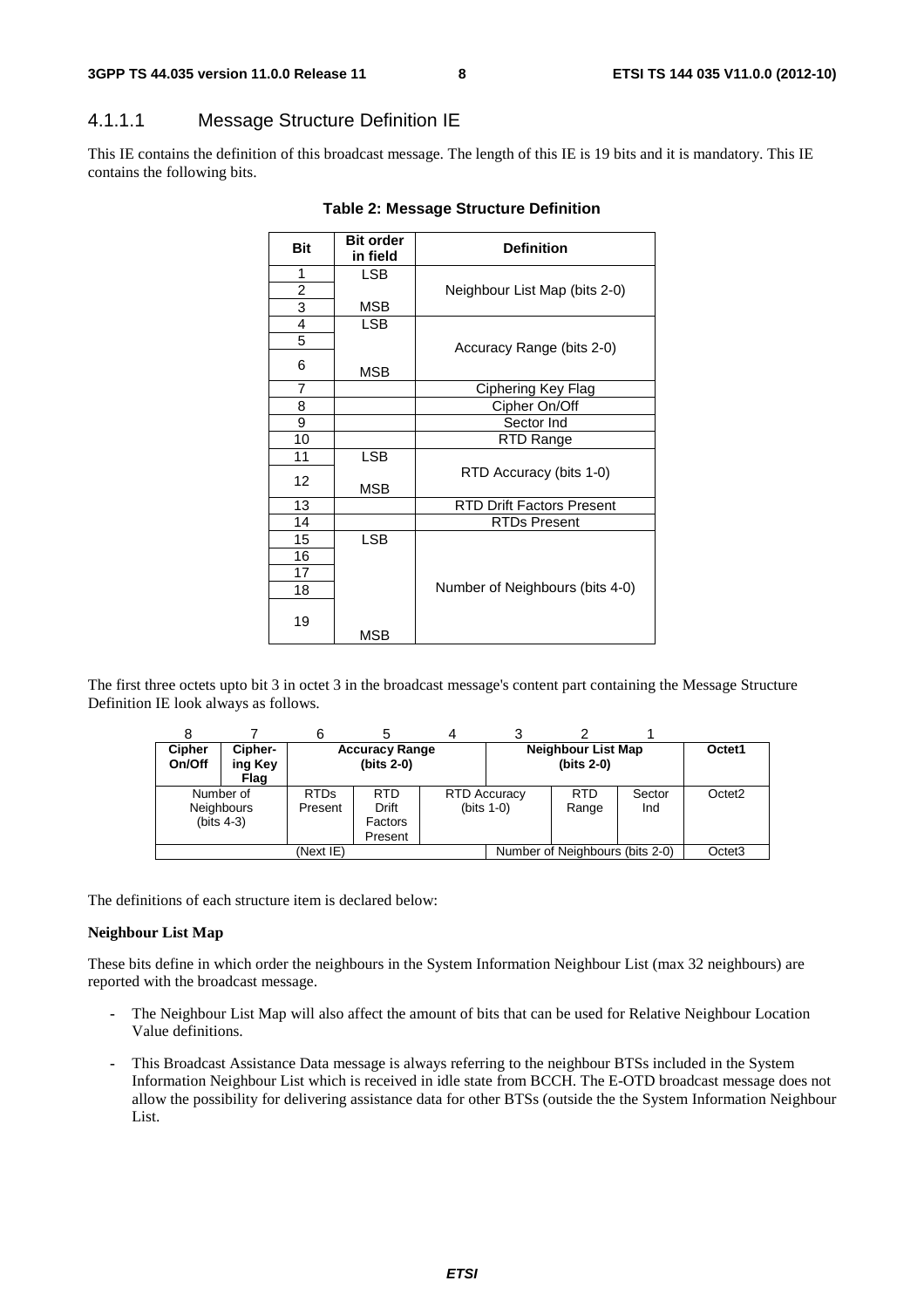|  | <b>Definition</b>                      |  |  |  |
|--|----------------------------------------|--|--|--|
|  | All Neigbours from neighbour list      |  |  |  |
|  | Even Neighbours from neighbour list    |  |  |  |
|  | Odd Neighbours from neighbour list     |  |  |  |
|  | $1^{\text{st}}$ & $1^{\text{st}}$ +n*3 |  |  |  |
|  | $2^{nd}$ & $2^{nd}$ +n*3               |  |  |  |
|  | $3^{rd}$ & $3^{rd}$ +n*3               |  |  |  |
|  | Neighbour Bitmap Definition            |  |  |  |
|  | Spare                                  |  |  |  |

**Table 3: Neighbour List Map** 

- All Neighbours means all the neighbours from System Information Neighbour list (max 32 neighbours) are reported in this broadcast message (1 broadcast message).
- Even/Odd neighbours from neighbour list means the even/odd list entries in the System Information Neighbour List are reported in this broadcast message (two broadcast messages needed).
- $1^{st}$  &  $1^{st}$  + n\*3 means that  $1^{st}$ ,  $4^{th}$ ,  $7^{th}$ ,  $10^{th}$ , ...,  $31^{st}$  (max 11 neighbours) will be reported in this broadcast message (1/3 of total broadcast).
- $2^{nd}$  &  $2^{nd}$ +n\*3 means that  $2^{nd}$ ,  $5^{th}$ ,  $8^{th}$ ,  $11^{th}$ , …,  $32^{nd}$  (max 11 neighbours) will be reported in this broadcast message (2/3 of total broadcast).
- $3^{\text{rd}}$  &  $3^{\text{rd}}+n*3$  means that  $3^{\text{rd}}, 6^{\text{th}}, 9^{\text{th}}, 12^{\text{th}}, ..., 30^{\text{th}}$  (max 10 neighbours) will be reported in this broadcast message (3/3 of total broadcast).
- The 1<sup>st</sup> & 1<sup>st</sup>+n\*3, 2<sup>nd</sup> & 2<sup>nd</sup>+n\*3 and 3<sup>rd</sup> & 3<sup>rd</sup>+n\*3 means total 3 broadcast messages.
- Neighbour Bitmap Definition will define which neighbours are included into this broadcast message, see subclause 4.1.1.5.

#### **Accuracy Range**

The accuracy range declares the accuracy of the values in the Relative Neigbour Location Value IE. The accuracy range has the following information.

| 2 |  | <b>Definition</b> |
|---|--|-------------------|
|   |  | 5 km              |
|   |  | 10 km             |
|   |  | 15 km             |
|   |  | 20 km             |
|   |  | 30 km             |
|   |  | 45 km             |
|   |  | 60 km             |
|   |  | 120 km            |

#### **Table 4: Accuracy Range**

For example if there are 15 bits (1 sign bit and 14 value bits) reserved for Relative Neighbour North or East Value and the accuracy range is defined to be 20 km, then resolution of Relative Neighbour North or East Value is 0.6 m.

#### **Ciphering Key Flag**

The MS gets two (2) deciphering keys always with location update, a deciphering key that is time stamped to be current one and deciphering key that time stamped to be next one. Thus the MS has always two deciphering keys in memory. With this Ciphering Key Flag in this broadcast message the MS knows whether to use current/next deciphering key for deciphering the received broadcast message. The MS shall interpret this IE as follows:

- **Ciphering Key Flag**(previous message) = **Ciphering Key Flag**(this message) => Deciphering Key not changed.
- **Ciphering Key Flag**(previous message) <> **Cipher Key Flag**(this message) => Deciphering Key changed.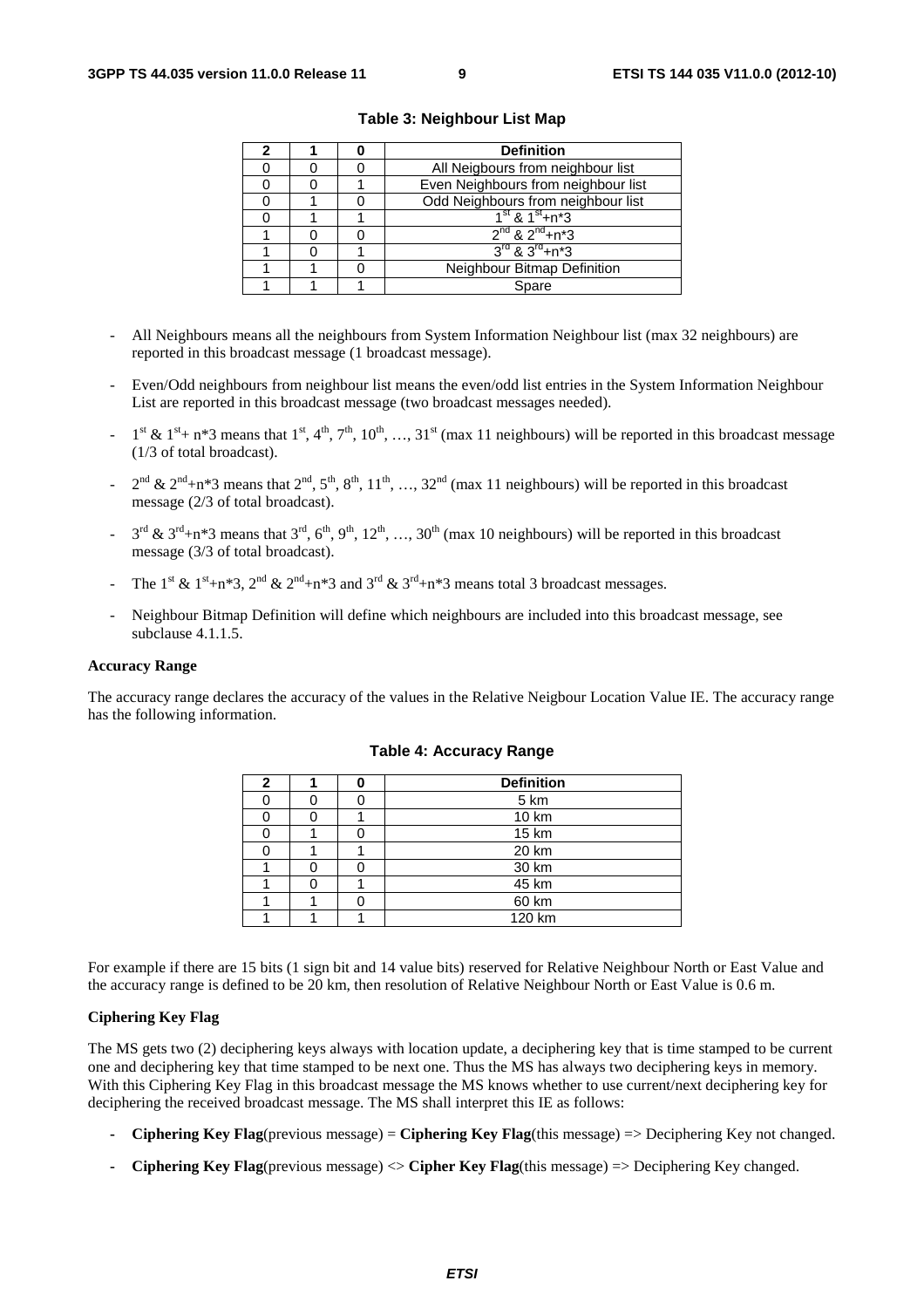#### **Cipher On/Off**

This bit indicates whether this broadcast message has been ciphered or not. The RTD Drift Factor Values IE, Channel RTD Values IE, Serving Cell Location IE and Relative Neighbour Location Values IE will be ciphered if ciphering is active.

- '0' Ciphering Off.
- '1' Ciphering On.

#### **Sector Ind**

This bit indicates whether this broadcast message contains BTS Sectored Cell information or not.

- '0' No Sector Information included.
- '1' Sector Information included.

#### **RTD Range**

This bit indicates whether the RTD value covers only one time slot period or 8 time slot period. This bit will affect the RTD field so that there will be need for 3 bits more for RTD if whole 8 time slot period need to be indicated with RTD value.

- '0' RTD value covers 1 time slot period.
- '1' RTD value covers 8 time slots period.

#### **RTD Accuracy**

This contains two bits, which define what will be the accuracy of RTD value in this broadcast message. The accuracy will be coded as follows.

#### **Table 5: Accuracy Range**

|  | <b>Definition</b>  |
|--|--------------------|
|  | 1/16 bit accuracy  |
|  | 1/32 bit accuracy  |
|  | 1/64 bit accuracy  |
|  | 1/128 bit accuracy |

The RTD accuracy will affect the amount of bits needed to indicate the RTD value. The following table describes the accuracy related to needed bits.

| <b>Time Slots</b> | <b>Accuracy</b> | <b>Amount of Bits Needed</b> |
|-------------------|-----------------|------------------------------|
|                   | 1/16            | 12 bits                      |
|                   | 1/32            | 13 bits                      |
|                   | 1/64            | 14 bits                      |
|                   | 1/128           | 15 bits                      |
| 8                 | 1/16            | 15 bits                      |
|                   | 1/32            | 16 bits                      |
|                   | 1/64            | 17 bits                      |
|                   | 1/128           | 18 bits                      |

#### **Table 6: Amount of RTD bits needed**

#### **RTD Drift Factors Present**

This bit indicates whether the RTD Drift Factors are present in this broadcast message. If RTDs Present bit indicates that the RTD Values are not included into this broadcast message, the state of this bit should be ignored and the RTD Drift Factors are not present in this broadcast message.

- '0' RTD Drift Factors are not present in the message.
- '1' RTD Drift Factors are present in the message.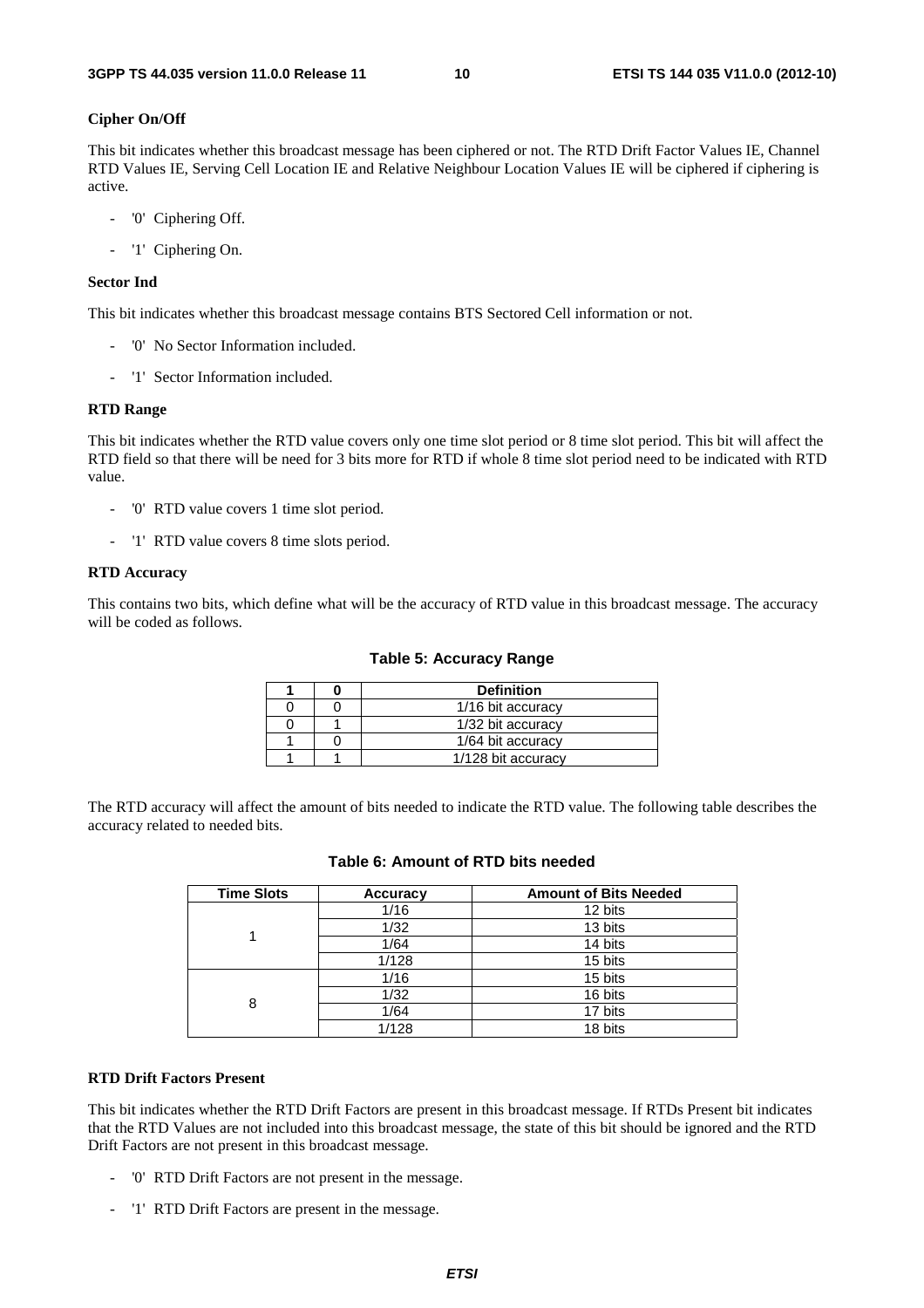#### **RTDs Present**

This bit indicates whether RTD Values IE is present in this broadcast or not.

- '0' RTD Values IE not present.
- '1' RTD Values IE present.

#### **Number of Neighbours**

These 5 bits are indicating the amount of neighbours are in System Information Neighbour List according to which this broadcast message was created. The number of neigbours indicated here makes sure that MS can decode back this broadcast message IEs as they were originally sended. If the MS has received different amount of neighbours in System Information Neighbour List than indicated in this field in broadcast message, the MS should ignore this broadcast message.

Range: 1 - 32 Neighbours.

### 4.1.1.2 Reference Time IE

The Reference Time IE gives information about the time when the RTD values in the broadcast message are calculated. The Reference Time IE contains the serving cell frame number modulo 131072 with 7 LSB bits omitted. The resolution of this Reference Time IE is thus 0.59 s. The Reference Time IE has 10 minutes periodicy. This IE is mandatory.

Range: 0 - 1023.

### 4.1.1.3 Ciphering Serial Number IE

The Ciphering Serial Number IE contains the serial number used in ciphering process of the broadcast message. The IE contains two octets, MSB part and LSB part. The serial number range is 0 - 65535. This IE is conditional and it is present only if the ciphering flag is active in Message Structure Definition IE.



| <b>MSB</b>                       |                                  |
|----------------------------------|----------------------------------|
| Ciphering Serial Number (8 bits) | Ciphering Serial Number (8 bits) |

### 4.1.1.4 Time Slot Scheme IE

This information element contains information about the serving cell channel and neighbour channel time slot scheme. The list starts with Serving Cell Channel and the rest of the list is in the same order as the neighbours in the System Information Neighbour List. For each list member there is one bit reserved to indicate whether the channel has 156.25 bits time slot duration or 156/157 bits time slot duration. This field is varying length depending on amount of neighbours of System Information Neighbour List (max 32) and maximum length of this IE is 33 bits (1+32 bits). The Serving Cell Channel time slot scheme is always indicated as the first (MSB) element of this field. This IE is mandatory.

- '0' 156.25 bits time slot duration.
- '1' 156/157 bits time slot duration.

#### **Table 8: Time Slot Scheme**

| <b>Serving Cell Ch (MSB)</b> | <b>Neigh Chlast</b> |   | <b>Neigh Ch<sub>3</sub></b> | Neigh Ch <sub>2</sub> | Neigh $Ch_1(LSB)$ |
|------------------------------|---------------------|---|-----------------------------|-----------------------|-------------------|
| 0/1                          | 0/1                 | . | 0/1                         | 0/1                   | 0/1               |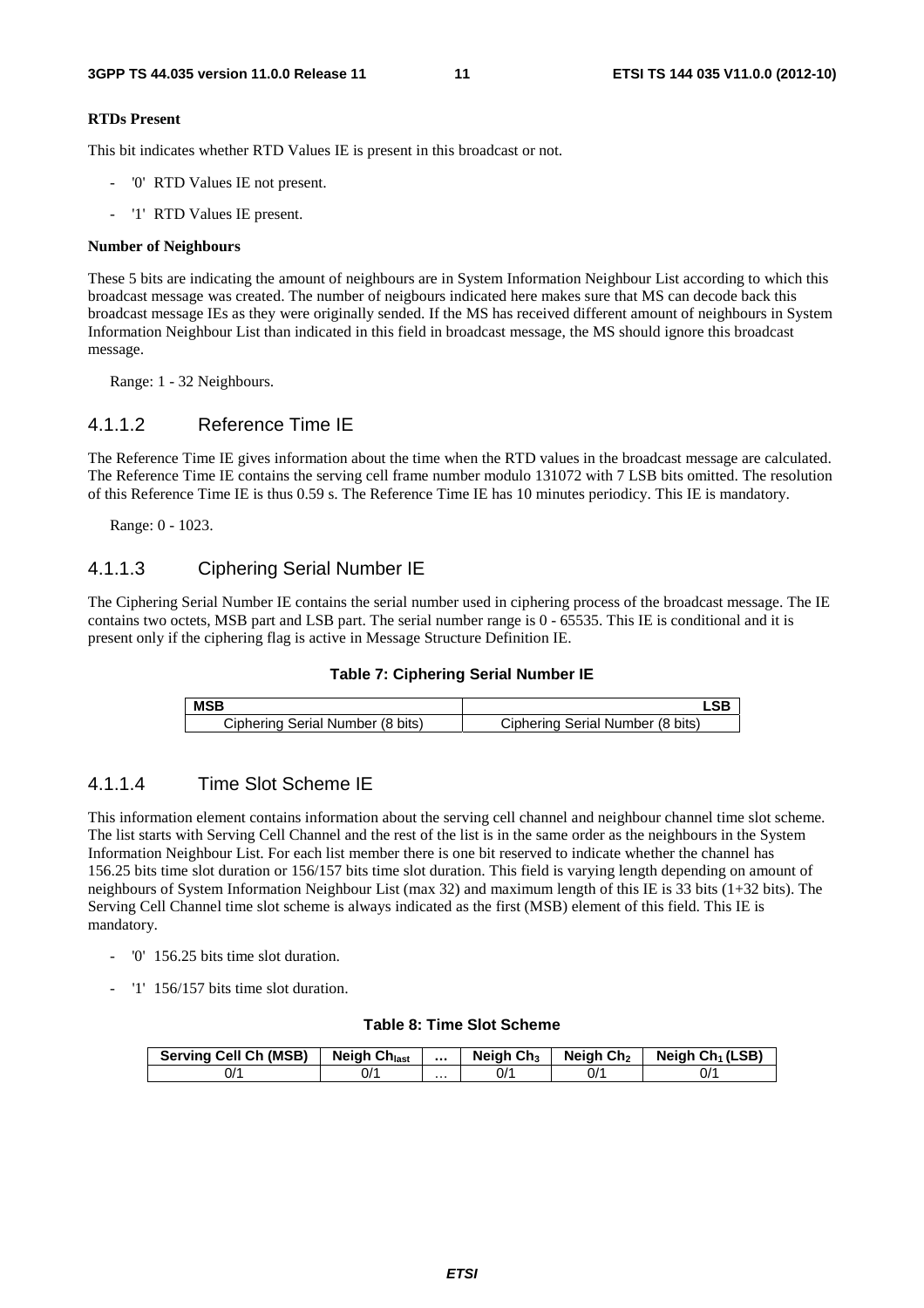### 4.1.1.5 Neighbour Bitmap Definition IE

This IE defines which neighbours from System Information Neighbour List are included in this message. The IE is conditional and included only if Message Structure Definition IE's Neighbour List Map indicates the use of this Neighbour Bitmap Definition. The list is in the same order as the neighbours in the System Information Neighbour List, the last member of the list presented as the MSB element of this field. For each Neighbour List channel number there is one bit reserved to indicate whether the neighbour is included into this broadcast message. This field is varying length depending on the amount of neighbours of System Information Neighbour List (max 32) and maximum length of this IE is 32 bits.

- '0' Neighbour not included into this broadcast message.
- '1' Neighbour included into this broadcast message.

#### **Table 9: Neighbour Bitmap Definition**

| Neigh Ch <sub>last</sub> (MSB) |   | Neigh $Ch3$ | Neigh Ch <sub>2</sub> | Neigh $Ch_1(LSB)$ |
|--------------------------------|---|-------------|-----------------------|-------------------|
| $J^{\prime}$                   | . |             |                       |                   |

### 4.1.1.6 Sectored Channels Definition IE

This information element defines which neighbours in System Information Neighbour List that are included in this broadcast message are belonging to sectored BTSs. This IE is conditional and included only if Message Structure Definition IE's Sector Indicator is active. This field is varying length depending on amount of neighbours included into this broadcast message (max 32) and the maximum length of this IE is 33 bits (1+32 bits). The Serving Cell Channel sector indication is always indicated in MSB of this field and the neighbours are in same order as the neighbours in the System Information Neighbour List.

- '0' Channel not included to sectored BTS.
- '1' Channel included to sectored BTS.

#### **Table 10: Sectored Channels Definition**

| <b>Serving Ch (MSB)</b> | <b>Neigh Chlast</b> |   | Neigh $Ch_3$ | Neiah Ch2 | Neigh $Ch_1(LSB)$ |
|-------------------------|---------------------|---|--------------|-----------|-------------------|
| 0/'                     | 0/1                 | . |              | ^/0       | 0/1               |

### 4.1.1.7 Sectored Channels BTS ID Definition IE

This information element defines what sectored channels are at the same BTS. The indication is done with three bits for each neighbour channel that is indicated to belong to sectored BTS (definition in Sectored Channels Definition IE). Belonging to the same BTS site is indicated with the same three bit binary ID, maximum 8 sectored BTS groups can be identified. This field is varying length depending on amount of sectored BTS in this broadcast message (max 33\*3 bits = 99 bits when all 32 neighbours and the serving cell channel are belonging to some sector). This field follows the order of channels that have indicated to be belonging to sectored BTS in Sectored Channels Definition starting from the MSB. This IE is conditional and included only if Message Structure Definition IE's Sector Ind is active.

#### **Table 11: Sectored Channels BTS ID Definition**

| 2 |  | <b>Definition</b> |
|---|--|-------------------|
|   |  | Sectored BTS ID1  |
|   |  | Sectored BTS ID2  |
|   |  | Sectored BTS ID3  |
|   |  | Sectored BTS ID4  |
|   |  | Sectored BTS ID5  |
|   |  | Sectored BTS ID6  |
|   |  | Sectored BTS ID7  |
|   |  | Sectored BTS ID8  |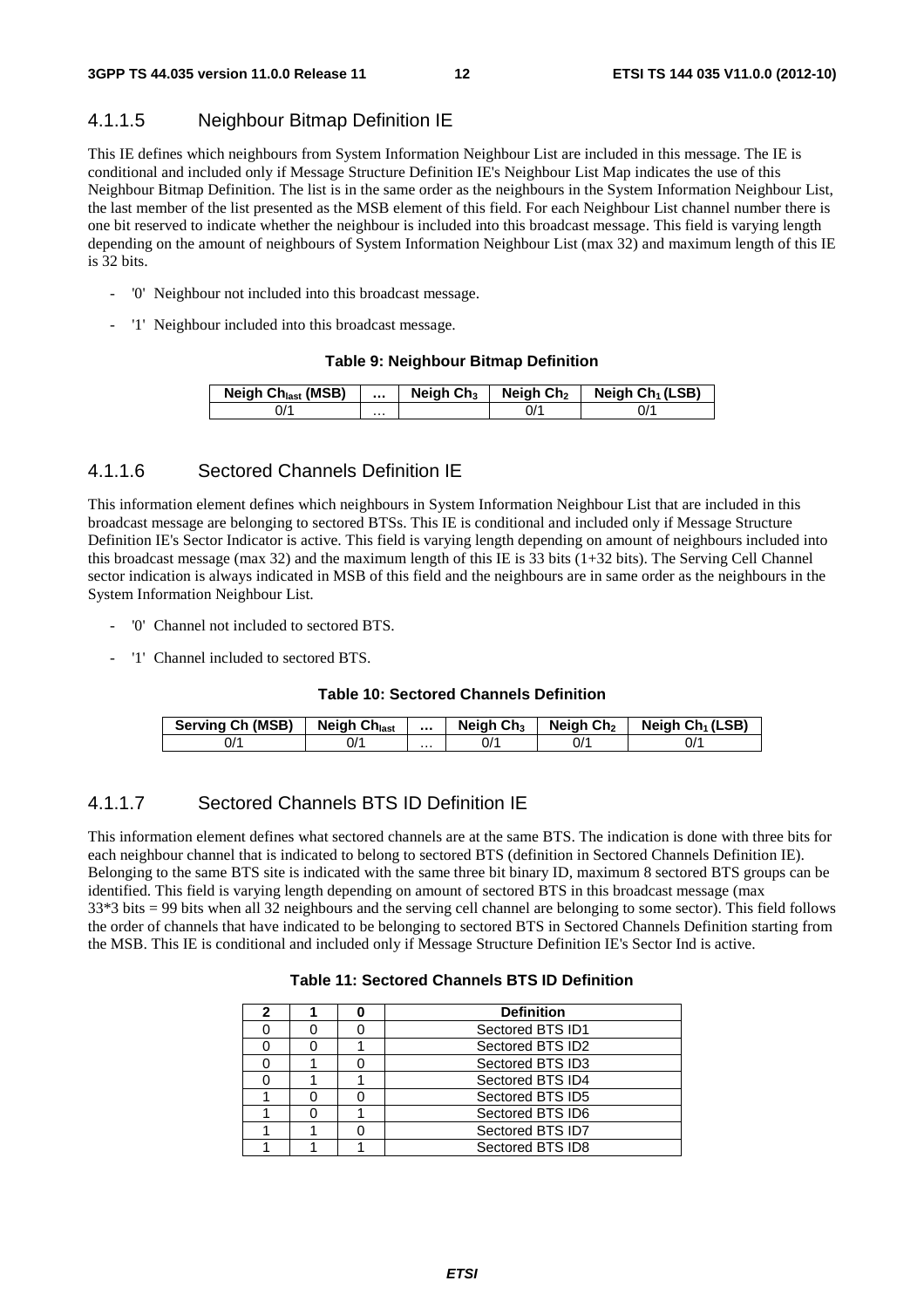| Indicated<br><b>Sectored</b><br><b>Serving</b><br><b>Channel (MSB)</b> | Indicated<br><b>Sectored</b><br>Neighbour <sub>last</sub> | $\cdots$ | Indicated<br><b>Sectored</b><br>Neighbour <sub>3</sub> | Indicated<br><b>Sectored</b><br>Neighbour <sub>2</sub> | Indicated<br><b>Sectored</b><br>Neighbour <sub>1</sub><br>(LSB) |
|------------------------------------------------------------------------|-----------------------------------------------------------|----------|--------------------------------------------------------|--------------------------------------------------------|-----------------------------------------------------------------|
| Sec. BTS ID X                                                          | Sec. BTS ID X                                             |          | Sec. BTS ID X                                          | Sec. BTS ID X                                          | Sec. BTS ID X                                                   |
| $(3 \text{ bits})$                                                     | $(3 \text{ bits})$                                        | $\cdots$ | (3 bits)                                               | $(3 \text{ bits})$                                     | $(3 \text{ bits})$                                              |

**Table 12: Sectored Channels BTS ID Definition** 

### 4.1.1.8 Sectored BTS Sync/Async Definition IE

This information element defines whether the indicated sectored BTS site contains synchronized or asynchronized channels. The sync/async is informed with one bit per sectored BTS ID. This field follows the order of IDs in Sectored Channels BTS ID Definition. This field is varying length depending on amount of sectored BTS ID in this broadcast message (max 8 bits). This IE is conditional and is included only if Message Structure Definition IE's Sector Ind is active.

- '0' Sectored BTS contains async channels.
- '1' Sectored BTS contains sync channels.

#### **Table 13: Sectored BTS Sync/Async Definition**

| Sec BTS <sub>Last</sub> (MSB) |   | Sec $BTS1D3$ | Sec $BTSID2$ | Sec BTS <sub>ID1</sub> (LSB) |
|-------------------------------|---|--------------|--------------|------------------------------|
|                               | . | "ال          | ^ال          | J'                           |

### 4.1.1.9 Multiframe Offset Values IE

This information element defines the neighbour channel's 51 Multiframe Values. The 51 Multiframe Offset Values are describing the offset value related to the Serving Cell 51 Multiframe Value. This field is needed when co-channels must be identified from the real neighbour channels (included into System Information Neighbour List). Each 51 Multiframe Offset Value is 6 bits long denoting the offset value to the Serving Cell 51 Multiframe number. The 51 Multiframe Offset Values must be declared to all neighbours in this broadcast message and the values are in the same order as the neighbours in the System Information Neighbour List. The maximum length of this IE is 192 bits (32\*6 bits). This IE is mandatory.

Range: 0 - 50 Frames

#### **Table 14: 51 Multiframe Offset Values IE**

| I MF Offset <sub>NbLast</sub> (MSB) |   | MF Offset $_{Nb3}$              | MF Offset $_{Nb2}$    | (LSB)<br><sup>-</sup> Offset <sub>Nb1</sub><br>МF |
|-------------------------------------|---|---------------------------------|-----------------------|---------------------------------------------------|
| )ffset Value<br>$(6 \text{ bits})$  | . | . (6 bits)<br>Jttset `<br>Value | Offset Value (6 bits) | Offset<br>Value (6<br>bits <sup>'</sup>           |

### 4.1.1.10 BCC Definition IE

This information element defines the BBC (Base Station Color Code) values. The BCC is needed to know what training sequence is in use in the bursts in BCCH frequency. Each BCC is 3 bits long denoting the one of the 8 possible TSCs (Training Sequence Codes) possible to be used in bursts. BCC values must be declared to all neighbours in this message and the values are in the same order as the neighbours in the System Information Neighbour List. The maximum length of this IE is 96 bits (32\*3 bits). This IE is mandatory.

#### **Table 15: BCC Definition IE**

| $BCCNbLast$ (MSB)  |   | $\mathsf{BCC}_{\mathsf{Nb3}}$ | BCC <sub>Nh2</sub> | $BCCNb1$ (LSB)     |
|--------------------|---|-------------------------------|--------------------|--------------------|
| BCC Value (3 bits) | . | Value (3 bits)<br>BCC.        | BCC Value (3 bits) | BCC Value (3 bits) |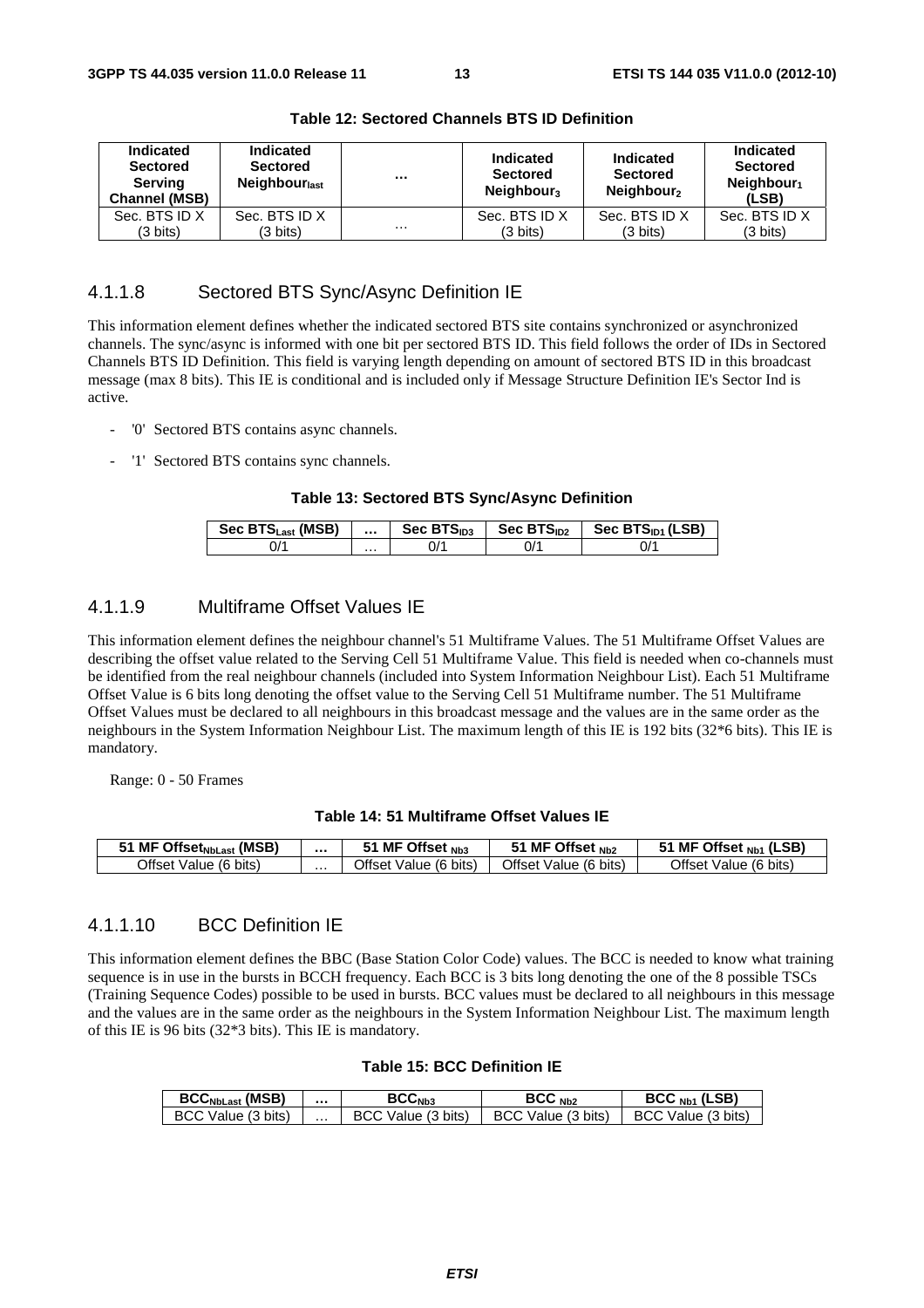### 4.1.1.11 RTD Drift Factor Values IE

This IE contains the drift factor values for the Channel RTD Values included into this broadcast message. The RTD Drift Factor Values indicate the RTD drift in meters per second. Positive and negative RTD Drift Factors can be indicated as well as no drift value. This information element is conditional and included if the RTD Drift Factors Present bit in the Message Structure Definition IE is active and the RTDs Present bit is active. The RTD Drift Factors are included into the broadcast message with same conditions and in same order than the Channel RTD Values which are described in Channel RTD Values IE section (subclause 4.1.1.12). This IE should be ciphered if the ciphering is active. Each RTD Drift Factor Value is 5 bits long and the coding is as follows:

| <b>Positive/Negative</b> |                |                | <b>Coding Bits</b> |             | <b>Definition</b>   |
|--------------------------|----------------|----------------|--------------------|-------------|---------------------|
| <b>MSB</b>               | <b>MSB</b>     |                |                    | <b>LSB</b>  |                     |
| 3                        | 3              | $\mathbf 2$    | 1                  | 0           |                     |
| Don't care               | $\mathbf 0$    | $\overline{0}$ | $\mathbf 0$        | $\mathbf 0$ | $0 \text{ m/s}$     |
| 0                        | $\mathbf 0$    | $\mathbf 0$    | $\mathbf 0$        | 1           | $+0.33$ m/s         |
| $\mathbf 0$              | $\overline{0}$ | $\Omega$       | 1                  | $\mathbf 0$ | $+0.66$ m/s         |
| 0                        | $\mathbf 0$    | $\mathbf 0$    | 1                  | 1           | $+1$ m/s            |
| 0                        | 0              | 1              | 0                  | $\mathbf 0$ | $+1.33$ m/s         |
| $\overline{0}$           | $\mathbf 0$    | 1              | $\mathbf 0$        | 1           | $+1.66$ m/s         |
| 0                        | $\mathbf 0$    | 1              | 1                  | $\mathbf 0$ | $+2$ m/s            |
| $\mathbf 0$              | $\mathbf 0$    | 1              | 1                  | 1           | $+2.5$ m/s          |
| $\mathbf 0$              | 1              | $\mathbf 0$    | $\mathbf 0$        | $\mathbf 0$ | $+3$ m/s            |
| 0                        | 1              | $\mathbf 0$    | 0                  | 1           | $+4$ m/s            |
| $\mathbf 0$              | 1              | $\mathbf 0$    | 1                  | $\mathbf 0$ | $+5$ m/s            |
| 0                        | 1              | 0              | 1                  | 1           | $+7$ m/s            |
| $\mathbf 0$              | 1              | 1              | $\overline{0}$     | $\mathbf 0$ | $+9$ m/s            |
| $\mathbf 0$              | 1              | 1              | $\mathbf 0$        | 1           | $+11$ m/s           |
| $\mathbf 0$              | 1              | 1              | 1                  | $\mathbf 0$ | $+13$ m/s           |
| 0                        | 1              | 1              | 1                  | 1           | $+15$ m/s           |
| 1                        | $\mathbf 0$    | $\mathbf 0$    | $\mathbf 0$        | 1           | $-0.33$ m/s         |
| 1                        | 0              | $\mathbf 0$    | 1                  | $\mathbf 0$ | $-0.66$ m/s         |
| 1                        | 0              | $\mathbf 0$    | 1                  | 1           | $-1$ m/s            |
|                          | 0              | 1              | $\Omega$           | $\Omega$    | $-1.33$ m/s         |
| 1                        | $\mathbf 0$    | 1              | $\Omega$           | 1           | $-1.66 \text{ m/s}$ |
| 1                        | 0              | 1              | 1                  | $\mathbf 0$ | $-2 \text{ m/s}$    |
| 1                        | 0              | 1              | 1                  | 1           | $-2.5 \text{ m/s}$  |
| 1                        | 1              | $\mathbf 0$    | $\mathbf 0$        | $\pmb{0}$   | $-3$ m/s            |
|                          | 1              | $\mathbf 0$    | $\mathbf 0$        | 1           | $-4$ m/s            |
| 1                        | 1              | $\mathbf 0$    | 1                  | $\mathbf 0$ | $-5$ m/s            |
| 1                        | 1              | $\overline{0}$ | 1                  | 1           | $-7$ m/s            |
| 1                        | 1              | 1              | $\mathbf 0$        | $\mathbf 0$ | $-9$ m/s            |
| 1                        | 1              | 1              | $\mathbf 0$        | 1           | $-11$ m/s           |
|                          | 1              | 1              | 1                  | $\mathbf 0$ | $-13$ m/s           |
| 1                        | 1              | 1              | 1                  | 1           | $-15$ m/s           |

#### **Table 16: RTD Drift Factor Values**

#### **Table 17: RTD Drift Factor Values IE**

| <b>RTD Drift Factor NbLast</b><br>(MSB) |   | <b>RTD Drift Factor Nh3</b>   | <b>RTD Drift Factor Nb2</b>   | <b>RTD Drift Factor Nh1</b><br>(LSB) |
|-----------------------------------------|---|-------------------------------|-------------------------------|--------------------------------------|
| RTD Drift Factor Value                  | . | <b>RTD Drift Factor Value</b> | <b>RTD Drift Factor Value</b> | <b>RTD Drift Factor Value</b>        |
| (5 bits)                                |   | (5 bits)                      | (5 bits)                      | (5 bits)                             |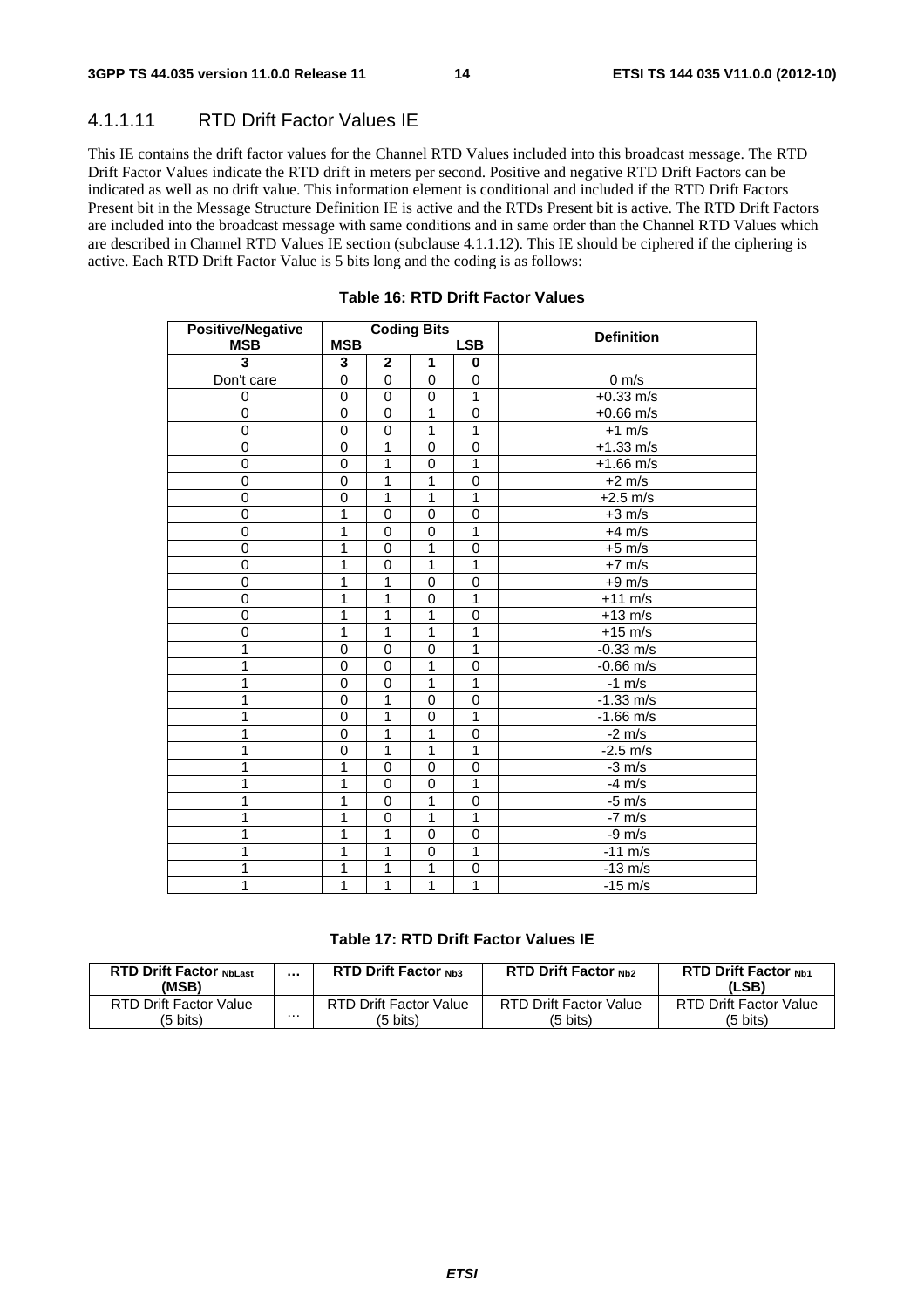### 4.1.1.12 Channel RTD Values IE

This IE contains the channel RTD values relative to the serving BTS. The RTD is defined as TBTS - TServ, where TBTS is the time of the start of TS0 (Time Slot 0) in the neighbor BTS, and Tserv is the time of the start of the TS0 in the serving BTS. The RTD value covers 1 or 8 time slot period with 1/16-1/128 bit accuracy. The 1 or 8 time slot period as well as 1/16-1/128 bit accuracy is defined in Message Structure Definition IE. The RTD values included here are conditional to the RTDs Present and Neighbour List Map (Message Structure Definition IE), Neighbour Bitmap Definition IE, Sectored Channels Definition IE, Sectored Channels BTS ID Definition and Sectored BTS Sync/Async Definition. This IE should be ciphered if the ciphering is active. The decision which BTS RTD value is included in this broadcast message has the following decision process:

- Channel RTD Values IE should not be included at all if RTDs Present bit (Message Structure Definition IE) is not active.
- Neighbours in this broadcast message are defined in Neighbour List Map (Message Structure Definition IE) and in case the Neighbour Bitmap Definition is active then the Neighbour Bitmap Definition IE declares the Neighbours included into this broadcast message.
- If Sector Indicator in Message Structure Definition IE is not active the RTD values are included for all neighbours in this broadcast message.
- If sector indicator in Message Structure Definition IE is active then the Neighbour channels that are not belonging to sectored BTS the RTD values are included directly according to neighbour list order.
- If sector indicator in Message Structure Definition IE is active then the Neighbour channels that are belonging to sectored BTS, the Sectored BTS ID values group the neighbour channels into the groups. If the Sectored BTS ID group is indicated to be synchronous then only one RTD value (decided by SMLC) per the Sectored BTS ID group is included into this broadcast message, if the Sectored BTS ID group is indicated to be asyncronous then all the neighbour channel RTDs belonging to the Sectored BTS ID group have to be included into this broadcast message.

| (MSB) | Varying Length (12-18 bits) | (LSB) |
|-------|-----------------------------|-------|
|       | Neighbour RTD (Last) (MSB)  |       |
|       | Neighbour RTD (Last-1)      |       |
|       | .                           |       |
|       | Neighbour RTD (2)           |       |
|       | Neighbour RTD (1) (LSB)     |       |

#### **Table 18: Channel RTD Value IE**

The fields that are included into the Channel RTD Value IE may contain RTD values of neighbour channels and the RTD values of the sectored channels BTS ID. The RTD values should be included into this IE in following order:

- Starting from the last channel in the System Information Neighbour List that is included into this broadcast message.
- First are reported the neighbour channels that are not belonging to the Sectored Channels BTS ID groups and then the Sectored Channels ID groups from 1 up to 8 depending the amount of groups. See annex B for example.

If the RTD value is invalid, following values in the RTD field are reserved for this indication (e.g. if invalid RTD value is indicated the MS shall discard the previous values).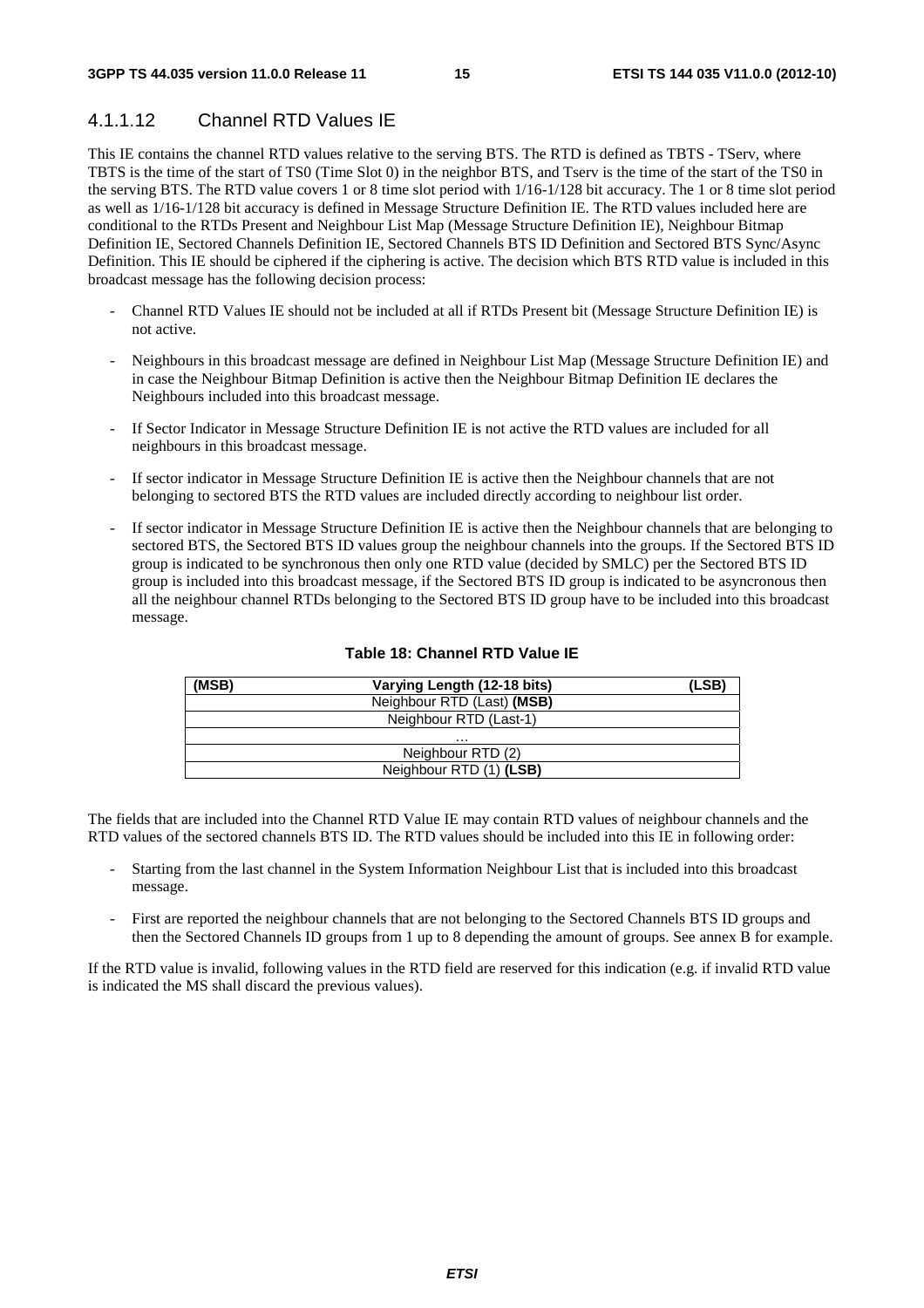| <b>Time Slots</b> | <b>Accuracy</b> | <b>Amount of Bits in RTD</b> | <b>Invalid RTD Code in Hex</b> |
|-------------------|-----------------|------------------------------|--------------------------------|
|                   | 1/16            | 12 bits                      | <b>FFF</b>                     |
| 1                 | 1/32            | 13 bits                      | 1FFF                           |
|                   | 1/64            | 14 bits                      | 3FFF                           |
|                   | 1/128           | 15 bits                      | 7FFF                           |
|                   | 1/16            | 15 bits                      | 7FFF                           |
| 8                 | 1/32            | 16 bits                      | <b>FFFF</b>                    |
|                   | 1/64            | 17 bits                      | 1FFFF                          |
|                   | 1/128           | 18 bits                      | 3FFFF                          |

**Table 19: Invalid RTD Value Codes** 

This field is varying length depending on amount of Neighbour Channels included as well as amount of sectored cells and the nature (sync/async) of sectored cells. One RTD value has varying length of 12 bits to 18 bits indicating the amount on 1/16-1/128 bit durations over 1 time slot or 8 time slots. Maximum length of this IE is 576 bits (32\*18 bits).

#### 4.1.1.13 Serving Cell Location IE

This IE contains the Serving Cell Latitude/Longitude information. This IE should be ciphered if the ciphering is active. This IE is mandatory.

#### **Serving Cell Latitude**

This field indicates WGS-84 latitude with fixed length of 24 bits. Latitude value is coded according to 3GPP TS 23.032. This field is mandatory.

#### **Table 20: Serving Cell Latitude**

| (MSB) |                                      |  |
|-------|--------------------------------------|--|
|       | Cell Latitude (24 bits)<br>Serving ( |  |

#### **Serving Cell Longitude**

This field indicates WGS-84 longitude with fixed length of 24 bits. Latitude value is coded according to 3GPP TS 23.032. This field is mandatory.

#### **Table 21: Serving Cell Longitude**

| (MSB) |                                                      |  |
|-------|------------------------------------------------------|--|
|       | <sup>'t</sup> Longitude (24 bits)<br>∩מוׁוחם<br>ااه: |  |

#### 4.1.1.14 Relative Neighbour Location IE

This information element defines the location of Neighbour Channels (BTS) relative to Serving Cell Location. This IE should be ciphered if the ciphering is active. The fields are varying length depending on amount of neighbour channels and sectored cells included in this broadcast message. The location information per neighbour has two elements, Relative North and Relative East. The Relative North positive values indicate north direction, negative values indicate south direction from Serving Cell Location. The Relative East positive values indicate east direction and negative values indicate west direction from Serving Cell Location. The MSB bit in Relative North/East value is reserved for sign indication (positive  $= 0$ , negative  $= 1$ ). The values are expressed in meters according to the accuracy resolution which is defined by Accuracy Range bits in Message Structure Definition IE. For example if the Accuracy Range is set to 20 km and there is 15 bits (1+14 bits) reserved for Relative North/East values this means 0.6 m accuracy for Relative North or East value. This IE is mandatory.

The amount of Relative North/East pairs depends on neighbours included in this broadcast message as well as the amount sectored cells since only one Relative North/East pair is included per Sectored BTS ID.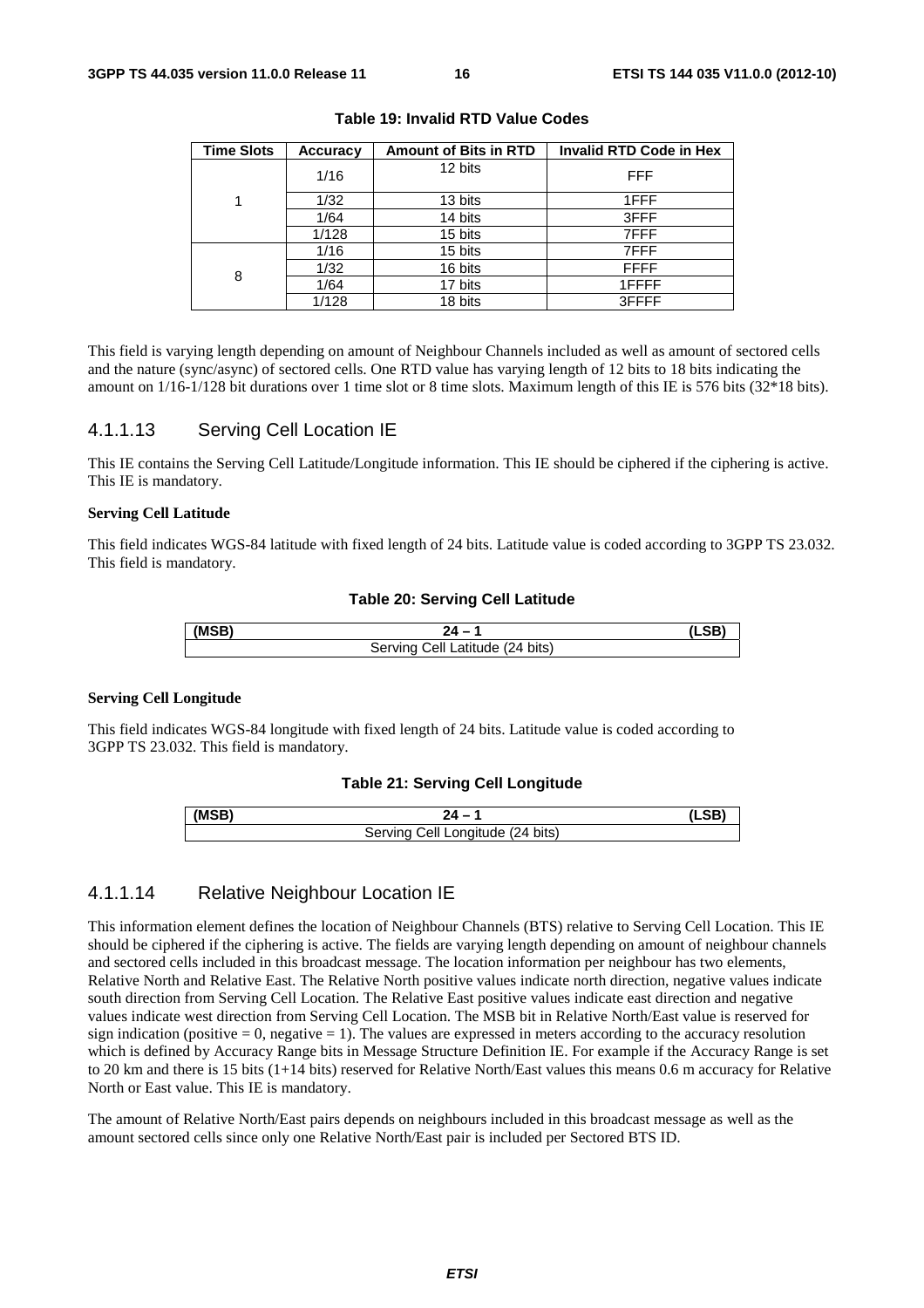| (MSB) | <b>Varying Length</b>                       | (LSB) |
|-------|---------------------------------------------|-------|
|       | Relative North Value Neighbour (Last) (MSB) |       |
|       | Relative East Value Neighbour (Last)        |       |
|       | Relative North Value Neighbour (Last-1)     |       |
|       | Relative East Value Neighbour (Last-1)      |       |
|       | .                                           |       |
|       | Relative North Value (2)                    |       |
|       | Relative East Value (2)                     |       |
|       | Relative North Value (1)                    |       |
|       | Relative East Value (1) (LSB)               |       |

#### **Table 22: Relative Neighbour Location**

The decision what Relative North/East Values are included in this broadcast message has following decision process:

- Neighbours in this broadcast message is defined in Neighbour List Map (Message Structure Definition IE) and in case the Neighbour Bitmap Definition is active then the Neighbour Bitmap Definition IE declares the Neighbours included into this broadcast message.
- If Sector Indicator in Message Structure Definition IE is not active the Relative North/East Values are included in the same order as they are indicated in Message Structure Definition IE / Neighbour Bitmap Definition IE.
- If sector indicator in Message Structure Definition IE is active then the Neighbour channels that are not belonging to sectored BTS Relative North/East Values are included directly according to neighbour list order.
- If sector indicator in Message Structure Definition IE is active then the Neighbour channels that are belonging to sectored BTS, the Sectored BTS ID values group the neighbour channels into the groups. The Relative North/East Values are included in the broadcast message so that only one Relative North/East Value per Sectored BTS ID is included.

The fields that are included into the Relative Neighbour Location IE may contain the Relative North/East values of neighbour channels and the Relative North/East values of the sectored channels BTS ID groups. The RTD values should be included into this IE in following order:

- Starting from the last channel in the System Information Neighbour List that is included into this broadcast message.
- First are reported the neighbour channels that are not belonging to the Sectored Channels BTS ID groups and then the Sectored Channels ID groups from 1 up to 8 depending the amount of groups.
- The neighbour channel/BTS ID value will always contain Relative North value first and then Relative East value. The values are expressed in meters according to the Accuracy Range in the Message Structure Definition IE. See annex B for example.

The bits available for Relative North/East Values can be calculated with following formula:

| $z =$<br>$x =$ | number of neighbours in System Info Neighbour List<br>number of neighbours in this broadcast message |
|----------------|------------------------------------------------------------------------------------------------------|
| $a =$          | number of channels in sectors                                                                        |
| $b =$          | number of BTS IDs                                                                                    |
| $c =$          | RTD accuracy (12-18 bits)                                                                            |
| $W =$          | Neighbour Bitmap used (yes = 1, no = 0)                                                              |
| $s =$          | RTDs Present (yes = $1$ , no = 0)                                                                    |
| $d =$          | RTD Drift Factors included (yes = $1$ , no = 0)                                                      |
| $V =$          | bits per Relative Latitude / Longitude value                                                         |

Int(y) = 
$$
(561-11*x^{-3}a-b-s*(c+d*5)*(x-a+b)-w*z)/(2*(x-a+b))
$$

If the y doesn't go even, the bits that remain are used as one extra bit (extension bit) per one Relative North or East value in same order as the values are presented in this IE as long as there are remain bits available. See Annex B for example.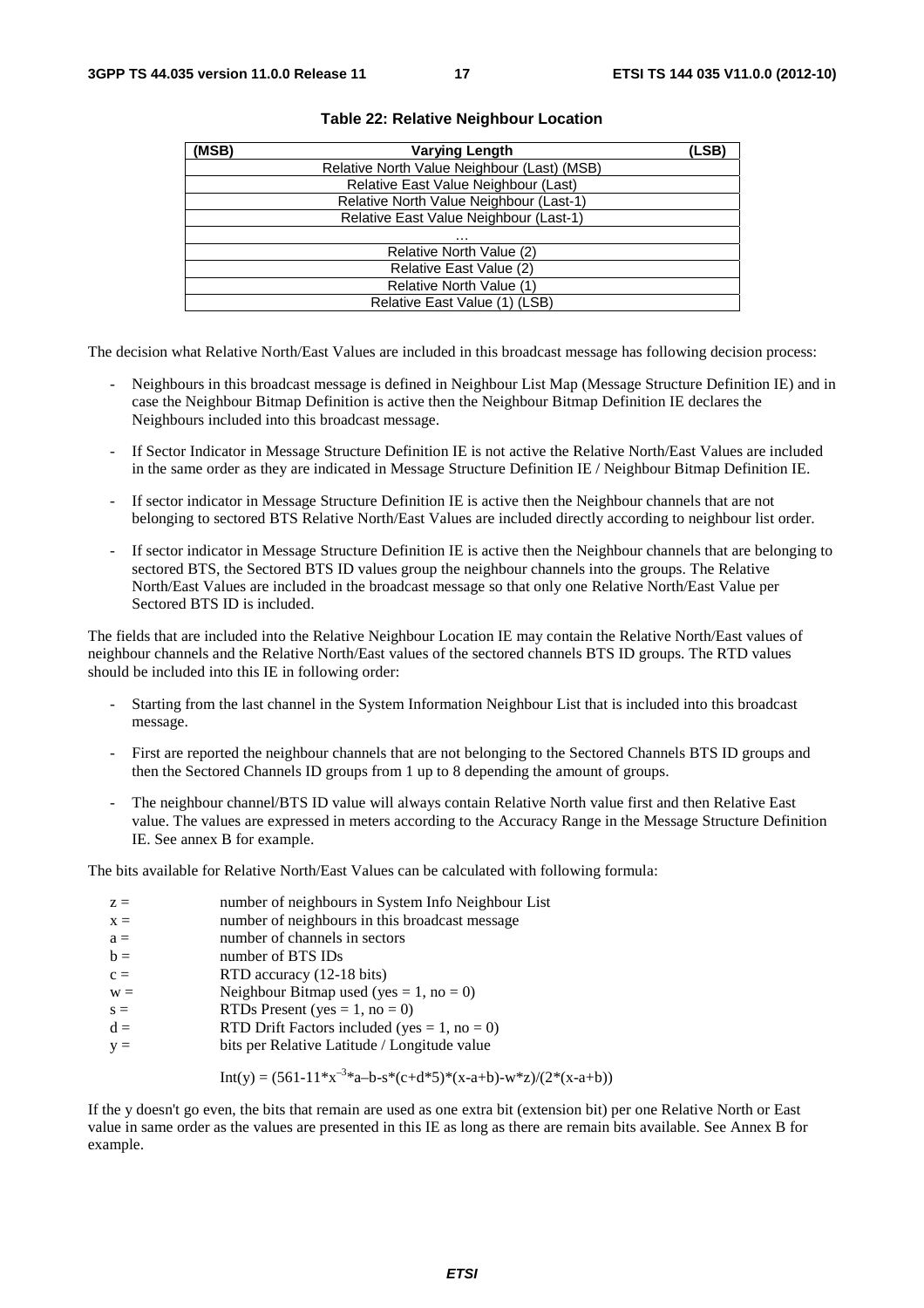# 4.2 GPS Assistance Data Broadcast Message

The GPS Assistance Data message contents are defined in this clause. The GPS Assistance Data message is built so that it is fitted into a fixed length message not necessary occupying the whole message. In case that the fixed length message has less information elements than bits available then the rest of message is filled with fill bits. The information elements are in the order which is described in subclause 4.2.1 and no undefined spare bits are allowed between elements. The channel to broadcast the GPS Assistance Data message is CBCH over which the SMSCB DRX service is used. One SMSCB message has fixed information data length of 82 octets and the maximum length of GPS Assistance Data is 82 octets. MS can identify the LCS SMSCB message with Message Identifiers declared in 3GPP TS 23.041. Example of GPS Assistance Data Broadcast Message is in Annex C. In addition, an Integrity Monitor (IM) shall detect unhealthy (e.g. failed/failing) satellites. When an unhealthy (i.e. failed/failing) satellite is detected, the assistance data, including DGPS corrections, shall not be supplied for that particular satellite. If more satellites are unhealthy, the same can be done to exclude them from the final location calculation. Even when all satellites are healthy, the IM shall monitor the quality of the DGPS corrections. It shall make use of the pseudoranges derived by the DGPS reference receiver, correct them using the DGPS reference receiver-generated DGPS corrections, and compute a position from the corrected pseudo ranges. This computed position shall then be compared with the known, surveyed location of the DGPS reference receiver to compute a DGPS positioning error. Positioning errors which are excessive relative to DGPS expected accuracy levels shall be used to inform users of measurement quality via the UDRE parameter.

### 4.2.1 GPS Assistance Data Content

The GPS Assistance Data Message contents are defined in this clause. It contains three data sets: DGPS correction, ephemeris and clock correction, almanac and other data information. The empheris, clock correction, almanac and other data are obtained from GPS navigation message. It is built so that it fits into a fixed length message not necessarily occupying the whole message. In case that the fixed length message has less information elements than bits available then the rest of message is filled with fill bits.

This message is built to allow for broadcast rates that more closely match the time of applicability of the contained data.

EXAMPLE: With a 30 s rate for DGPS broadcast, mobile staion (MS) can effectively remove degration caused by SA.

GPS subframes 1 through 3 (ephemeris and clock correction data) are contained in the same single broadcast message. With a 90 s rate, Mobile Stations (MS) can receive all visible ephemeris and clock correction data at twelve to eighteen minute intervals depending on number of visible satellites. Subframes 4 and 5 (almanac, ionospheric delay, and other more slowly changing data can be sent at another rate, such as once every several hours. By splitting the data into separate data sets (all based on the same single format), the data can be sent at rates that are correspond to its validity time and/or the desire to update the mobile stations within its network at a particular rate. The Information Elements (IEs) in the message are listed in table 23.

|         | <b>Parameter</b>        | <b>Bits</b> | <b>Resolution</b> | Range       | <b>Units</b> | <b>Occurrences</b> | <b>Presence</b> | Ref |
|---------|-------------------------|-------------|-------------------|-------------|--------------|--------------------|-----------------|-----|
|         | Cipher                  |             | $---$             | $0 - 1$     | $---$        |                    | м               |     |
|         | On/Off                  |             |                   |             |              |                    |                 |     |
| Cipher  | Ciphering               |             | $---$             | $0 - 1$     | $---$        |                    | м               |     |
| Control | Key Flag                |             |                   |             |              |                    |                 |     |
|         | Ciphering Serial Number | 16          | $---$             | $0 - 65535$ | $--$         |                    |                 |     |
|         | Data                    | 638         | $---$             |             | $---$        | $---$              | M               |     |

**Table 23: Information Elements of GPS Assistance Data message** 

#### **Cipher Control IE**

This information element contains two bits indicating the ciphering properties of the received message. This IE is mandatory.

#### **Cipher On/Off**

This IE indicates whether this broadcast message has been ciphered or not. A value of "0" indicates that ciphering is off, while a value of "1" indicates that ciphering is active. The Data IE is ciphered if ciphering is active.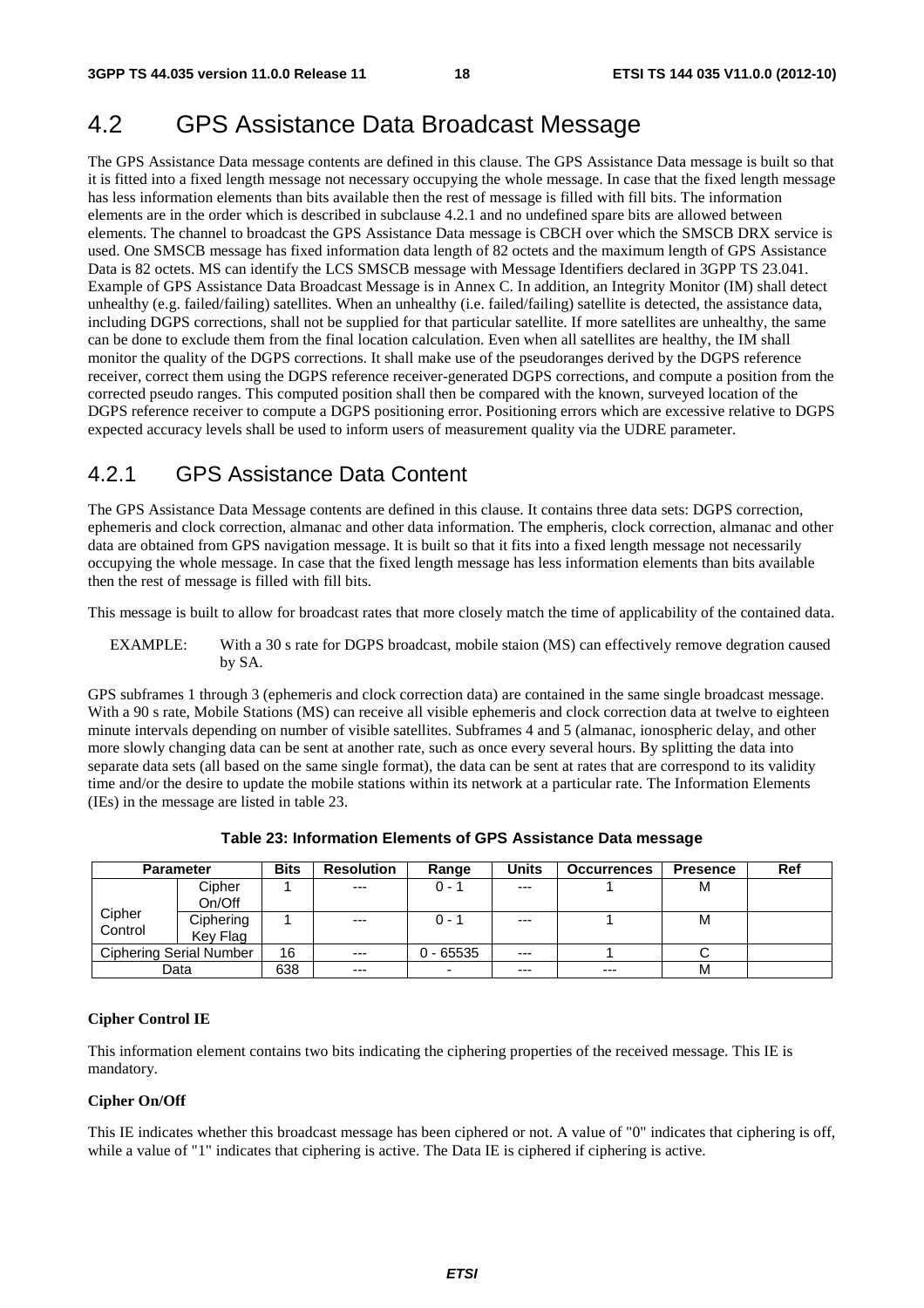#### **Ciphering Key Flag**

The MS always receives two (2) cipher keys during the location update procedure. One of the keys is time-stamped to be current one and the other is time-stamped to be the next one. Thus, the MS always has two cipher keys in memory. The Cipher Key Change Indicator in this broadcast message instructs the MS whether to use current or next cipher key for deciphering the received broadcast message. The MS shall interpret this IE as follows:

- **Ciphering Key Flag**(previous message) = **Ciphering Key Flag**(this message) => Deciphering Key not changed.
- **Ciphering Key Flag**(previous message) <> **Ciphering Key Flag**(this message) => Deciphering Key changed.

#### **Ciphering Serial Number IE**

The Ciphering Serial Number IE contains the serial number used in ciphering process of the broadcast message. The IE contains two octets, MSB part and LSB part. The serial number range is 0 - 65535. This IE is conditional and it is present only if the ciphering flag is active in Cipher Control IE.

#### **Table 24: Ciphering Serial Number IE**

| Ciphering Serial Number (8 bits) | Ciphering Serial Number (8 bits) |
|----------------------------------|----------------------------------|

#### **Data IE**

The Data IE contains the GPS assistance data included in the broadcast message. The Data IE may contain DGPS Correction Data (subclause 4.2.1.1), Emphemeris and Clock Correction Data (subclause 4.2.1.2) or Almanac and Other Data (subclause 4.2.1.3). The Data IE content is indicated with the SMSCB message identifier specified in 3GPP TS 23.041 and 3GPP TS 23.041. When ciphering is active (indicated with Ciphering Control Flags), the ciphering will apply only to the Data IE element. This IE is mandatory.

### 4.2.1.1 DGPS Correction Data

This subclause describes the contents of the broadcast message for differential corrections. The message contents are based on a Type-1 message of version 2.2 of the RTCM-SC-104 recommendation for differential service RTCM-SC104. This format is a standard of the navigation industry and is supported by all DGPS receivers. For a 11 satellites, the length of the broadcast message is 82 octets, which also is the maximum length of an SMSCB message. The information elements (IEs) in the message are listed in table 26. If any of the conditional elements (Ciphering Serial Number, BTS Clock Drift, FN, TN and BN) are not included to the message, spare bits will be transmitted instead of these fields. The spare bits have equal length to the conditional IE, so that the message structure is unchanged (see annex C). The spare bits are set to '0'.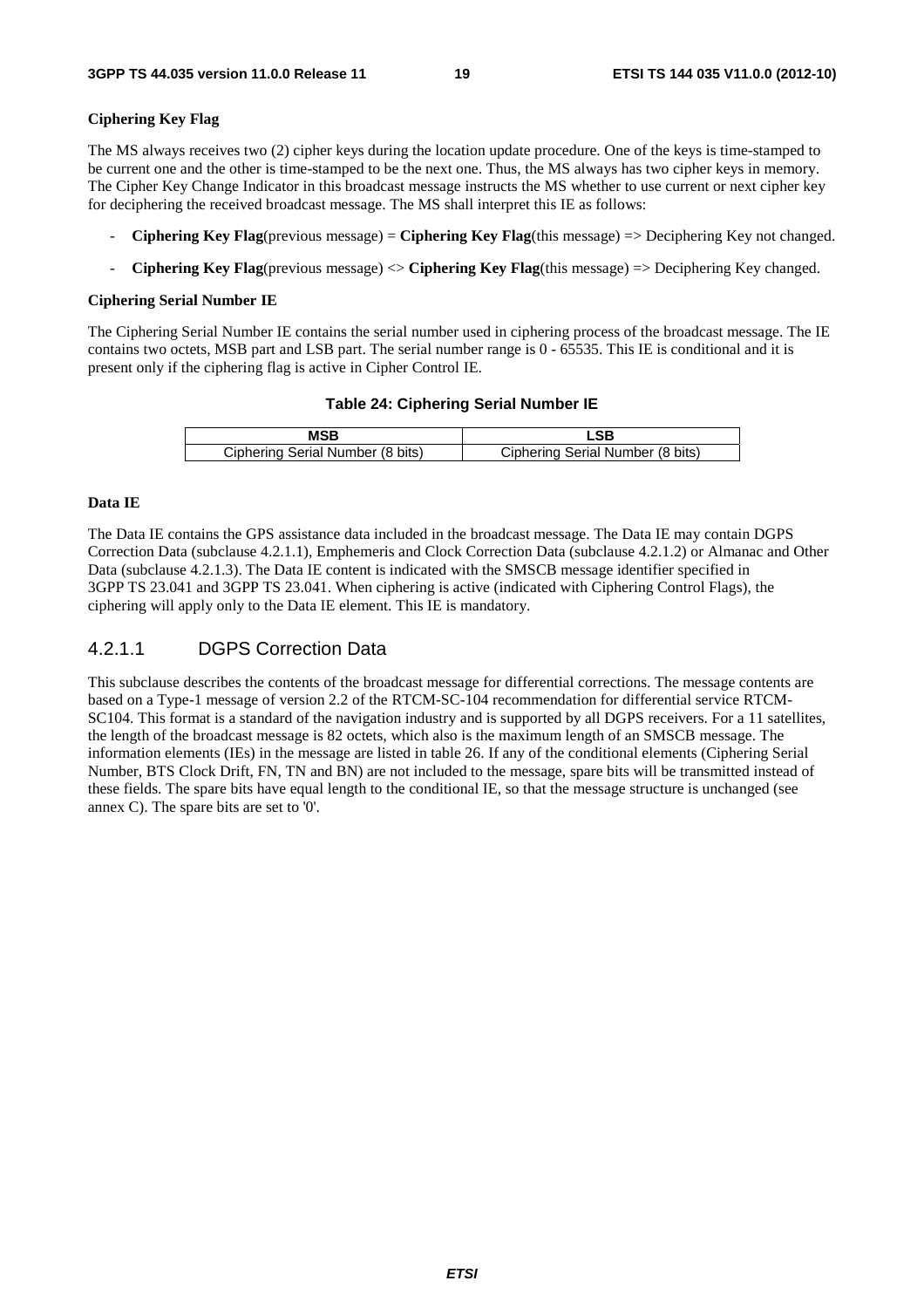|                            | <b>Parameter</b>               | <b>Bits</b> | <b>Resolution</b> | Range        | <b>Units</b> | <b>Occurrences</b> | <b>Precence</b> | <b>Ref</b> |
|----------------------------|--------------------------------|-------------|-------------------|--------------|--------------|--------------------|-----------------|------------|
| <b>GSM Time Present</b>    |                                |             | ---               | $0 - 1$      | ---          |                    | м               | 4.2.1.2    |
|                            | <b>BTS Clock Drift Present</b> | 1           | ---               | $0 - 1$      | ---          |                    | м               | 4.2.1.3    |
| <b>BTS Clock Drift</b>     |                                | 4           | 12.5 x $10^{-3}$  | $\pm 0.1$    | usec/sec     |                    | C               | 4.2.1.4    |
|                            | Reference Location             | 48          | ---               | ---          | Degrees      |                    | M               | 4.2.1.5    |
|                            | FN                             | 22          | ---               | $0 - 524287$ | frames       |                    | C               |            |
| Reference<br>time          | ΤN                             | 3           | ---               | $0 - 7$      | timeslots    |                    | С               | 4.2.1.6    |
|                            | <b>BN</b>                      | 8           | ---               | $0 - 156$    | bits         |                    | C               |            |
|                            | <b>GPS TOW</b>                 | 20          | 1                 | 0 - 604794   | sec          |                    | М               |            |
| Status/Health              |                                | 3           | ---               | $0 - 7$      | ---          |                    | м               | 4.2.1.7    |
|                            | N SAT                          | 4           | ---               | $1 - 12$     | ---          |                    | C               | 4.2.1.8    |
|                            | Satellite ID                   | 6           | ---               | $1 - 64$     | ---          |                    |                 |            |
|                            | <b>IODE</b>                    | 8           | ---               | $0 - 239$    | ---          |                    |                 |            |
|                            | <b>UDRE</b>                    | 2           | $---$             | $0 - 3$      | ---          |                    |                 |            |
| <b>DGPS</b><br>Corrections | <b>PRC</b>                     | 12          | 0.32              | ±655.34      | m            | N SAT              | C               | 4.2.1.9    |
|                            | <b>RRC</b>                     | 8           | 0.032             | ±4.064       | m/s          |                    |                 |            |
|                            | Delta PRC2                     | 8           | 1                 | ±127         | м            |                    |                 |            |
|                            | Delta RRC2                     | 4           | 0.032             | ±0.224       | m/s          |                    |                 |            |

#### **Table 26: DGPS Correction Data**

#### 4.2.1.1.1 GSM Time Present IE

This field indicates whether or not GSM air-interface timing information values for the serving cell are present in this message. The MS shall interpret a value of "1" to mean that GSM timing informationvalues (FN,TN and BN) are present, and "0" to mean that only the GPS TOW field value is provided. This field is mandatory.

#### 4.2.1.1.2 BTS Clock Drift Present IE

This IE is indication whether this broadcast message contains BTS Clock Drift IE value or not. The length of this IE is one bit. The value '1' indicates that BTS Clock Drift IE value is present, '0' indicates that the IE valueis not present in this proadcast message. This IE is mandatory.

#### 4.2.1.1.3 BTS Clock Drift IE

This IE provides an estimate of the drift rate of the BTS clock relative to GPS time. It has units of μsec/sec (ppm) and a range of ±0.1. This IE aids the MS in maintaining the relation between GPS and cell timing over a period of time. The value of the clock drift is valid starting at the time contained in the Reference Time IE. A positive value for BTS Clock Drift indicates that the BTS clock is running at a greater frequency than desired. This IE is conditional and value is included in the message if BTS Clock Drift Present IE flag is '1'.

#### 4.2.1.1.4 Reference Location IE

The Reference Location field contains a 2-D location (without uncertainty) specified as per 3GPP TS 23.032. The purpose of this field is to provide the MS with a priori knowledge of its location in order to improve GPS receiver performance.

#### 4.2.1.1.5 Reference Time IE

This IE specifies the relationship between GPS time and air-interface timing of the BTS transmission in the serving cell. The **GPS TOW** (time-of-week) has a one-second resolution with a range of 0 to 604799. The **FN**, **TN**, and **BN** IEs are respectively the GSM frame number, timeslot number, and bit number of the BTS transmissions for the serving cell that occur at that GPS time. The frame number FN is modulo- $2^{19}$  (0 – 524287) and the MS shall resolve the ambiguity by interpreting the frame to be as near as possible to the current frame of the serving BTS. The **GPS TOW** IE is mandatory. The **FN**, **TN**, and **BN** IEs are conditional and the values are present only when GSM Time Present bit is '1'.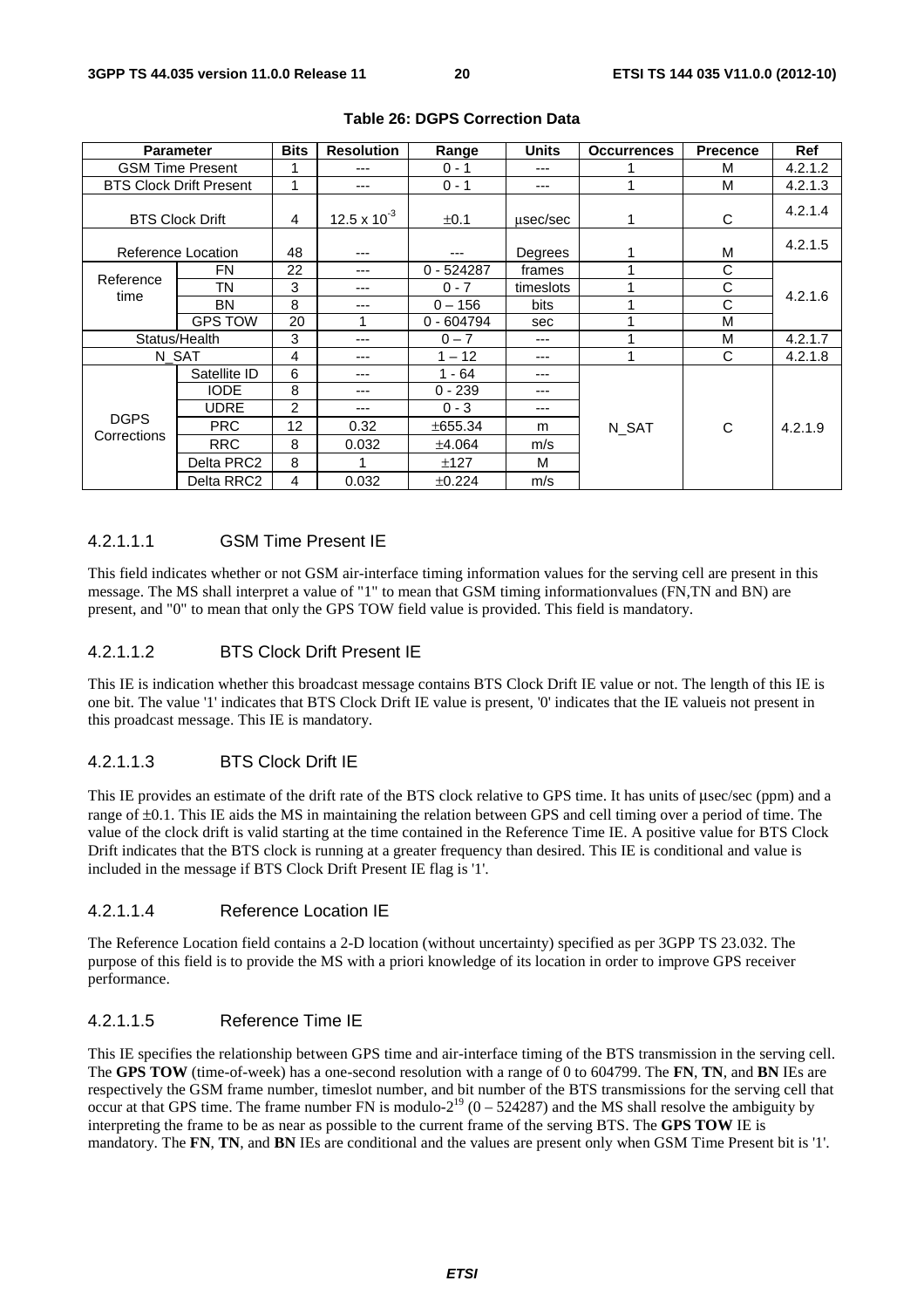#### 4.2.1.1.6 Status/Health IE

This IE indicates the status of the differential corrections contained in the broadcast message. It is equivalent to the "Station Health" IE in the common header for all reference station messages specified in RTCM-SC104. The values of this IE and their respective meanings are shown below in table 25. This IE is mandatory.

| Code | <b>Indication</b>           |
|------|-----------------------------|
| 000  | UDRE Scale Factor = $1.0$   |
| 001  | UDRE Scale Factor = $0.75$  |
| 010  | UDRE Scale Factor = $0.5$   |
| 011  | UDRE Scale Factor = $0.3$   |
| 100  | UDRE Scale Factor = $0.2$   |
| 101  | UDRE Scale Factor = $0.1$   |
| 110  | No data available           |
| 111  | Data is invalid - disregard |
|      |                             |

#### **Table 25: Values of Correction Status**

The first six values in this IE indicate valid differential corrections in the broadcast message. When using the corrections values described below, the "UDRE Scale Factor" value is applied to the UDRE values contained in the message. The purpose is to indicate an estimate in the amount of error in the corrections.

The value "110" indicates that the source of the differential corrections (e.g. reference station or external DGPS network) is currently not providing information. The value "111" indicates that the corrections provided by the source are invalid, as judged by the source. In either case, the broadcast message shall contain no differential corrections. All MS that read the broadcast message shall contain the appropriate logic to ignore any data IEs following a Correction Status IE having a value of "110" or "111".

#### 4.2.1.1.7 N\_SAT IE

This IE indicates the number of satellites (N\_SAT) for which differential corrections are available. The maximum number of satellites that can be included into the message is 12. This IE is conditional and included if Correction Status IE value is not 110 or 111.

#### 4.2.1.1.8 DGPS Corrections IE

This IE contains GPS differential correction data. Each element described below will appear N\_SAT times in this message, once for each satellite for which corrections are available. This IE is conditional and included if Correction Status IE value is not 110 or 111.

#### **Satellite ID**

This IE identifies the satellite for which the corrections are applicable. This value is the same as the PRN number provided in the navigation message transmitted by the particular satellite.The range is 0 to 31, with 0 indicating satellite number 32 as perRTCM-SC104.

#### **IODE**

This IE is the sequence number for the ephemeris for the particular satellite. The MS can use this IE to determine if new ephemeris is used for calculating the corrections that are provided in the broadcast message. This eight-bit IE is incremented for each new set of ephemeris for the satellite and may occupy the numerical range of [0, 239] during normal operations. For more information about this field can be found from RTCM-SC104.

#### **User Differential Range Error (UDRE)**

This IE provides an estimate of the uncertainty  $(1-\sigma)$  in the corrections for the particular satellite. The value in this IE shall be multiplied by the UDRE Scale Factor in the common Corrections Status IE to determine the final UDRE estimate for the particular satellite. The meanings of the UDRE values are described in table 27.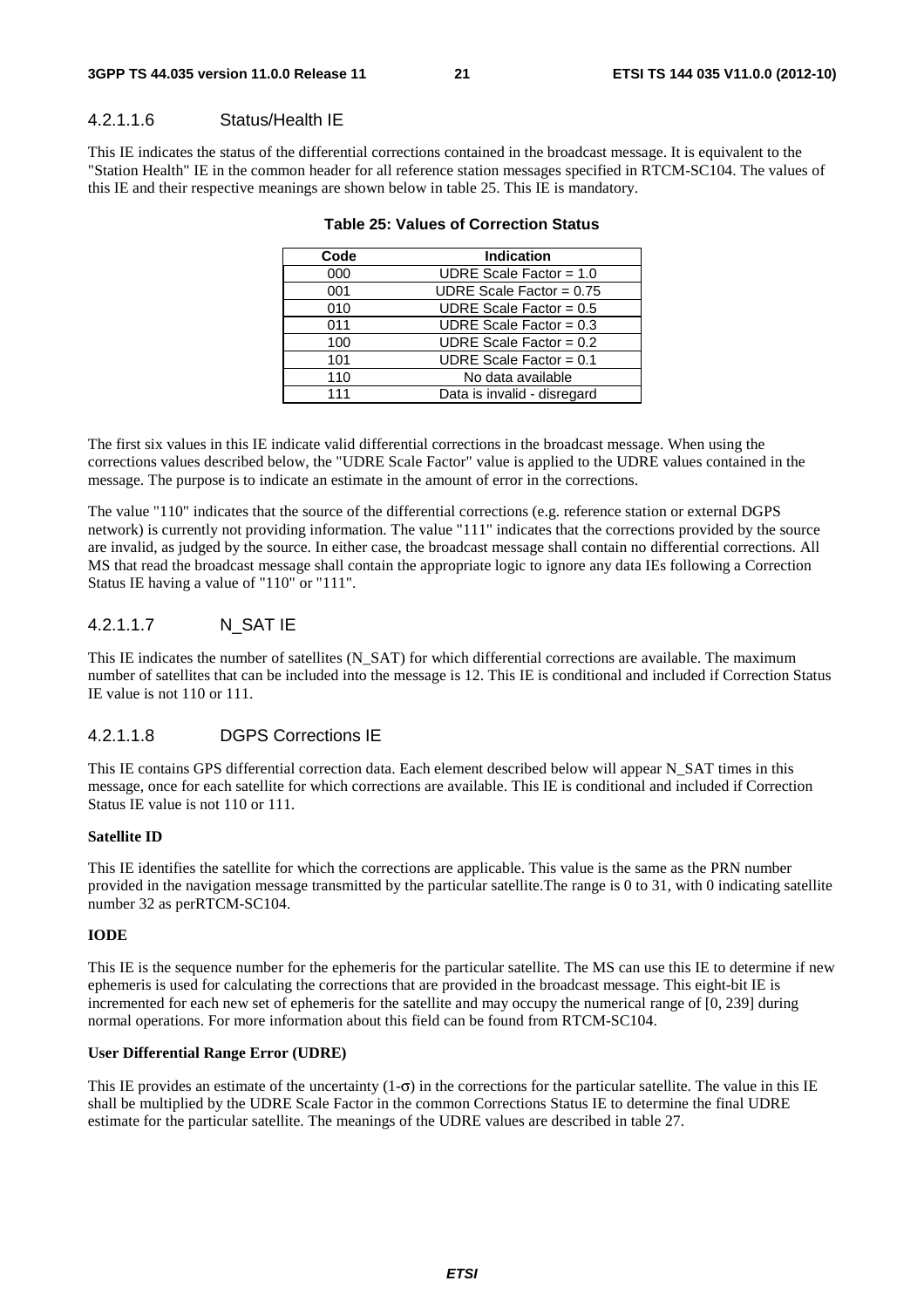| Value | <b>Indication</b>             |
|-------|-------------------------------|
| n۵    | UDRE $\leq 1.0$ m             |
| ሰ1    | 1.0 m $<$ UDRE $\leq$ 4.0 m   |
| 10    | 4.0 m $<$ UDRE $\leq$ 8.0 m   |
| 11    | $8.0 \text{ m} < \text{UDRE}$ |

**Table 27: Values of UDRE** 

Each UDRE value shall be adjusted based on the operation of an Integrity Monitor (IM) function which exists at the network (SMLC, GPS server, or reference GPS receiver itself). Positioning errors derived at the IM which are excessive relative to DGPS expected accuracy levels shall be used to scale the UDRE values to produce consistency.

#### **Pseudo-Range Correction (PRC)**

This IE indicates the correction to the pseudorange for the particular satellite at the reference time, *t*0. As mentioned above, this reference time is the GPS TOW. The value of this IE is given in meters (m) and the resolution is 1. The method of calculating this IE are described in RTCM-SC104.

#### **Pseudo-Range Rate Correction (RRC)**

This IE indicates the rate-of-change of the pseudorange correction for the particular satellite, using the satellite ephemeris identified by the IODE IE. The value of this IE is given in meters per second (m/sec) and the resolution is 0.032. For some time  $t_1 > t_0$ , the corrections are estimated by:

 $PRC(t_1, IODE) = PRC(t_0, IODE) + RRC(t_0, IODE) \cdot (t_1 - t_0),$ 

and the MS uses this to correct the pseudorange it measures at  $t_1$ ,  $PR_m(t_1)$ , by:

$$
PR(t_1, \text{IODE}) = PR_m(t_1, \text{IODE}) + PRC(t_1, \text{IODE}).
$$

#### **Delta Pseudo-Range Correction 2 (Delta PRC2)**

This IE indicates the difference in the pseudorange correction between the satellite"s ephemeris identified by IODE and the previous ephemeris two issues ago IODE –2. The value of this IE is given in meters (m) and the resolution is 0.32. The method of calculating this IE are described in RTCM-SC104.

#### **Delta Pseudo-Range Rate Correction 2 (Delta RRC2)**

This IE indicates the difference in the pseudorange rate-of-change correction between the satellite"s ephemeris identified by IODE and IODE-2. The value of this IE is given in meters per second (m/sec) and the resolution is 0.032. For some time  $t_1 > t_0$ , the corrections for IODE–2are estimated by:

$$
PRC(t_1, \text{IODE}-2) = [PRC(t_0, \text{IODE}) + \text{Delta}PRC(t_0, \text{IODE})] + [RRC(t_0, \text{IODE}) + \text{Delta}RRC(t_0, \text{IODE})] \cdot (t_1 \cdot t_0);
$$

and the MS uses this to correct the pseudorange it measures at  $t_1$  using ephemeris IODE-2,  $PR_m(t_1, IODE-2)$ , by:

$$
PR(t_1, IODE-2) = PR_m(t_1, IODE-2) + PRC(t_1, IODE-2).
$$

If there is not an ephemeris set for a currently visible satellite that is two issues old, then the parameters Delta PRC2 and Delta RRC2 are both set to zero.

### 4.2.1.2 Ephemeris and Clock Correction Data

This subclause describes the contents of the Data for ephemeris and clock corrections of a particular satellite. These IE fields are extracted from the subframes 1 to 3 of the GPS navigation message. They are listed in table 28.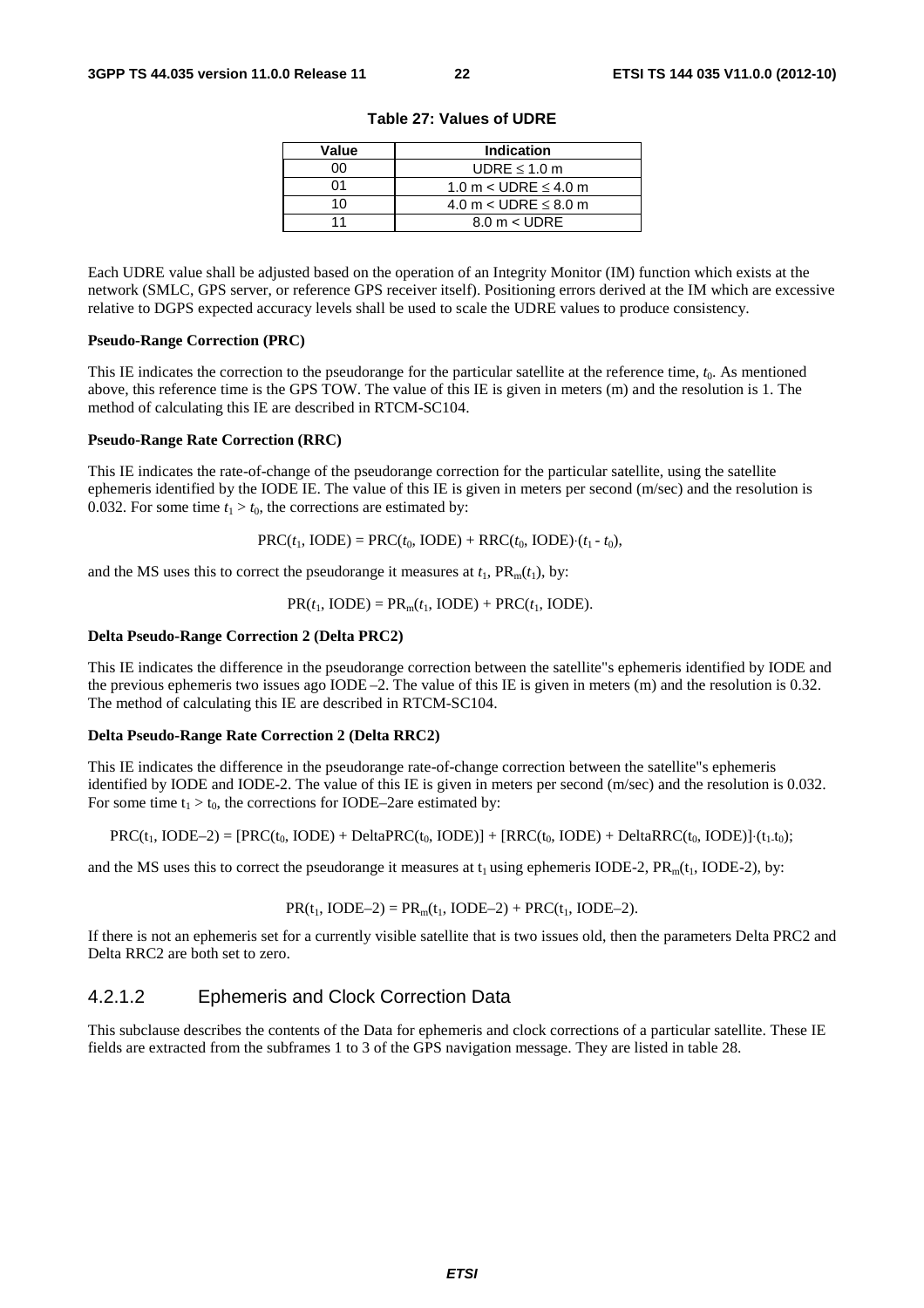| <b>Parameter</b>            | <b>Bits</b>     | <b>Resolution</b>         | Range                     | <b>Units</b>         | <b>Occurrences</b> | <b>Presence</b> |
|-----------------------------|-----------------|---------------------------|---------------------------|----------------------|--------------------|-----------------|
| Transmission                | 20              | 1                         | $0 - 604799$              | seconds              | 1                  | M               |
| <b>TOW</b>                  |                 |                           |                           |                      |                    |                 |
| SVID/PRNID                  | $6^{(1)}$       | $---$                     | $0 - 63$                  | $---$                | 1                  | M               |
| <b>TLM Message</b>          | 14              | ---                       | $0 - 16383$               | $---$                | $\mathbf{1}$       | M               |
| TLM Reserved (C)            | $\overline{2}$  | $---$                     | $0 - 3$                   | $\cdots$             | 1                  | M               |
| <b>HOW</b>                  | 22              | ---                       | $0 - 4194303$<br>$\cdots$ |                      | 1                  | M               |
| <b>WN</b>                   | $\overline{10}$ | $---$                     | $0 - 1023$                | weeks                | 1                  | M               |
| C/A or P on L2              | $\overline{c}$  | ---                       | $0 - 3$                   | Boolean              | 1                  | M               |
| <b>URA</b> Index            | $\overline{4}$  | $---$                     | $0 - 15$                  | Boolean              | $\overline{1}$     | M               |
| SV Health                   | $\overline{6}$  | $---$                     | $0 - 63$                  | Boolean              | 1                  | М               |
| <b>IODC</b>                 | $10^{(1)}$      | ---                       | $0 - 1023$                | $\sim$               | 1                  | M               |
| L <sub>2</sub> P Data Flag  | $\mathbf{1}$    | $---$                     | $0 - 1$                   | Boolean              | 1                  | M               |
| SF1 Reserved                | 87              | $\overline{a}$            | Ful I Range               | $\overline{a}$       | 1                  | M               |
| $T_{GD}$                    | 8               | $2^{31}$                  | $-128 - 127$              | seconds              | 1                  | M               |
| $t_{oc}$                    | $16^{(1)}$      | 2 <sup>4</sup>            | $0 - 604784$              | seconds              | 1                  | M               |
| Af <sub>2</sub>             | 8               |                           | $-128 - 127$              | sec/sec <sup>2</sup> | 1                  | M               |
| $\overline{Af_1}$           | $\overline{16}$ | $\frac{2^{-55}}{2^{-43}}$ | $-32768 - 32767$          | sec/sec              | 1                  | M               |
| Af <sub>0</sub>             | $\overline{22}$ | $2^{-31}$                 | $-2097152-$               | seconds              | $\mathbf{1}$       | M               |
|                             |                 |                           | 2097151                   |                      |                    |                 |
| $C_{rs}$                    | 16              |                           | $-32768 - 32767$          | meters               | 1                  | M               |
| $\Delta n$                  | 16              | $\frac{2^{5}}{2^{43}}$    | $-32768 - 32767$          | semi-                | 1                  | M               |
|                             |                 |                           |                           | circles/sec          |                    |                 |
| M <sub>0</sub>              | 32              | $2^{-31}$                 | $-2147483648 -$           | semi-                | $\mathbf{1}$       | M               |
|                             |                 |                           | 2147483647                | circles              |                    |                 |
| $C_{uc}$                    | 16              | $2^{5}$                   | $-32768 - 32767$          | meters               | 1                  | M               |
| Е                           | $32^{(1)}$      | $2^{-33}$                 | $0 - 4294967295$          | $\sim$               | 1                  | M               |
|                             | 16              | $2^{-29}$                 | $-32768 - 32767$          | radius               | 1                  | M               |
| $\frac{C_{us}}{(A)^{1/2}}$  | $32^{(1)}$      | $2^{-19}$                 | $0 - 4294967295$          | meters $^{1/2}$      | 1                  | M               |
| $t_{oe}$                    | $16^{(1)}$      | 2 <sup>4</sup>            | $0 - 604784$              | seconds              | 1                  | M               |
| Fit Interval Flag           | 1               | $\overline{a}$            | $0 - 1$                   | Boolean              | 1                  | M               |
| <b>AODO</b>                 | $\overline{5}$  | $\overline{900}$          | $0 - 31$                  | seconds              | 1                  | M               |
| $C_{ic}$                    | 16              | $2^{-29}$                 | $-32768 - 32767$          | radians              | 1                  | $\overline{M}$  |
| $\overline{\text{OMEGA}}_0$ | $\overline{32}$ | $2^{-31}$                 | $-2147483648 -$           | semi-                | $\mathbf{1}$       | M               |
|                             |                 |                           | 2147483647                | circles              |                    |                 |
| $C_{is}$                    | 16              |                           | $-32768 - 32767$          | radians              | 1                  | M               |
| io                          | 32              | $\frac{2^{29}}{2^{31}}$   | $-2147483648 -$           | semi-                | 1                  | M               |
|                             |                 |                           | 2147483647                | circles              |                    |                 |
| $C_{rc}$                    | 16              |                           | $-32768 - 32767$          | meters               | 1                  | M               |
| $\omega$                    | 32              | $\frac{2^{29}}{2^{31}}$   | $-2147483648 -$           | semi-                | $\mathbf{1}$       | M               |
|                             |                 |                           | 2147483647                | circles              |                    |                 |
| <b>OMEGAdot</b>             | 24              | $2^{-43}$                 | $-8388608-$               | Semi-                | 1                  | M               |
|                             |                 |                           | 8388607                   | circles/sec          |                    |                 |
| <b>Idot</b>                 | 14              | $2^{-43}$                 | $-8192 - 8191$            | Semi-                | $\mathbf{1}$       | M               |
|                             |                 |                           |                           | circles/sec          |                    |                 |
| Spares/zero fill            | 20              | $---$                     | $\overline{a}$            | $\overline{a}$       | $\mathbf{1}$       | M               |
|                             |                 |                           |                           |                      |                    |                 |

|  | Table 28: Ephemeris and Clock Correction Data (per-satellite fields - <sup>(1)</sup> = Positive range only) |  |
|--|-------------------------------------------------------------------------------------------------------------|--|
|--|-------------------------------------------------------------------------------------------------------------|--|

#### **Transmission TOW**

This field indicates the approximate GPS time-of-week when the message is broadcast. The MS should interpret this field as a very coarse estimate of the current time.

#### **SVID/PRNID**

The satellite ID of the data from which this signal was obtained.

#### **Rest of Fields**

The rest of fields are defined as in figure 20-1 of ICD-GPS-200.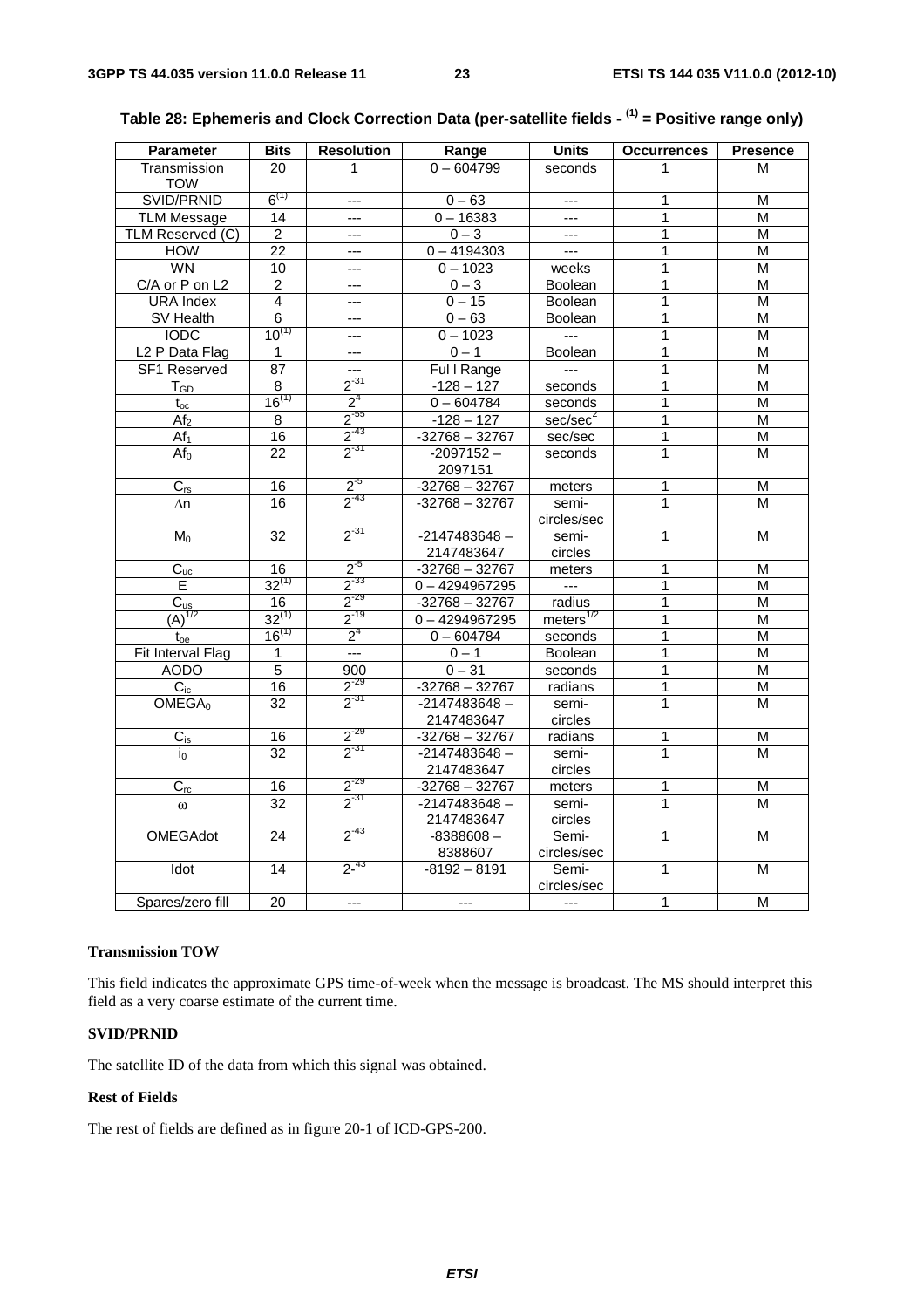### 4.2.1.3 Almanac and Other Data

This subclause describes the contents of the Data for ionospheric delay, UTC offset, and Almanac. These IE fileds are extracted from the subframes 4 and 5 of the GPS navigation message, excluding the parity bits and other redundant bits. They are listed in table 29.

| <b>Parameter</b>        | <b>Bits</b>    | <b>Resolution</b> | Range        | <b>Occurrences</b> | <b>Presence</b> |
|-------------------------|----------------|-------------------|--------------|--------------------|-----------------|
| <b>Transmission TOW</b> | 20             |                   | $0 - 604799$ |                    | м               |
| SV Mask                 | 32             |                   |              |                    | м               |
| LSB TOW                 | 8              |                   | $0 - 255$    |                    | м               |
| SFID 0                  | 1              |                   | $0 - 1$      |                    |                 |
| Data ID                 | $\overline{2}$ |                   |              |                    |                 |
| Page No.                | 6              |                   | $1 - 25$     | Repeat three       |                 |
| Word 3                  | 16             | COSP              | COSP         | times:<br>Each     |                 |
| Word 4                  | 24             | <b>COSP</b>       | <b>COSP</b>  |                    |                 |
| Word 5                  | 24             | COSP              | COSP         | corresponds        |                 |
| Word 6                  | 24             | COSP              | COSP         | to a different     | М               |
| Word 7                  | 24             | COSP              | COSP         | page no. as        |                 |
| Word 8                  | 24             | COSP              | COSP         | described in       |                 |
| Word 9                  | 24             | COSP              | COSP         | table 29           |                 |
| Word 10                 | 22             | COSP              | COSP         |                    |                 |
| Spares/zero fill        | 5              |                   |              |                    | М               |

#### **Table 29: Almanac and Other Data**

#### **Transmission TOW**

This field indicates the approximate GPS time-of-week when the message is broadcast. The MS should interpret this field as a very coarse estimate of the current time.

#### **SV Mask**

This field indicates the satellites that contain the pages being broadcast in this data set.

#### **LSB TOW**

This field indicates the least significant 8 bits of the TOW. See ICD-GPS-200, figure 20-2.

#### **COSP**

Format Conditional on Subframe ID and Page Number. See ICD-GPS-200, subclause 20.3.3.5, figure 20-1.

#### **SFID 0**

This one bit field conveys the least significant bit of the SubFrame(SF) ID for which the following word 3 through word 10 data applies. Zero indicates subframe  $ID = 4$ , and One indicates Subframe  $ID = 5$ .

#### **Data ID**

Indicates the Data ID field contained in the indicated subframe, word 3, most significant 2 bits, as defined by ICD-GPS-200.

#### **Page No.**

Six-bit field indicates the Page ID of the indicated subframe for which the following Word 3 through Word 10 data applies. The page field and SFID field define the data content and format for the following word 3 through word 10 data fields as defined by ICD-GPS-200.

#### **Word 3 through Word 10**

Information bits (16, 22 or 24) that are contained in the respective words of the indicated subframe and page, excluding 2 bit "t" from Word 10. See reference ICD-GPS-200 for more information.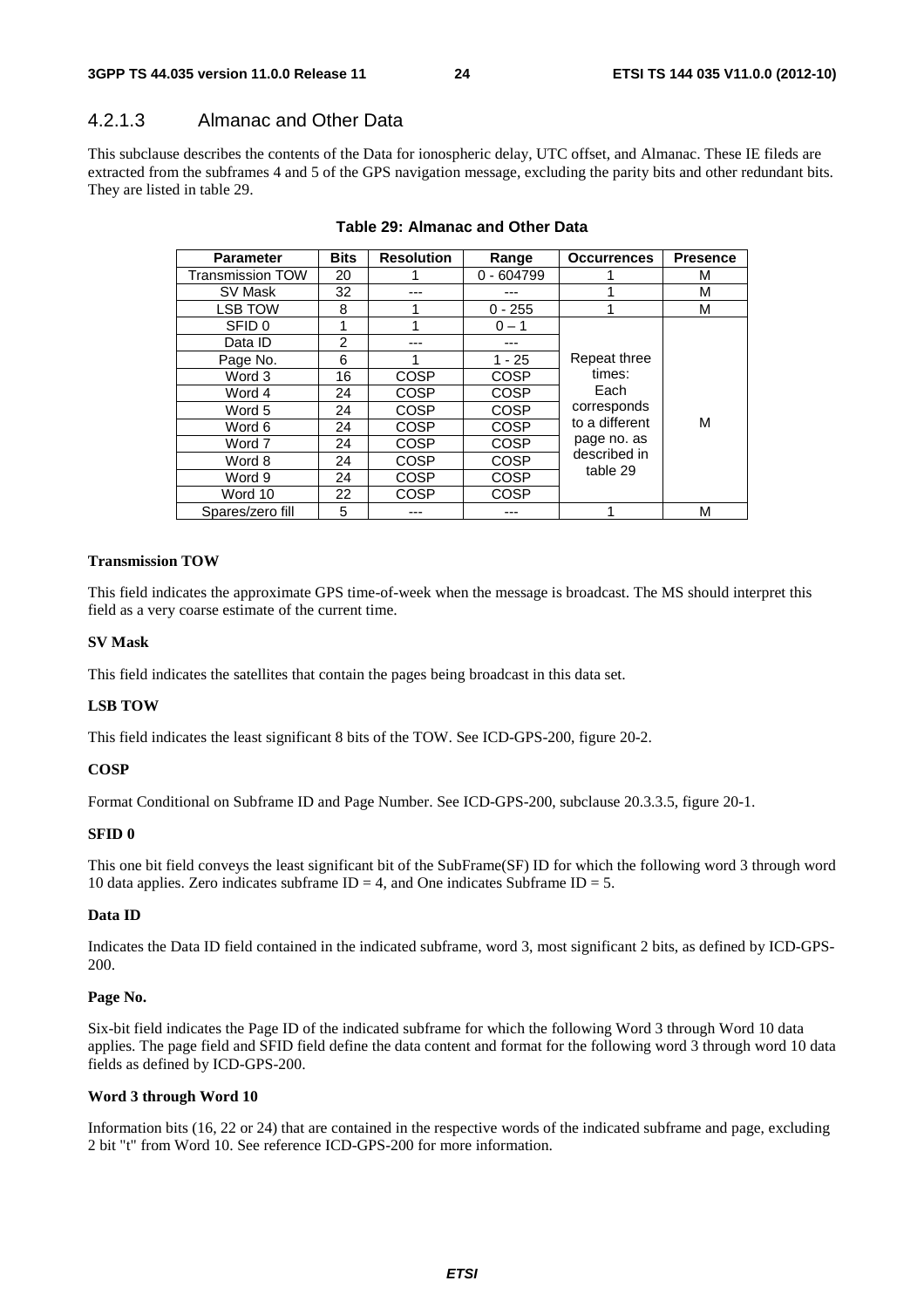Each broadcast Almanac and Other Data message contains three subframes of information. All three of subframe pages in this data set can be from the same subframe ID (all from subframe 5 for example), or a mixed set containing some subframe 4 and some subframe 5 data.

Table 29 shows the subframe and page numbers corresponding to the Almanac, SV Health, and Iono / UTC Correction data. A total of 35 subframes must be broadcast if all the information is to be provided to the MS. Given that three subframes worth of content can be delivered per broadcast message, it will take only 12 broadcast messages to deliver the entire data set shown in table 29. If the data listed in table 29 is broadcast at the rate of approximately once per four hours, one Almanac and Other Data message must be broadcast on average every 20 minutes. An alternate approach is to broadcast the 12 messages as a set closely together in time, but with four-hour duration between sets. Note that the four-hour figure is only used to illustrate the concept, and a shorter or longer period may be used instead.

It is possible to broadcast other data contained in Subframes 4 and/or 5 not shown in table 29. The format of the message remains the same, only the particular page of the desired data needs to be set properly. The contents of words 3 through 10 also need to be set as described in ICD-GPS-200. Using this format, it provides maximum compatibility for future expansion to include other data in subframes 4 and 5 not shown in table 30 or ICD-GPS-200.

#### **Table 30: Mapping of Almanac, Health, Iono, and UTC Data to Subframe Number and Page Number**

| Data Type                | <b>Subframe</b> | Page(s)                 |
|--------------------------|-----------------|-------------------------|
| Almanac Data (SV1 - 24)  |                 | $1 - 24$                |
| Almanac Data (SV25 - 32) |                 | 2, 3, 4, 5, 7, 8, 9, 10 |
| SV Health $(SV1 - 24)$   |                 | 25                      |
| SV Health $(SV25 - 32)$  |                 | 25                      |
| Iono/UTC Corrections     |                 |                         |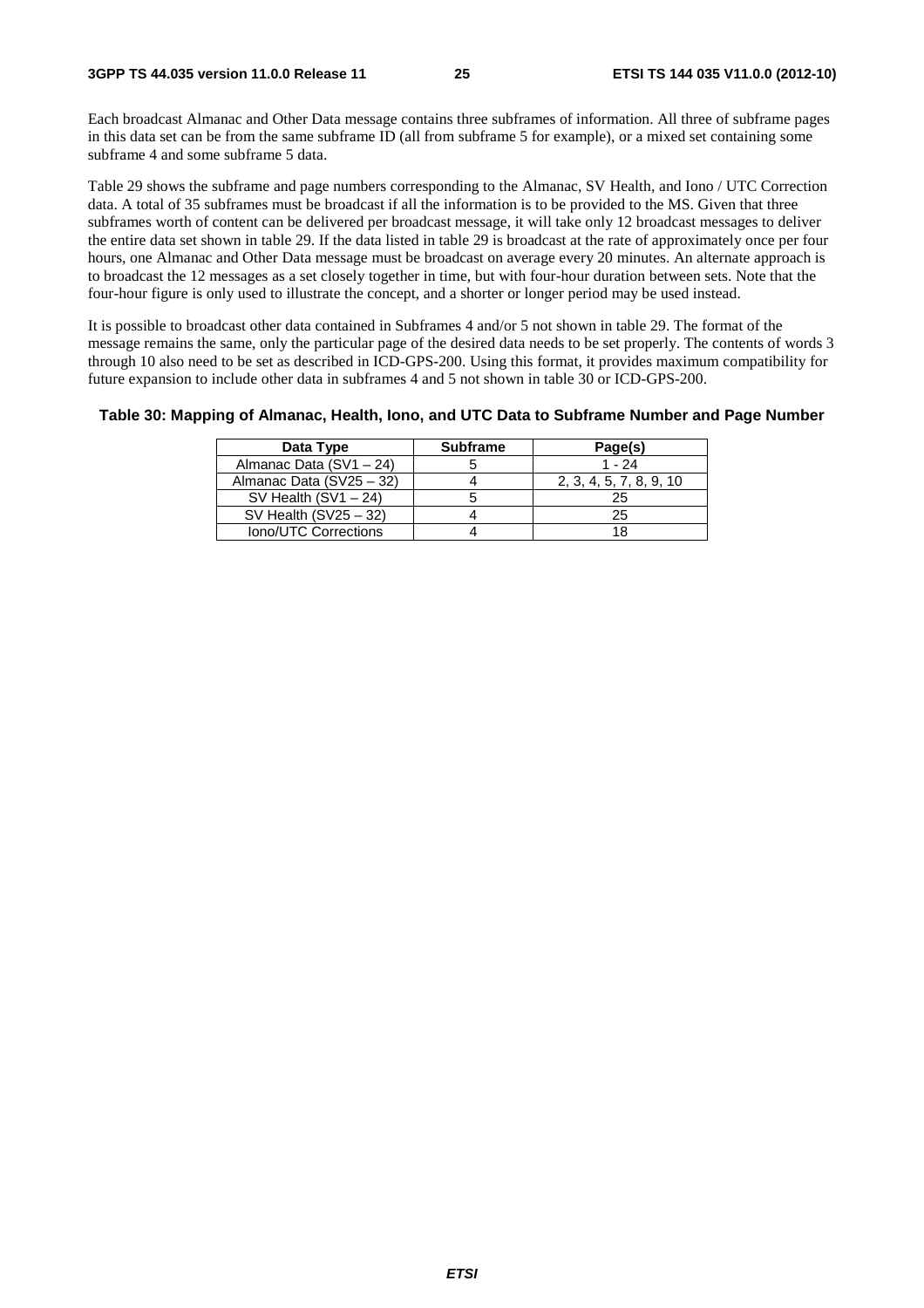# Annex A (informative): Overview of Broadcast Assistance for E-OTD and GPS

This annex presents an overview of the functionality and requirements for broadcasting assistance information for GPS and E-OTD in GSM networks. Potential impacts to other services are also described.

# A.1 General

The E-OTD and GPS assistance information may be broadcast over the SMSCB service. The SMSCB DRX service is used to forecast the occurrences of the broadcast messages. The E-OTD and GPS broadcasts are independent of each other, have own SMSCB message identifiers and are broadcast on the demand of the characteristics of the E-OTD and GPS. In the network side, the SMLC is responsible for gathering the information, constructing the broadcast messages and ciphering a part of the message, if necessary. The SMLC also maintains the deciphering keys that MS requests with MO-LR. The deciphering keys are location area specific.

SMSCB messages can be received when MS is in idle mode. When MS is in dedicated mode the same information that was received in idle mode via broadcast channel may be requested by MS via point-to-point messaging.

# A.2 E-OTD Assistance Broadcast

The information that is broadcast for E-OTD assistance is used in MS-based E-OTD to help the MS measure neighbour BTSs and compute its own position. The broadcast message is built so that it has always a fixed length of 82 octets, which is the size of one SMS Cell Broadcast (SMSCB) message. The information elements are scalable according to the number of neighbour BTSs and the amount of sectored channels.

In general, the following information is included in a broadcast E-OTD assistance message:

- Reference Time.
- Neighbour Channel Time Slot Scheme.
- Information about sectored neighbour channels.
- Neighbour channel 51 Multiframe Offset values.
- Neighbour channel BCC values.
- RTD Drift Factor values (ciphered if active).
- Neighbour channel RTD values (ciphered if active).
- Serving cell and neighbour cell location information (ciphered if active).

The system information message that is received in idle mode contains the neighbour channel information. The E-OTD SMSCB message refers to this system information neighbour list so that there is indication which neighbours in the system information neighbour list are included in the broadcast message. The neighbour channel RTD values, serving cell location and neighbour cell location information may be ciphered.

Based on the information in the broadcast message and the E-OTD measurements done by MS, MS is capable to calculate its position. MS that is not capable to calculate its position itself may receive the SMSCB messages and use the unciphered contents to help the synchronization to the neighbour channels.

Most information contained in the E-OTD broadcast message is static. However, the RTD values change relatively often due to the drift in unsynchronized BTS clocks. The duration of validity of RTD values will affect the location accuracy calculated by MS. The RTD update rate is a function of BTS clock stability and required location accuracy from the operator and may be specified by the operator.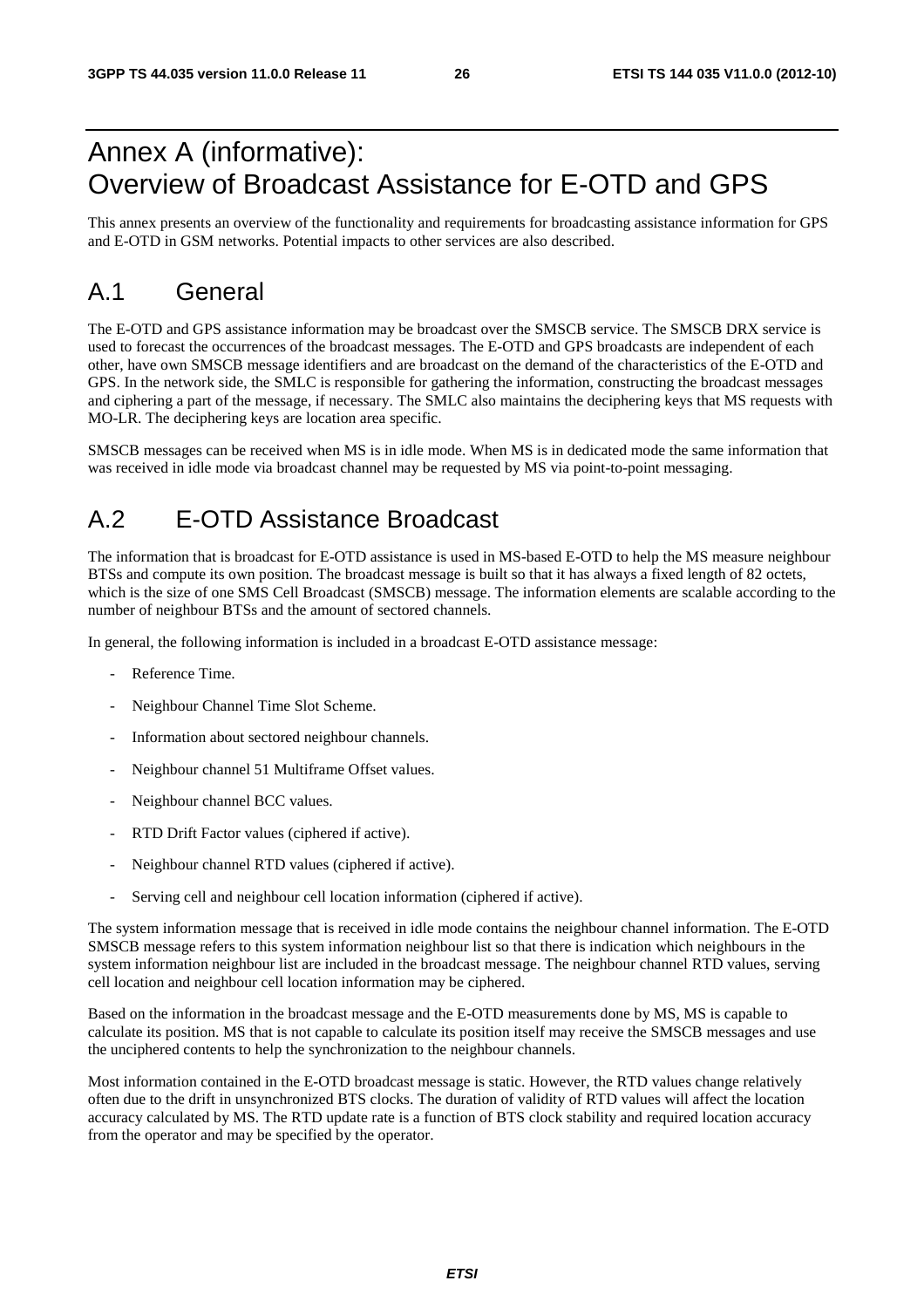# A.3 GPS Assistance Broadcast

#### **Broadcast DGPS Data**

The main content of the broadcast message for GPS assistance is DGPS corrections. This information is used in MSbased GPS positioning to improve the accuracy of the position result. Some background information for DGPS broadcast is presented in this subclause. Requirements on the GSM network for broadcasting DGPS corrections are also discussed.

In good signal environments, the primary determinant of position accuracy for GPS is the intentional degradation of the GPS satellite clocks, known as *selective availability* (SA). Another contributor to the error budget is unmodeled atmospheric delay. The techniques used to correct these error sources are collectively known as *differential GPS* (DGPS). These methods involve locating one or more reference receivers at known locations and observing the visible satellite signals. These receivers essentially solve the inverse GPS problem - find differences from the expected measurements at the known position. The accuracy of the DGPS corrections is inversely proportional to the distance from the reference location. The inaccuracy is caused by changes in the geometry and visibility of the satellite constellation. For most applications, however, the corrections are valid for receivers within a 200 km to 400 km radius of the reference station.

One noteworthy characteristic of the DGPS corrections is that they have a short time constant compared to other GPS information such as satellite ephemeris. Once a correction model is computed, its accuracy degrades over time. This is mainly due to the time-varying nature of the SA imposed on the satellite signals. The duration of validity of a set of differential corrections depends on the accuracy requirements of the user or application, but in general the corrections must be updated at least every 30 s.

The fact that DGPS corrections are valid for large areas but require frequent update make them very suitable for delivery over a GSM broadcast channel such as SMSCB. This broadcast strategy is used by other DGPS sources, such as FM broadcast stations and geostationary satellites (WAAS, EGNOS, and MSAS). However, broadcasting the DGPS corrections in the GSM network has a clear advantage over other sources. This is mainly due to the fact that GSM broadcast exploits the existing reliable data link between the GPS-capable MS and the GSM network. In the other methods, the MS must capture the DGPS information from another source and therefore pays a price in power consumption, complexity, or both.

The format used for GSM broadcast of DGPS corrections includes a list of satellites visible at a nearby reference location, the correction in the range measurement for each satellite, and the rate-of-change of the range correction. In addition, an allowance is made for adding correction differences (i.e. ΔPRC and ΔRRC values) for multiple copies of the GPS ephemeris, to reduce the network traffic flow. Other information includes satellite health status and a reference GPS time for the corrections. The total amount of DGPS information is 48 bits (6 octets) per satellite with 80 bits (10 octets) of overhead information. The total message size for 12 visible satellites is 82 octets, which will fit within a single SMSCB message.

#### **Broadcast Other Data**

The contents of the other broadcast GPS Assiatance Message data sets are ephemeris and clock correction, as well as almanac and other data. This information can be used by the GPS receiver integrated with MS to improve the signal acquisition time and sensitivity, to recover GPS time and to obtain Ephemeris, clock correction, UTC offset, Ionospheric delay, and Almanac data. For example, the ephemris data set may be broadcast every 90 s, and Almanac may be broadcast once every serveral hours. The mobile station which does not require E-OTD and/or DGPS assistance can wake up at 90 s intervals, download these data, and then go back to sleep. This broadcast message can assist mobile station in idle mode to acquire GPS satellites with improved sensitivity and perform GPS time recovery without pointto-point communication, therefore improving the time to the first fix and reducing the point-to-point message traffic. The message can be provided within a single SMSCB message.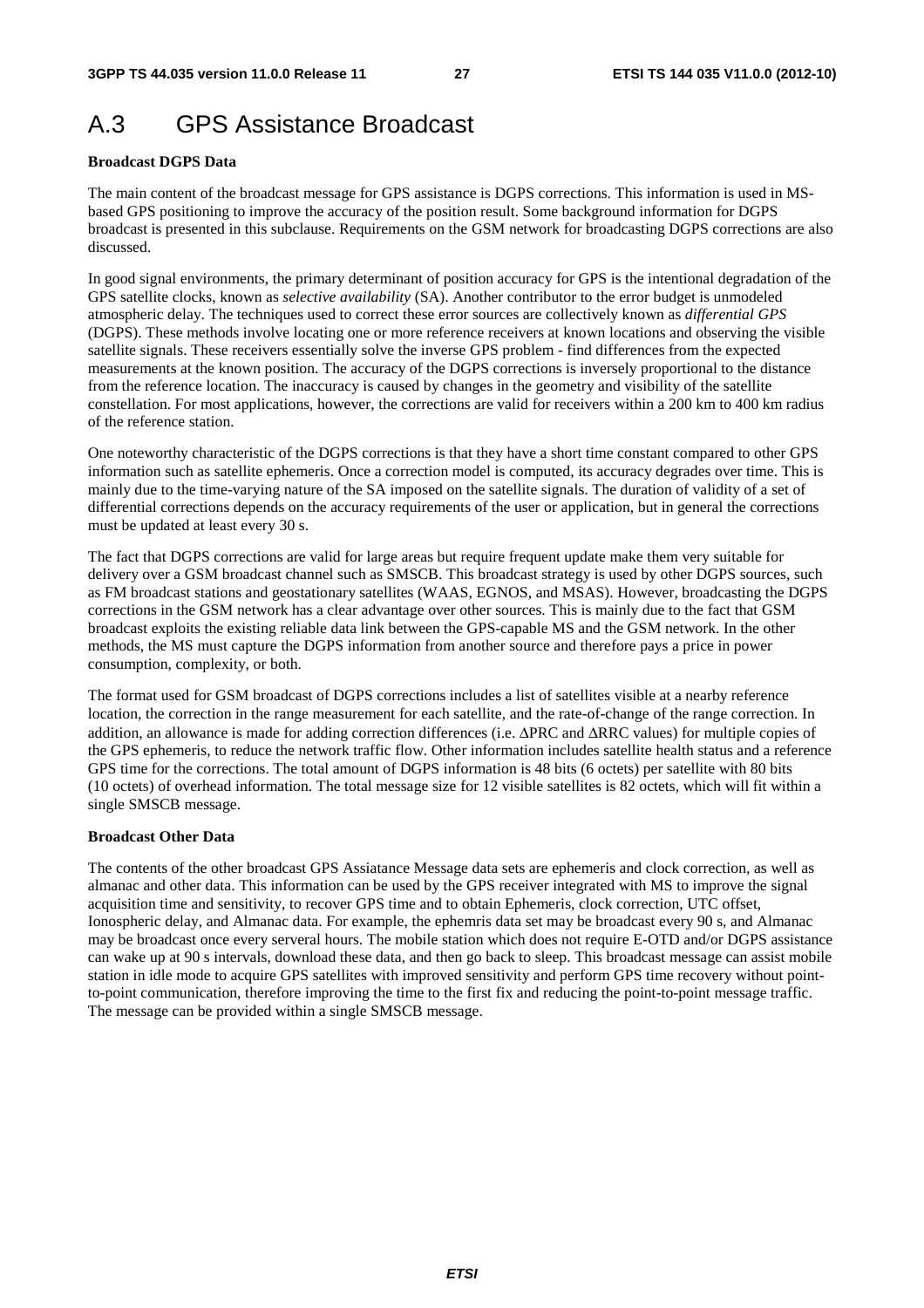# A.4 Impact on Other Services

#### *Latency*

The main impact is due to latency requirements for delivery of the DGPS and E-OTD assistance information. Both the DGPS corrections and the RTD values are valid for relatively short periods of time, and must be delivered in a timely manner. Thus, the service is sensitive to delays such as buffering broadcast SMSCB messages. The Reference Time in the broadcast messages and the drift factors can be used to compensate latency.

The Ephemeris and Clock Correction data set needs to be broadcast once every 90 s. The period for broadcasting the data set is chosen to provide the entire ephemeris (three subframes) in a reasonable amount of time. For 8 satellites, it would take 12 minutes. The Almanac and Other Data data set can be broadcast every several hours. To deliver the entire data set within 6 minutes, 12 broadcasts with a 30 s rate are required. It can also be broadcast at a much slower rate. For instance, for a 20 minute rate, the data set can be delivered to the mobile station every 4 hours.

#### *Capacity*

The SMSCB used for LCS uses the basic CBCH or extended CBCH. The support of E-OTD and/or DGPS broadcast needs capacity related to broadcast message characteristics (RTD/DGPS validity). The SMSCB DRX service also needs to schedule a message that is sent once per schedule period. The maximum schedule period is 48 SMSCB message slots.

Example of capacity scenario:

- The basic CBCH uses the same physical resource as SDCCH/4 (sub channel 2) or SDCCH/8 (sub channel 2). If SMSCB service is supported in basic CBCH it occupies 1/4 of SDCCH capacity when using SDCCH/4 and 1/8 of SDCCH capacity when using SDCCH/8.
- The basic CBCH capacity is 1 SMSCB message per 2 s.
- Both DGPS and E-OTD broadcast is assumed to be once per 30 s and the Ephemeris and Almanac messages are assumed to be once per 90 s or longer (capacity is 15 SMSCB messages per 30 s).
- Schedule period is  $45 (= 45 \times 2 \text{ s} = 90 \text{ s})$ . If SMSCB DRX service is used for other services in SMSCB, the one SMSCB DRX schedule message per schedule period is needed to support all services:
	- $\Rightarrow$  LCS needs 2/15 + 1/45 of SMSCB capacity plus one schedule message every 90 s for delivering assistance data for both E-OTD and GPS methods.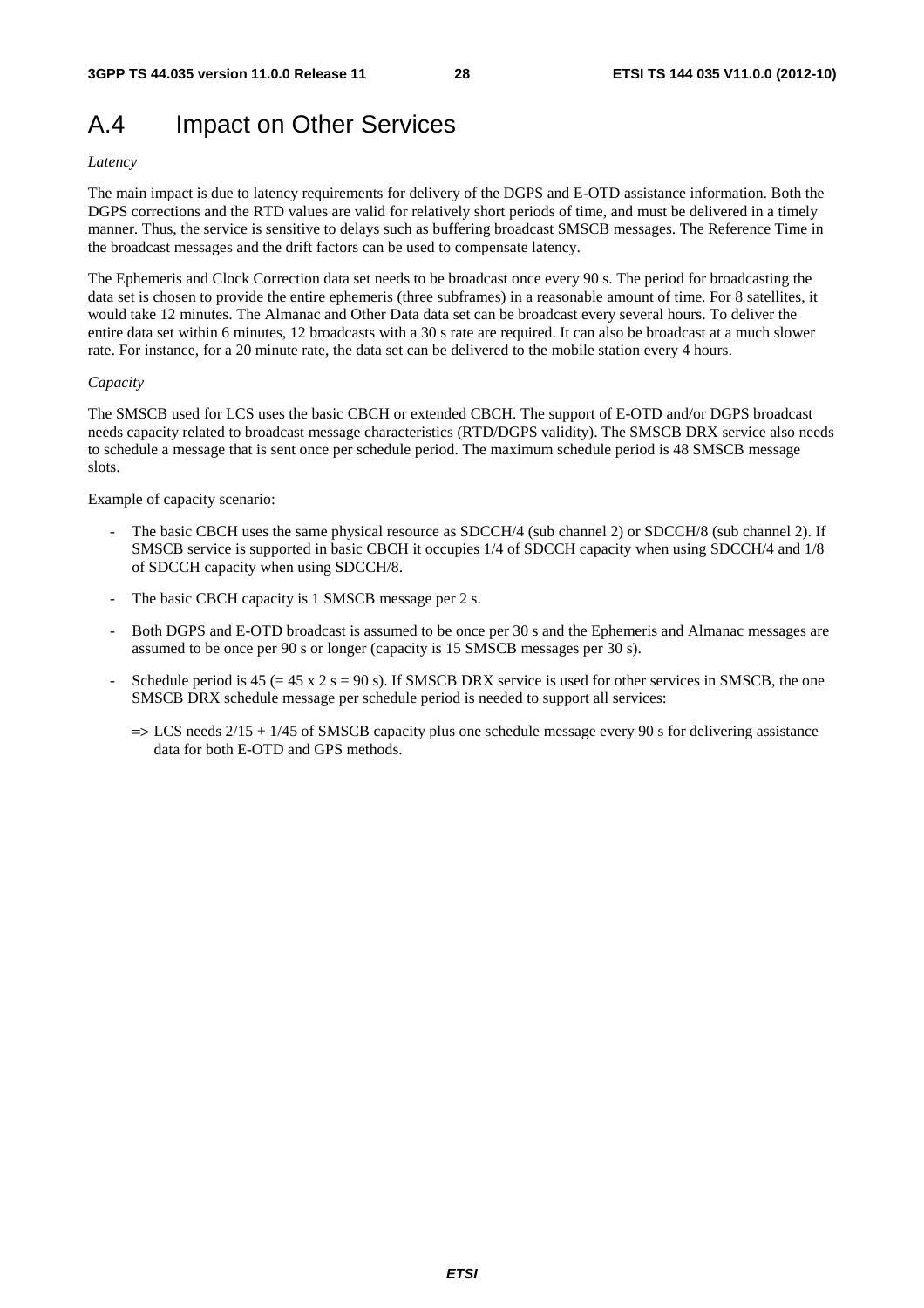# Annex B (informative): Example of E-OTD Assistance Data Broadcast Message

This example describes how the message is built when following neighbour cell information is enclosed into SMSCB broadcast message:

- All neighbours (1-19) from System Information Neighbour List is included into one broadcast message.
- The neighbours 1, 2, 3, 7, 8, 9, 11, 12, 13, 16, 17 and 19 are belonging to sectored BTS and following channels are in the same groups:  $(1, 2, 3)$ ,  $(7, 8, 9)$ ,  $(11, 12, 13)$  and  $(16, 17, 19)$ . Serving cell channel is not belonging to sectored BTS.
- The channels belonging to sectored BTS are syncronized.
- The accuracy range is 15 km, and ciphering is active.
- The 51 Multiframe Value is included, the RTD range is 1 time slot and the RTD accuracy in 1/32 bit.
- BTS network is not syncronized.
- RTD Drift Factors are not included into message.
- NOTE: There are 15 remain bits for Relative Location Values and the 15 bits are used for Relative North or East extention bits. These bits are added to Nb18 North, Nb18 East, Nb15 North, Nb15 East, Nb14 North, Nb14 East, Nb10 North, Nb10 East, Nb6 North, Nb6 East, Nb5 North, Nb5 East, Nb4 North, Nb4 East and ID4 North.. These have 8 bits and the rest have 7 bits for relative location value.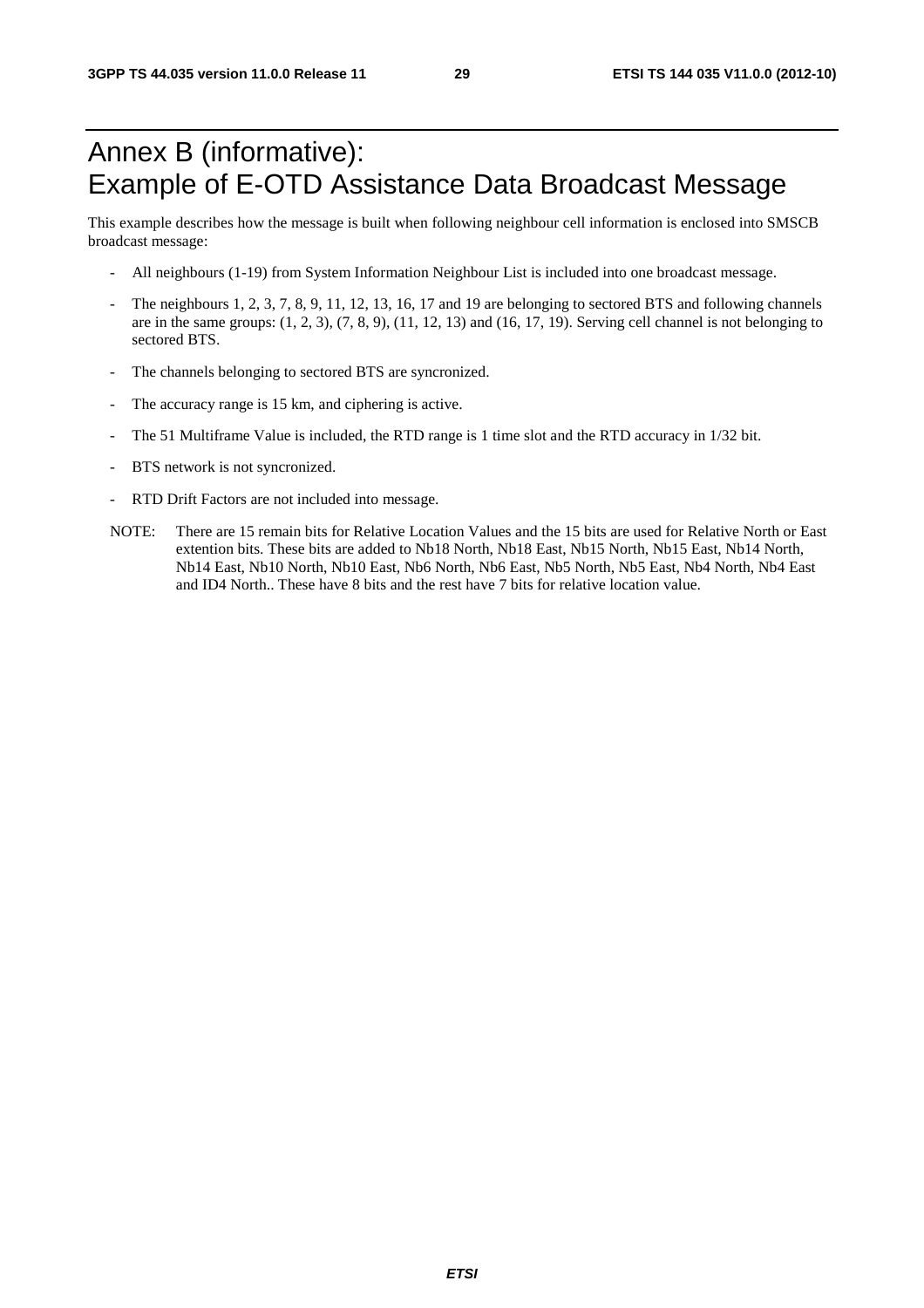| 8                                                      | $\overline{7}$                                                                                                                                                                                 | 6                                                           | 5                                        | 4                                               | 3                                                 | $\overline{2}$                              | 1                                                        |                     |
|--------------------------------------------------------|------------------------------------------------------------------------------------------------------------------------------------------------------------------------------------------------|-------------------------------------------------------------|------------------------------------------|-------------------------------------------------|---------------------------------------------------|---------------------------------------------|----------------------------------------------------------|---------------------|
| Cipher<br>On $(1)$                                     | Cipher<br>Key Ind<br>(0)                                                                                                                                                                       |                                                             | <b>Accuracy Range</b><br>MSB(010)LSB     |                                                 |                                                   | <b>All Neighbours</b><br><b>MSB(000)LSB</b> |                                                          | Octet1              |
|                                                        | Number of Neigh<br><b>RTD</b><br><b>RTD</b><br>RTD <sub>s</sub><br><b>RTD Accuracy</b><br>MSB(11)<br><b>Drift</b><br>MSB(01)LSB<br>Present<br>Range<br>(1)<br>Factors<br>(1)<br>Present<br>(0) |                                                             |                                          |                                                 |                                                   |                                             | Sector<br>Ind On<br>(1)                                  | Octet <sub>2</sub>  |
|                                                        | <b>Reference Time</b><br>Number of Neigh (001)LSB<br>$(MSB, bits 9-5)$                                                                                                                         |                                                             |                                          |                                                 |                                                   |                                             | Octet <sub>3</sub>                                       |                     |
|                                                        | <b>Ciphering Serial Number</b><br>(MSB, bits 15-13)                                                                                                                                            |                                                             |                                          |                                                 | Reference Time (LSB, bits 4-0)                    |                                             |                                                          | Octet4              |
|                                                        |                                                                                                                                                                                                |                                                             |                                          | Ciphering Serial Number (bits 12-5)             |                                                   |                                             |                                                          | Octet <sub>5</sub>  |
|                                                        | <b>Time Slot Scheme</b><br>Serv Cell (MSB)& Nb <sub>19-18</sub>                                                                                                                                |                                                             |                                          |                                                 | <b>Ciphering Serial Number</b><br>(bits 4-0, LSB) |                                             |                                                          | Octet <sub>6</sub>  |
|                                                        |                                                                                                                                                                                                |                                                             |                                          | Time Slot Scheme Nb <sub>17-10</sub>            |                                                   |                                             |                                                          | Octet7              |
|                                                        |                                                                                                                                                                                                |                                                             |                                          | Time Slot Scheme Nb <sub>9-2</sub>              |                                                   |                                             |                                                          | Octet8              |
|                                                        |                                                                                                                                                                                                | Sectored Channels Serv Cell & Nb <sub>19-14</sub> (0101100) |                                          |                                                 |                                                   |                                             | Time<br>Slot<br>Scheme<br>$Nb1$ LSB                      | Octet <sub>9</sub>  |
|                                                        |                                                                                                                                                                                                |                                                             |                                          | Sectored Channels Nb <sub>13-6</sub> (11101110) |                                                   |                                             |                                                          | Octet10             |
|                                                        | Sec Ch BTS ID4 Nb19<br>MSB(011)LSB                                                                                                                                                             |                                                             |                                          |                                                 | <b>Sectored Channels</b><br>$Nb5-1$ (00111) LSB   |                                             |                                                          | Octet11             |
|                                                        | Sec Ch BTS ID3<br>Nb13 MSB(01)                                                                                                                                                                 |                                                             | Sec Ch BTS ID4 Nb16<br>MSB(011)LSB       |                                                 |                                                   | Sec Ch BTS ID4 Nb17<br>MSB(011)LSB          |                                                          | Octet12             |
| Sec Ch<br><b>BTS ID2</b><br>N <sub>b</sub> 9<br>MSB(0) |                                                                                                                                                                                                | Sec Ch BTS ID3 Nb11<br>MSB(010)LSB                          |                                          |                                                 | Sec Ch BTS ID3 Nb12<br>MSB(010)LSB                |                                             | Sec Ch<br>BTS ID3<br>$(0)$ LSB                           | Octet13             |
|                                                        | Sec Ch BTS ID2 Nb7<br>Sec Ch BTS ID2<br>Sec Ch BTS ID2 Nb8<br>MSB(001)LSB<br>Nb9 (01)LSB<br>MSB(001)LSB                                                                                        |                                                             |                                          |                                                 |                                                   |                                             | Octet14                                                  |                     |
|                                                        | Sec Ch BTS ID1                                                                                                                                                                                 |                                                             | Sec Ch BTS ID1 Nb2<br><b>MSB(000)LSB</b> |                                                 |                                                   | Sec Ch BTS ID1 Nb3<br>MSB(000)LSB           |                                                          | Octet15             |
|                                                        | Nb1 MSB(00)<br>51MF Offset Value Nb19 (MSB)<br>Sync<br>ID1(1)                                                                                                                                  |                                                             |                                          | Sync<br>ID2(1)                                  | Sync<br>ID3(1)                                    | Sync<br>ID4(1)                              | Sec Ch<br><b>BTSID1</b><br>N <sub>b</sub> 1<br>$(0)$ LSB | Octet16             |
|                                                        |                                                                                                                                                                                                | 51MF Offset Value Nb18 (MSB)                                |                                          |                                                 |                                                   | 51MF Offset Value Nb19 (LSB)                |                                                          | Octet17             |
| 51MF<br>Offset<br>Value<br>Nb16<br>(MSB)               |                                                                                                                                                                                                |                                                             |                                          | 51MF Offset Value Nb17 (MSB LSB)                |                                                   |                                             | 51MF<br>Offset<br>Value<br>Nb <sub>18</sub><br>(LSB)     | Octet18             |
|                                                        | 51MF Offset Value Nb15 (MSB)                                                                                                                                                                   |                                                             |                                          |                                                 | 51MF Offset Value Nb16 (LSB)                      |                                             |                                                          | Octet19             |
|                                                        |                                                                                                                                                                                                | 51MF Offset Value Nb14 (MSB)                                |                                          |                                                 |                                                   | 51MF Offset Value Nb15 (LSB)                |                                                          | Octet20             |
| Offset<br>Value<br>Nb <sub>12</sub><br>(MSB)           | 51MF Offset Value Nb13 (MSB LSB)<br>51MF<br><b>51MF</b><br>Offset<br>Value<br>Nb <sub>14</sub><br>(LSB)                                                                                        |                                                             |                                          |                                                 |                                                   |                                             | Octet21                                                  |                     |
|                                                        | 51MF Offset Value Nb11 (MSB)                                                                                                                                                                   |                                                             |                                          |                                                 | 51MF Offset Value Nb12 (LSB)                      |                                             |                                                          | Octet22             |
|                                                        |                                                                                                                                                                                                | 51MF Offset Value Nb10 (MSB)                                |                                          |                                                 |                                                   | 51MF Offset Value Nb11 (LSB)                |                                                          | Octet23             |
| Offset<br>Value<br>N <sub>b</sub> 8<br>(MSB)           | 51MF Offset Value Nb9 (MSB LSB)<br><b>51MF</b><br>51MF<br>Offset<br>Value<br><b>Nb10</b><br>(LSB)                                                                                              |                                                             |                                          |                                                 |                                                   | Octet24                                     |                                                          |                     |
|                                                        | 51MF Offset Value Nb7 (MSB)                                                                                                                                                                    |                                                             |                                          |                                                 | 51MF Offset Value Nb8 (LSB)                       |                                             |                                                          | Octet <sub>25</sub> |
|                                                        |                                                                                                                                                                                                | 51MF Offset Value Nb6 (MSB)                                 |                                          |                                                 |                                                   | 51MF Offset Value Nb7 (LSB)                 |                                                          | Octet26             |
| 51MF<br>Offset<br>Value<br>N <sub>b</sub> 4<br>(MSB)   |                                                                                                                                                                                                |                                                             |                                          | 51MF Offset Value Nb5 (MSB LSB)                 |                                                   |                                             | 51MF<br>Offset<br>Value<br>N <sub>b</sub> 6<br>(LSB)     | Octet27             |
|                                                        | 51MF Offset Value Nb3 (MSB)<br>51MF Offset Value Nb4 (LSB)                                                                                                                                     |                                                             |                                          |                                                 |                                                   |                                             | Octet <sub>28</sub>                                      |                     |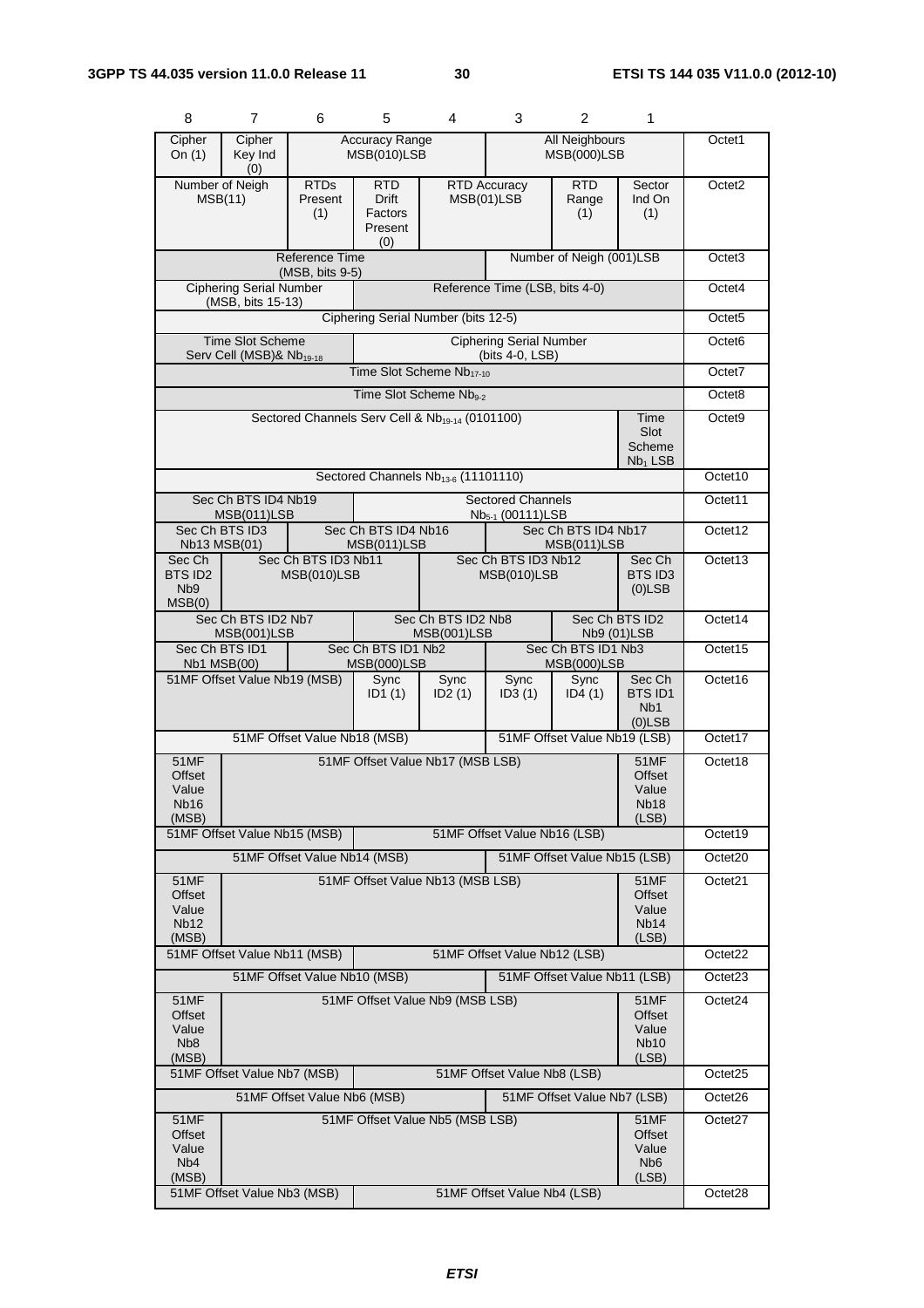| 8                                         | 7.                                         | 6                           | 5                   | 4                               | 3                   | $\overline{2}$              | 1                                                           |                     |
|-------------------------------------------|--------------------------------------------|-----------------------------|---------------------|---------------------------------|---------------------|-----------------------------|-------------------------------------------------------------|---------------------|
|                                           |                                            | 51MF Offset Value Nb2 (MSB) |                     |                                 |                     | 51MF Offset Value Nb3 (LSB) |                                                             | Octet29             |
| <b>BCC</b><br><b>Nb19</b><br>(MSB)        |                                            |                             |                     | 51MF Offset Value Nb1 (MSB LSB) |                     |                             | 51MF<br>Offset<br>Value<br>N <sub>b</sub> 2<br>(LSB)        | Octet30             |
|                                           | BCC Nb17 (MSB LSB)                         |                             |                     | BCC Nb18 (MSB LSB)              |                     |                             | BCC Nb19 (LSB)                                              | Octet31             |
|                                           | BCC Nb14 (MSB)                             |                             | BCC Nb15 (MSB LSB)  |                                 |                     | BCC Nb16 (MSB LSB)          |                                                             | Octet32             |
| <b>BCC</b><br><b>Nb11</b><br>(MSB)        |                                            | BCC Nb12 (MSB LSB)          |                     |                                 | BCC Nb13 (MSB LSB)  |                             | <b>BCC</b><br>Nb14<br>(LSB)                                 | Octet <sub>33</sub> |
|                                           | BCC Nb9 (MSB LSB)                          |                             |                     | BCC Nb10 (MSB LSB)              |                     |                             | BCC Nb11 (LSB)                                              | Octet34             |
|                                           | BCC Nb6 (MSB)                              |                             | BCC Nb7 (MSB LSB)   |                                 |                     | BCC Nb8 (MSB LSB)           |                                                             | Octet35             |
| <b>BCC</b><br>N <sub>b</sub> 3<br>(MSB)   |                                            | BCC Nb4 (MSB LSB)           |                     |                                 | BCC Nb5 (MSB LSB)   |                             | <b>BCC</b><br>N <sub>b</sub> 6<br>(LSB)                     | Octet36             |
|                                           | BCC Nb1 (MSB LSB)                          |                             |                     | BCC Nb2 (MSB LSB)               |                     |                             | BCC Nb3 (LSB)                                               | Octet37             |
|                                           |                                            |                             |                     | RTD Value Nb18 (MSB)            |                     |                             |                                                             | Octet <sub>38</sub> |
|                                           | RTD Value Nb15 (MSB)                       |                             |                     |                                 | RTD Nb18 (LSB)      |                             |                                                             | Octet39             |
|                                           |                                            |                             |                     | RTD Value Nb15                  |                     |                             |                                                             | Octet <sub>40</sub> |
|                                           |                                            | RTD Value Nb14 (MSB)        |                     |                                 |                     |                             | RTD Value Nb15<br>(LSB)                                     | Octet41             |
| RTD<br>Value<br><b>Nb10</b><br>(MSB)      | RTD Value Nb14 (LSB)                       |                             |                     |                                 |                     |                             | Octet42                                                     |                     |
|                                           |                                            |                             |                     | RTD Value Nb10                  |                     |                             |                                                             | Octet43             |
|                                           |                                            | RTD Value Nb6 (MSB)         |                     |                                 |                     | RTD Value Nb10 (LSB)        |                                                             | Octet44             |
|                                           |                                            |                             |                     | RTD Value Nb6                   |                     |                             |                                                             | Octet45             |
|                                           |                                            |                             | RTD Value Nb5 (MSB) |                                 |                     |                             | <b>RTD</b><br>Value<br>N <sub>b</sub> <sub>6</sub><br>(LSB) | Octet46             |
| (MSB)                                     | RTD Value Nb4                              |                             |                     |                                 | RTD Value Nb5 (LSB) |                             |                                                             | Octet47             |
|                                           |                                            |                             |                     | <b>RTD Value Nb4</b>            |                     |                             |                                                             | Octet48             |
|                                           |                                            | RTD Value ID4 (MSB)         |                     |                                 |                     | RTD Value Nb4 (LSB)         |                                                             | Octet49             |
|                                           |                                            |                             |                     | RTD Value ID4 (LSB)             |                     |                             |                                                             | Octet <sub>50</sub> |
|                                           |                                            |                             |                     | RTD value ID3 (MSB)             |                     |                             |                                                             | Octet51             |
|                                           | RTD Value ID3 (LSB)<br>RTD Value ID2 (MSB) |                             |                     |                                 |                     |                             | Octet <sub>52</sub>                                         |                     |
|                                           |                                            |                             |                     | RTD Value ID2                   |                     |                             |                                                             | Octet53             |
| RTD Value ID1 (MSB)                       |                                            |                             |                     |                                 |                     |                             | RTD Value ID2<br>(LSB)                                      | Octet54             |
| Serv<br>Cell Lat<br>(MSB)                 |                                            |                             |                     | RTD Value ID1 (LSB)             |                     |                             |                                                             | Octet <sub>55</sub> |
|                                           | Serv Cell Lat                              |                             |                     |                                 |                     |                             |                                                             | Octet56             |
| Serv Cell Lat                             |                                            |                             |                     |                                 |                     |                             | Octet57                                                     |                     |
| Serv<br>Cell<br>Long<br>(MSB)             |                                            |                             |                     | Serv Cell Lat (LSB)             |                     |                             |                                                             | Octet58             |
| Serv Cell Long                            |                                            |                             |                     |                                 |                     |                             | Octet59                                                     |                     |
|                                           |                                            |                             |                     | Serv Cell Long                  |                     |                             |                                                             | Octet60             |
| Rel<br>North<br>Nb <sub>18</sub><br>(MSB) |                                            |                             |                     | Serv Cell Long (LSB)            |                     |                             |                                                             | Octet61             |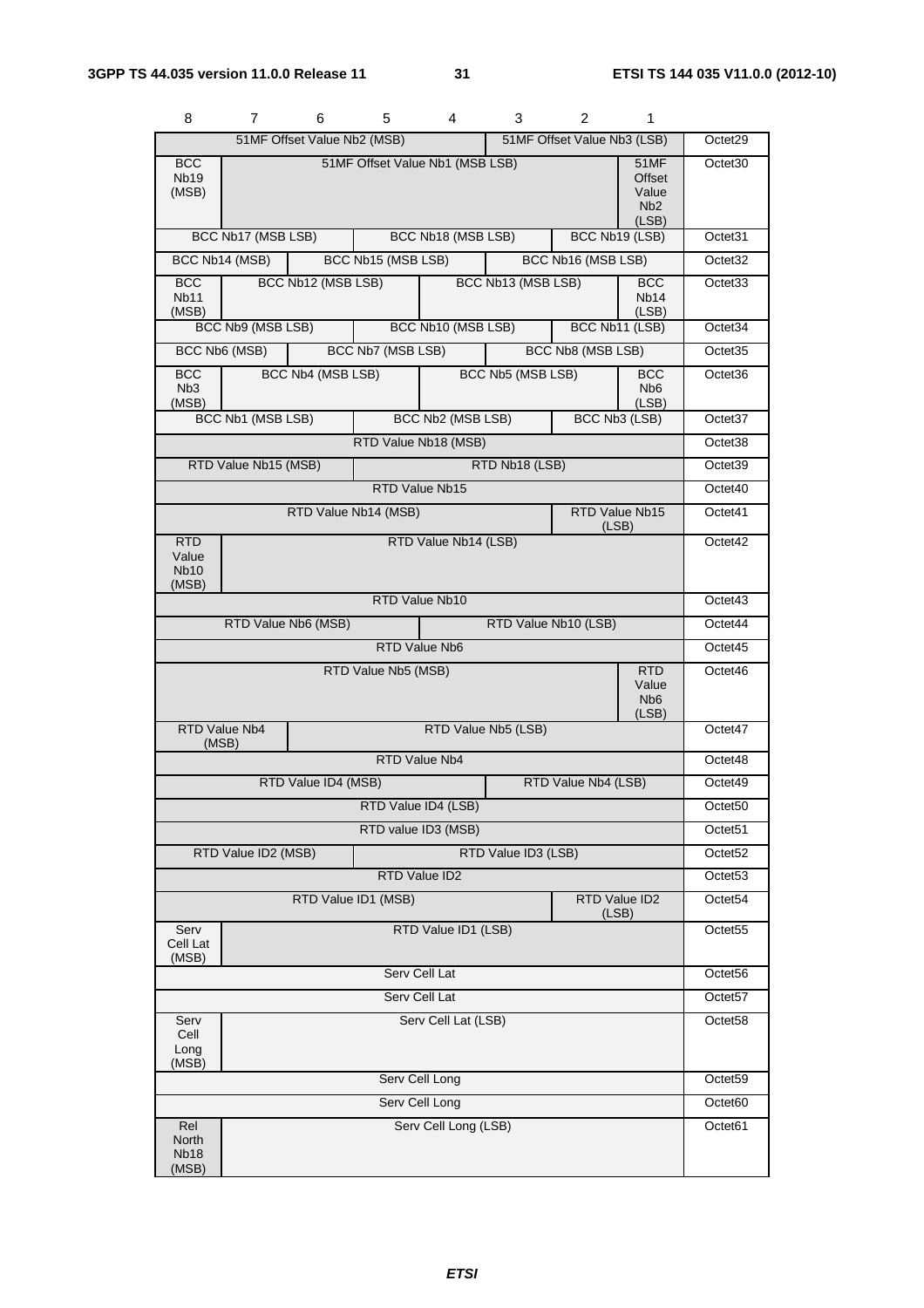| 8                                   | 7                   | 6                   | 5                      | 4                    | 3                   | 2                   | 1                        |                     |
|-------------------------------------|---------------------|---------------------|------------------------|----------------------|---------------------|---------------------|--------------------------|---------------------|
| <b>Rel East</b><br>Nb <sub>18</sub> |                     |                     |                        | Rel North Nb18 (LSB) |                     |                     |                          | Octet <sub>62</sub> |
| (MSB)<br>Rel                        |                     |                     |                        | Rel East Nb18 (LSB)  |                     |                     |                          | Octet63             |
| North                               |                     |                     |                        |                      |                     |                     |                          |                     |
| <b>Nb15</b>                         |                     |                     |                        |                      |                     |                     |                          |                     |
| (MSB)<br><b>Rel East</b>            |                     |                     |                        | Rel North Nb15 (LSB) |                     |                     |                          | Octet64             |
| <b>Nb15</b><br>(MSB)                |                     |                     |                        |                      |                     |                     |                          |                     |
| Rel                                 |                     |                     |                        | Rel East Nb15 (LSB)  |                     |                     |                          | Octet65             |
| North<br>Nb <sub>14</sub>           |                     |                     |                        |                      |                     |                     |                          |                     |
| (MSB)                               |                     |                     |                        |                      |                     |                     |                          |                     |
| <b>Rel East</b><br>Nb <sub>14</sub> |                     |                     |                        | Rel North Nb14 (LSB) |                     |                     |                          | Octet66             |
| (MSB)                               |                     |                     |                        |                      |                     |                     |                          |                     |
| Rel                                 |                     |                     |                        | Rel East Nb14 (LSB)  |                     |                     |                          | Octet67             |
| North                               |                     |                     |                        |                      |                     |                     |                          |                     |
| <b>Nb10</b><br>(MSB)                |                     |                     |                        |                      |                     |                     |                          |                     |
| <b>Rel East</b>                     |                     |                     |                        | Rel North Nb10 (LSB) |                     |                     |                          | Octet68             |
| <b>Nb10</b>                         |                     |                     |                        |                      |                     |                     |                          |                     |
| (MSB)<br>Rel                        |                     |                     |                        | Rel East Nb10 (LSB)  |                     |                     |                          | Octet69             |
| <b>North</b>                        |                     |                     |                        |                      |                     |                     |                          |                     |
| Nb <sub>6</sub>                     |                     |                     |                        |                      |                     |                     |                          |                     |
| (MSB)<br><b>Rel East</b>            |                     |                     |                        | Rel North Nb6 (LSB)  |                     |                     |                          | Octet70             |
| N <sub>b</sub> 6                    |                     |                     |                        |                      |                     |                     |                          |                     |
| (MSB)                               |                     |                     |                        |                      |                     |                     |                          |                     |
| Rel<br>North                        |                     |                     |                        | Rel East Nb6 (LSB)   |                     |                     |                          | Octet71             |
| N <sub>b5</sub>                     |                     |                     |                        |                      |                     |                     |                          |                     |
| (MSB)                               |                     |                     |                        |                      |                     |                     |                          |                     |
| <b>Rel East</b><br>Nb <sub>5</sub>  |                     |                     |                        | Rel North Nb5 (LSB)  |                     |                     |                          | Octet72             |
| (MSB)                               |                     |                     |                        |                      |                     |                     |                          |                     |
| Rel                                 |                     |                     |                        | Rel East Nb5 (LSB)   |                     |                     |                          | Octet73             |
| North<br>Nb <sub>4</sub>            |                     |                     |                        |                      |                     |                     |                          |                     |
| (MSB)                               |                     |                     |                        |                      |                     |                     |                          |                     |
| <b>Rel East</b>                     |                     |                     |                        | Rel North Nb4 (LSB)  |                     |                     |                          | Octet74             |
| N <sub>b</sub> 4<br>(MSB)           |                     |                     |                        |                      |                     |                     |                          |                     |
| Rel                                 |                     |                     |                        | Rel East Nb4 (LSB)   |                     |                     |                          | Octet/5             |
| North                               |                     |                     |                        |                      |                     |                     |                          |                     |
| ID <sub>4</sub><br>(MSB)            |                     |                     |                        |                      |                     |                     |                          |                     |
| <b>Rel East</b>                     |                     |                     |                        | Rel North ID4 (LSB)  |                     |                     |                          | Octet76             |
| ID <sub>4</sub>                     |                     |                     |                        |                      |                     |                     |                          |                     |
| (MSB)                               |                     |                     |                        |                      |                     |                     |                          |                     |
|                                     | Rel North ID3 (MSB) |                     |                        |                      | Rel East ID4 (LSB)  |                     |                          | Octet77             |
|                                     | Rel East ID3 (MSB)  |                     |                        |                      | Rel North ID3 (LSB) |                     |                          | Octet78             |
|                                     | Rel North ID2 (MSB) |                     |                        |                      |                     | Rel East ID3 (LSB)  |                          | Octet79             |
|                                     |                     | Rel East ID2 (MSB)  |                        |                      |                     | Rel North ID2 (LSB) |                          | Octet80             |
|                                     |                     | Rel North ID1 (MSB) |                        |                      |                     |                     | Rel East ID2 (LSB)       | Octet81             |
|                                     |                     |                     | Rel East ID1 (MSB LSB) |                      |                     |                     | Rel                      | Octet82             |
|                                     |                     |                     |                        |                      |                     |                     | North<br>ID <sub>1</sub> |                     |
|                                     |                     |                     |                        |                      |                     |                     | (LSB)                    |                     |

*ETSI*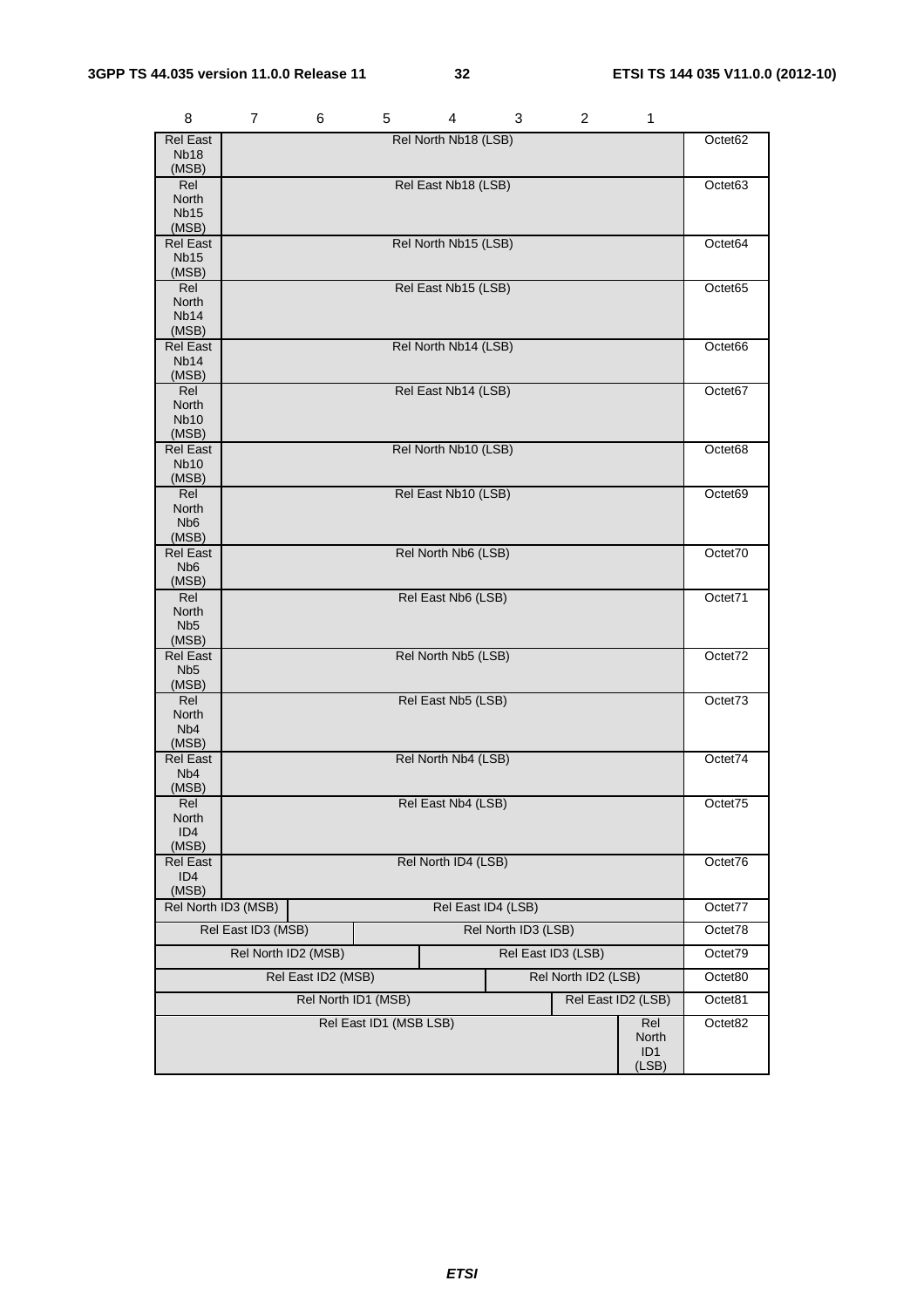# Annex C (informative): Example of GPS Assistance Data Broadcast Message

This annex gives an example of how the information IE should be packed into the GPS Assistance Data message. The example shown in table C.1 includes corrections for 12 satellites.

### **Table C.1: Example of a GPS Assistance Data (DGPS Correction) message with 11 satellites**

| <b>Octet</b>    | <b>MSB</b>                                                                                       |                          |                                        |                                                 |                                                     |                                 |  | <b>LSB</b>               |
|-----------------|--------------------------------------------------------------------------------------------------|--------------------------|----------------------------------------|-------------------------------------------------|-----------------------------------------------------|---------------------------------|--|--------------------------|
| 1               | Cipher                                                                                           | Cipher                   |                                        |                                                 |                                                     |                                 |  |                          |
|                 | On/Off                                                                                           | Key Flag                 |                                        |                                                 |                                                     |                                 |  |                          |
|                 |                                                                                                  |                          |                                        | Ciphering Serial Number (MSB, bits 15-10)<br>or |                                                     |                                 |  |                          |
|                 |                                                                                                  |                          |                                        |                                                 | Spare                                               |                                 |  |                          |
| $\overline{c}$  |                                                                                                  |                          |                                        | Ciphering Serial Number (bits 9-2)<br>or        |                                                     |                                 |  |                          |
|                 |                                                                                                  |                          |                                        | Spare                                           |                                                     |                                 |  |                          |
| 3               |                                                                                                  |                          | BTS Clock Drift (bits 3-0)             |                                                 | <b>GSM</b><br><b>BTS</b><br><b>Ciphering Serial</b> |                                 |  |                          |
|                 |                                                                                                  |                          | or<br>Spare                            |                                                 | Clock<br>Drift                                      | Time<br>Present                 |  | Number (bits 1-0)<br>or  |
|                 |                                                                                                  |                          |                                        |                                                 | Present                                             |                                 |  | Spare                    |
|                 |                                                                                                  |                          |                                        |                                                 |                                                     |                                 |  |                          |
| 4               |                                                                                                  |                          |                                        | Reference Location                              |                                                     |                                 |  |                          |
|                 |                                                                                                  |                          |                                        |                                                 |                                                     |                                 |  |                          |
| 9               |                                                                                                  |                          |                                        | Reference Location                              |                                                     |                                 |  |                          |
| 10              |                                                                                                  |                          |                                        |                                                 | FN (MSB bits 17-10)                                 |                                 |  |                          |
|                 |                                                                                                  |                          |                                        |                                                 | or                                                  |                                 |  |                          |
|                 |                                                                                                  |                          |                                        | Spare                                           |                                                     |                                 |  |                          |
| 11              |                                                                                                  |                          |                                        | FN (bits 9-2)<br>or                             |                                                     |                                 |  |                          |
|                 |                                                                                                  |                          |                                        | Spare                                           |                                                     |                                 |  |                          |
| 12              |                                                                                                  | BN (MSB bits 7 - 5)      |                                        |                                                 | TN (bits 3-0)                                       |                                 |  | FN (LSB bits 1-0)        |
|                 | or<br>Spare                                                                                      |                          |                                        |                                                 | or<br>Spare                                         |                                 |  | or<br>Spare              |
| 13              |                                                                                                  | GPS TOW (MSB bits 19-17) |                                        |                                                 |                                                     | BN (LSB bits 4 - 0)             |  |                          |
|                 | or                                                                                               |                          |                                        |                                                 |                                                     | or                              |  |                          |
| 14              | Spare<br>Spare<br>GPS TOW (bits 16-9)                                                            |                          |                                        |                                                 |                                                     |                                 |  |                          |
| 15              | GPS TOW (bits 8-1)                                                                               |                          |                                        |                                                 |                                                     |                                 |  |                          |
| 16              | N_SAT (bits 3-0)                                                                                 |                          |                                        |                                                 |                                                     | <b>Correction Status/Health</b> |  | <b>GPS</b>               |
|                 |                                                                                                  |                          |                                        |                                                 |                                                     | $(bits 2-0)$                    |  | <b>TOW</b><br>(LSB bit0) |
| 17              | Satellite ID (Sat 1)                                                                             |                          |                                        |                                                 |                                                     |                                 |  | UDRE (Sat 1)             |
|                 |                                                                                                  |                          |                                        |                                                 |                                                     |                                 |  |                          |
| 18<br>19        | IODE (Sat 1)<br>PRC (Sat $1 - MSBs$ , $7 - 0$ )                                                  |                          |                                        |                                                 |                                                     |                                 |  |                          |
| 20              | PRC (Sat $1 - \text{MSBs}, 7 - 4$ )                                                              |                          |                                        |                                                 | RRC (Sat 1 - LSBs, 3-0)                             |                                 |  |                          |
| $\overline{21}$ | RRC (Sat $1 -$ LSBs, $7 - 4$ )                                                                   |                          |                                        |                                                 | Delta PRC (Sat 1 - LSBs, 3-0)                       |                                 |  |                          |
| 22              | Delta RRC (Sat 1)<br>Delta PRC (Sat 1 - MSBs, $7 - 4$ )                                          |                          |                                        |                                                 |                                                     |                                 |  |                          |
|                 |                                                                                                  |                          |                                        |                                                 |                                                     |                                 |  |                          |
| 77              | Satellite ID (Sat 12)<br>UDRE (Sat 12)                                                           |                          |                                        |                                                 |                                                     |                                 |  |                          |
|                 |                                                                                                  |                          |                                        |                                                 |                                                     |                                 |  |                          |
| 78<br>79        |                                                                                                  |                          |                                        | IODE (Sat 12)                                   |                                                     |                                 |  |                          |
| 80              | PRC (Sat $12 - MSBs$ , $7 - 0$ )<br>PRC (Sat $12 - MSBs$ , $7 - 4$ )<br>RRC (Sat 12 - LSBs, 3-0) |                          |                                        |                                                 |                                                     |                                 |  |                          |
| 81              |                                                                                                  |                          | RRC (Sat $12 -$ LSBs, $7 - 4$ )        |                                                 | Delta PRC (Sat 12 - LSBs, 3-0)                      |                                 |  |                          |
| 82              |                                                                                                  |                          | Delta PRC (Sat $12 - MSBs$ , $7 - 4$ ) |                                                 | Delta RRC (Sat 12)                                  |                                 |  |                          |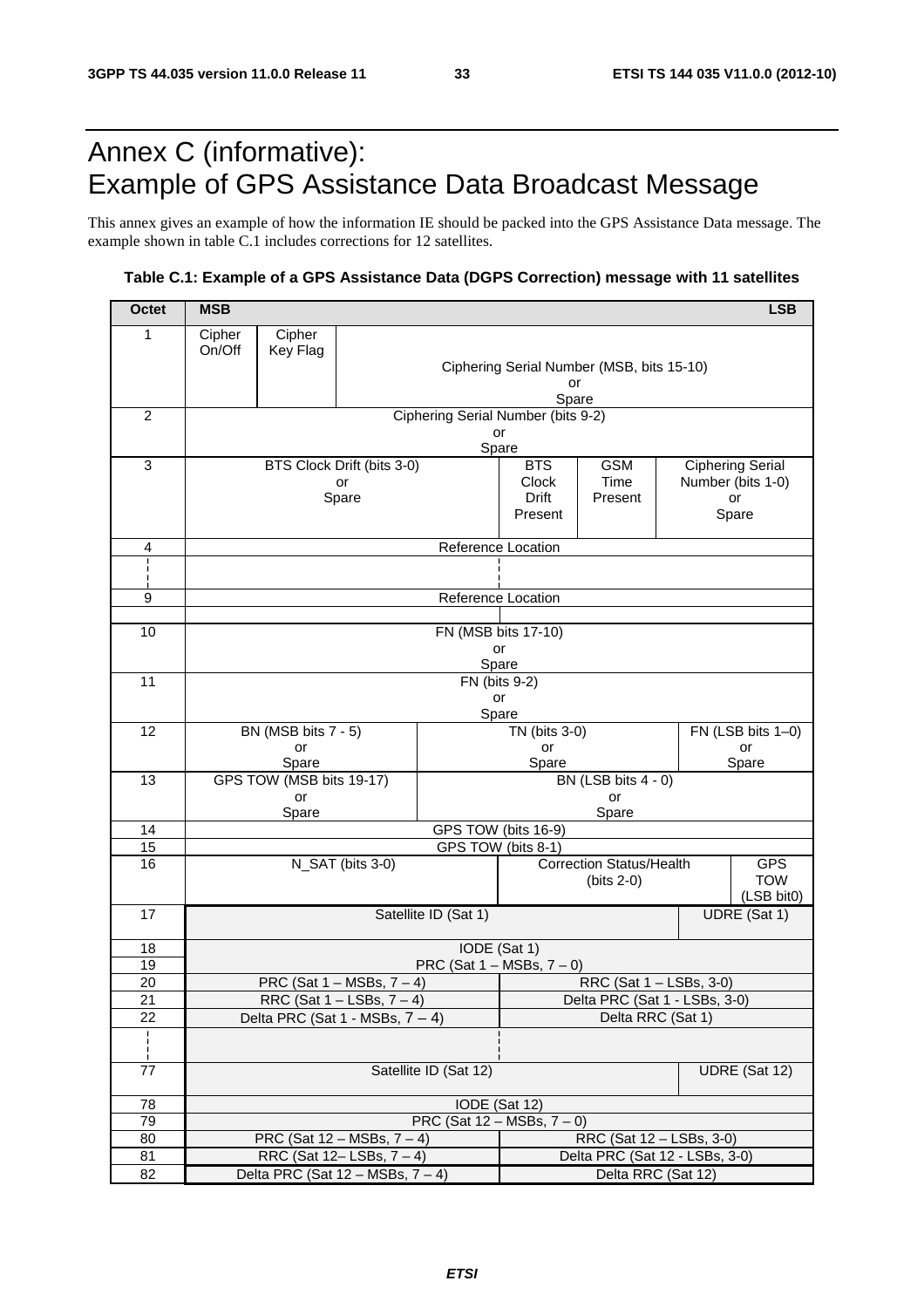# Annex D (informative): Change history

| Meetina#          | Tdoc | Ωn<br>vn. | Rev | Subject/Comment                           | <b>New</b><br>Version |
|-------------------|------|-----------|-----|-------------------------------------------|-----------------------|
| September<br>2012 | .    |           |     | IRel-<br>version created based on y10.0.0 | - 11<br>.v.v          |